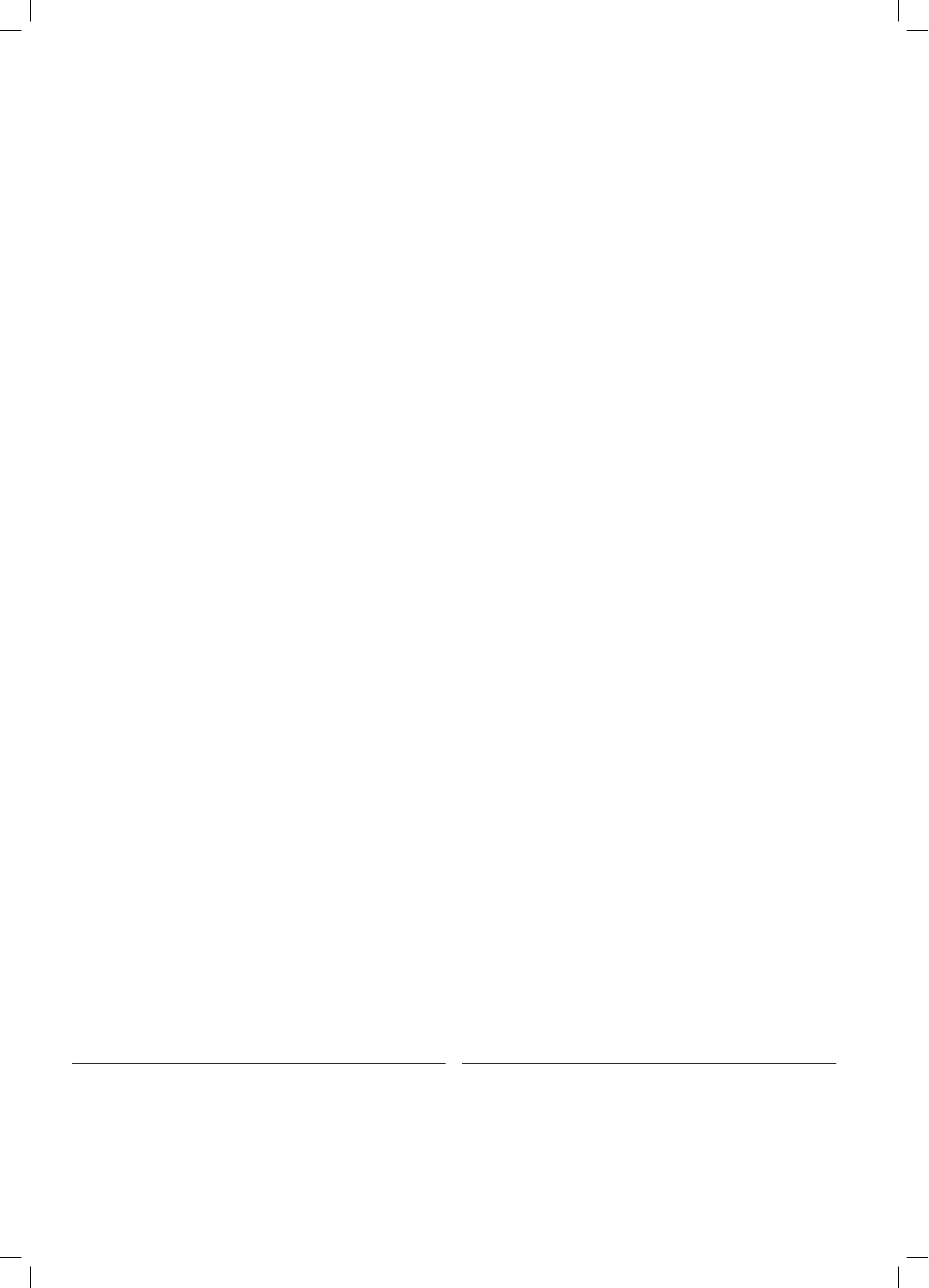# TABLE OF CONTENTS

|                                | <b>ACRONYMS</b><br>04 |                                                                                                                                                                                                                                                                                                                                                      |                                                                                                                                                                                                                                                                                                                                                                   |                                                          |  |  |  |
|--------------------------------|-----------------------|------------------------------------------------------------------------------------------------------------------------------------------------------------------------------------------------------------------------------------------------------------------------------------------------------------------------------------------------------|-------------------------------------------------------------------------------------------------------------------------------------------------------------------------------------------------------------------------------------------------------------------------------------------------------------------------------------------------------------------|----------------------------------------------------------|--|--|--|
| <b>FOREWORD</b><br>05          |                       |                                                                                                                                                                                                                                                                                                                                                      |                                                                                                                                                                                                                                                                                                                                                                   |                                                          |  |  |  |
| <b>EXECUTIVE SUMMARY</b><br>06 |                       |                                                                                                                                                                                                                                                                                                                                                      |                                                                                                                                                                                                                                                                                                                                                                   |                                                          |  |  |  |
| I                              |                       | INTRODUCTION, CONTEXT AND SCOPE<br>08                                                                                                                                                                                                                                                                                                                |                                                                                                                                                                                                                                                                                                                                                                   |                                                          |  |  |  |
| 2                              | 2.1                   | NATURE OF THE EUROPEAN COMMUNITY'S<br>OBLIGATIONS ON ACCESS TO JUSTICE UNDER THE<br><b>AARHUS CONVENTION</b><br>$\vert \ \vert$<br>What acts and omissions are to be subject<br>$\vert \ \vert$<br>to a review procedure?<br>2.2 What sort of review procedures should be available?<br> 3<br>2.3 Who should have access to review procedures?<br> 4 |                                                                                                                                                                                                                                                                                                                                                                   |                                                          |  |  |  |
| 3                              | 3. I                  | 3.1.1<br>3.1.2<br>3.1.3                                                                                                                                                                                                                                                                                                                              | <b>COMPLIANCE BY THE EUROPEAN COMMUNITY</b><br>WITH ITS OBLIGATIONS ON ACCESS TO JUSTICE AS<br>A PARTY TO THE AARHUS CONVENTION<br>Administrative review procedures<br>Review by the European Ombudsman<br>Special review procedures for acts<br>of Community agencies<br>Internal review by a Community institution or<br>body pursuant to the Aarhus Regulation | 16<br>16<br>16<br>16<br>20                               |  |  |  |
|                                | 3.2                   | 3.2.1<br>3.2.2<br>3.2.3<br>3.2.4<br>3.2.5                                                                                                                                                                                                                                                                                                            | Judicial review by the Court of Justice and the Court<br>of First Instance<br>Acts and omissions subject to judicial review<br>Grounds of judicial review<br>Standing for members of the public<br>Remedies, their effectiveness and timeliness<br>Cost of legal action and availability of legal aid                                                             | 28<br>28<br>30<br>31<br>4 <sub>1</sub><br>4 <sub>1</sub> |  |  |  |
| 4                              |                       |                                                                                                                                                                                                                                                                                                                                                      | <b>CONCLUSIONS AND RECOMMENDATIONS</b>                                                                                                                                                                                                                                                                                                                            | 43                                                       |  |  |  |
|                                | 4.1                   |                                                                                                                                                                                                                                                                                                                                                      | Conclusions of the compliance assessment                                                                                                                                                                                                                                                                                                                          | 43                                                       |  |  |  |
|                                | 4.2                   |                                                                                                                                                                                                                                                                                                                                                      | Recommendations                                                                                                                                                                                                                                                                                                                                                   | 44                                                       |  |  |  |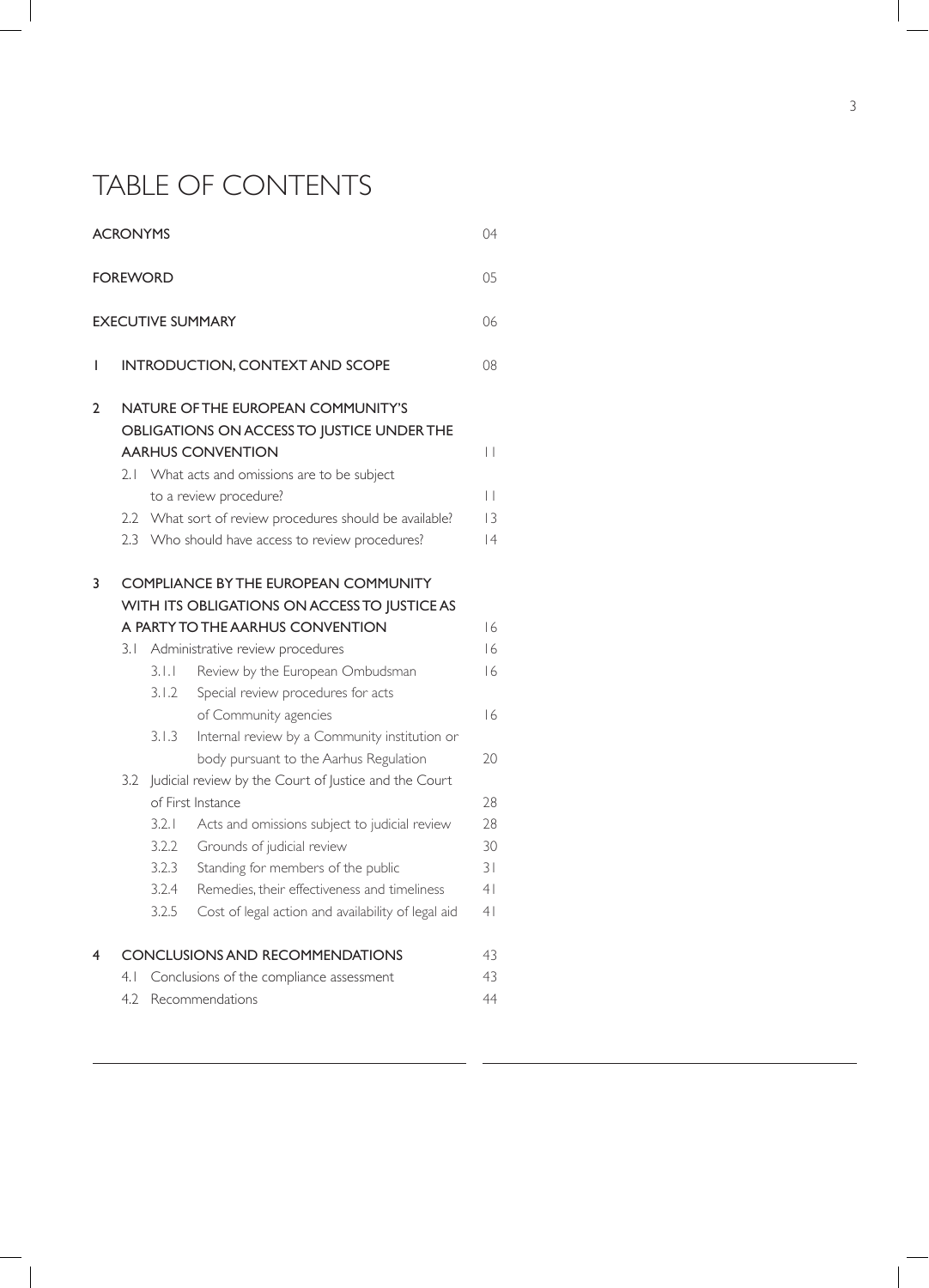# ACRONYMS

| <b>CEFIC</b>     | Conseil Européen des Fédérations de l'Industrie | OHIM         | Office for Harmonization in the Internal Market |
|------------------|-------------------------------------------------|--------------|-------------------------------------------------|
|                  | Chimique (European Chemical Industry            | <b>RAC</b>   | Regional Advisory Council                       |
|                  | Council)                                        | <b>REACH</b> | Regulation (EC) No 1907/2006 on the             |
| <b>CFCA</b>      | Community Fisheries Control Agency              |              | Registration, Evaluation, Authorisation         |
| <b>CFI</b>       | Court of First Instance                         |              | and Restriction of Chemicals                    |
|                  | of the European Communities                     | <b>REIO</b>  | regional economic integration organisation      |
| COREPER          | Committee of Permanent Representatives          | <b>SNF</b>   | Svenska Naturskyddsföreningen (Sweden)          |
|                  | (Comité des Représentants Permanents)           | <b>SNM</b>   | Stichting Natuur en Milieu (Netherlands)        |
| <b>CPVO</b>      | Community Plant Variety Office                  | <b>TAC</b>   | Total Allowable Catch                           |
| DG               | Directorate-General                             | TEN-T EA     | Trans-European Transport Network                |
| <b>EACI</b>      | Executive Agency for Competitiveness            |              | <b>Executive Agency</b>                         |
|                  | and Innovation                                  | TFEU         | Treaty on the Functioning of the                |
| EEA              | European Environment Agency                     |              | European Union                                  |
| EEB              | European Environmental Bureau                   | UN           | United Nations                                  |
| EC               | European Community                              | <b>UNECE</b> | United Nations Economic Commission              |
| <b>ECHA</b>      | European Chemicals Agency                       |              | for Europe                                      |
| <b>ECHR</b>      | European Convention for the Protection of       |              |                                                 |
|                  | Human Rights and Fundamental Freedoms           |              |                                                 |
| ECJ              | Court of Justice of the European Communities    |              |                                                 |
| <b>ECR</b>       | European Court Reports                          |              |                                                 |
| EASA             | European Aviation Safety Agency                 |              |                                                 |
| <b>EFSA</b>      | European Food Safety Authority                  |              |                                                 |
| EIA              | environmental impact assessment                 |              |                                                 |
| <b>EMSA</b>      | European Maritime Safety Agency                 |              |                                                 |
| EP               | European Parliament                             |              |                                                 |
| <b>ERDF</b>      | European Regional Development Fund              |              |                                                 |
| EU               | European Union                                  |              |                                                 |
| EU-OSHA          | European Agency for Safety and Health           |              |                                                 |
|                  | at Work                                         |              |                                                 |
| <b>EUROFOUND</b> | European Foundation for the Improvement         |              |                                                 |
|                  | of Living and Working Conditions                |              |                                                 |
| <b>GMO</b>       | genetically modified organism                   |              |                                                 |
| IGC              | intergovernmental conference                    |              |                                                 |
| <b>LIFE</b>      | L'Instrument Financier pour l'Environnement     |              |                                                 |
|                  | (Financial Instrument for the Environment)      |              |                                                 |
| <b>NGO</b>       | non-governmental organisation                   |              |                                                 |
|                  |                                                 |              |                                                 |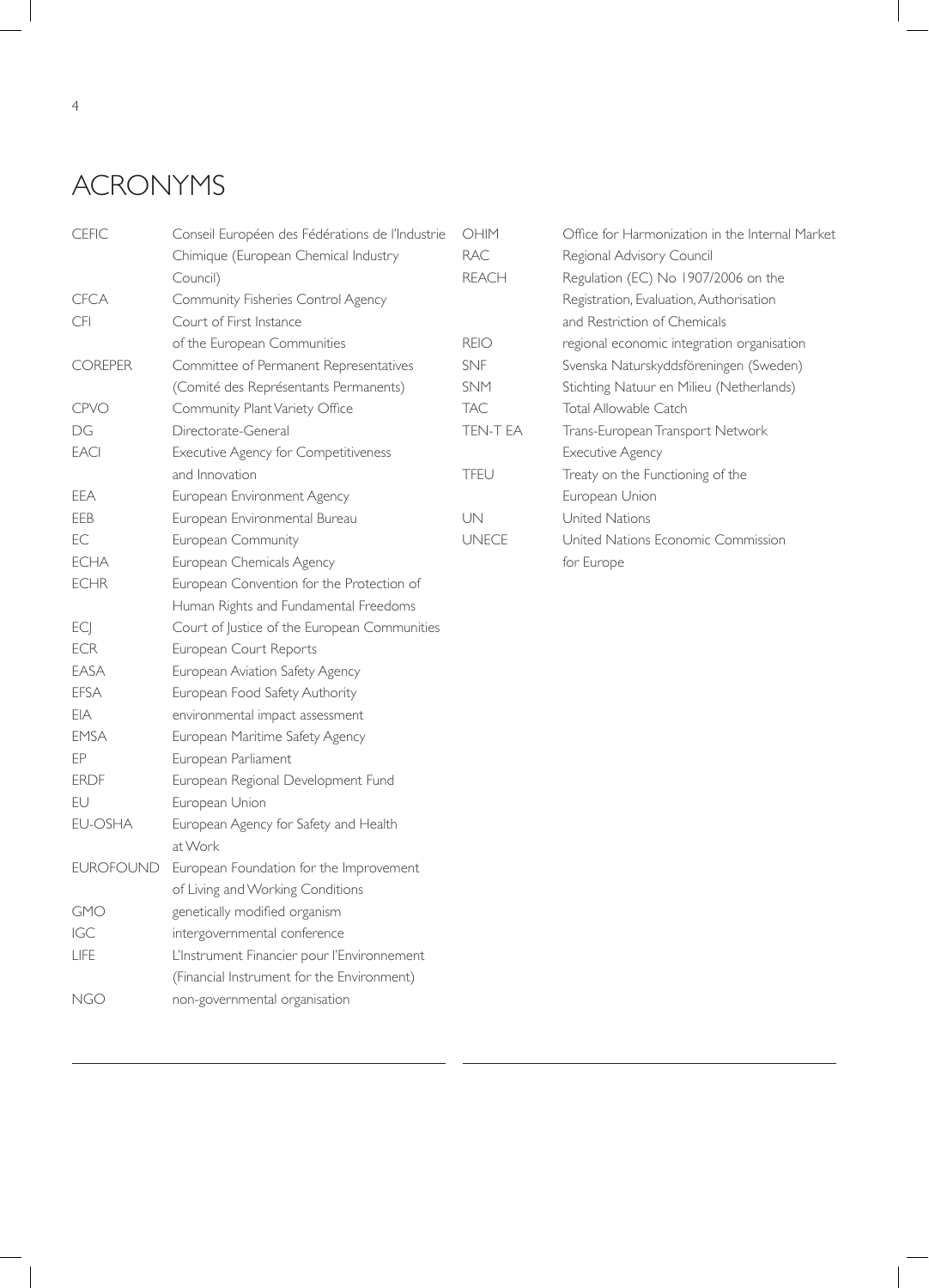# FOREWORD



## **Professor Dr Luc Lavrysen President, European Union Forum of Judges for the Environment.**

Professor Dr Luc Lavrysen is a Judge in the Belgian Constitutional Court. A former scientific researcher and academic counsel, he is president of the

Environmental Law Centre at Ghent University, president of the EU Forum of Judges for the Environment, and chief editor of *Tijdschrift voor Milieurecht,* one of Belgium's leading environmental law magazines.

The Convention on Access to Information, Public Participation in Decision-making and Access to Justice in Environmental Matters, adopted on 25 June 1998 in the Danish city of Aarhus, came into force on 30 October 2001. The Convention has now been ratified by 42 Parties, including the European Community and, with the exception of Ireland, all member states of the European Union.

The Aarhus Convention links environmental rights and human rights. It acknowledges that we owe an obligation to future generations. It establishes that sustainable development can be achieved only through the involvement of all stakeholders. It focuses on interactions between the public and public authorities in a democratic context and is forging a new process for public participation in the negotiation and implementation of international agreements.

But... is it effective? Is it working satisfactorily? Is the European Community complying with its provisions? After all, the Convention goes to the heart of the relationship between people and governments; it is therefore not only an environmental agreement, but also a Convention about government

accountability, transparency and responsiveness. It grants the public rights and imposes on Parties and public authorities obligations regarding access to information, public participation and access to justice.

The third pillar of the Convention (Article 9) aims to provide access to justice in three important contexts: review procedures with respect to information requests; review procedures with respect to specific (project-type) decisions which are subject to public participation requirements; and challenges to breaches of environmental law in general. Thus the inclusion of an 'access to justice' pillar not only underpins the first two pillars; it also points the way to empowering citizens and NGOs to assist in the enforcement of the law.

Article 9 (3) concerns all types of violations of environmental law. The Convention requires Parties to provide access to administrative or judicial procedures to challenge acts and omissions by private persons and public authorities which breach laws relating to the environment. It is generally acknowledged that Article 9 (3), in conjunction with the quality requirements of Article 9 (4), is among the most challenging provisions of the Convention, so far as its implementation by the Parties is concerned.

The study I have the pleasure to present to you, carried out by Dr Marc Pallemaerts, Senior Fellow with the Institute for European Environmental Policy and Professor of European Environmental Law at the University of Amsterdam and the Université Libre de Bruxelles, explores in much detail the extent to which the European Community is complying with the provisions of the Aarhus Convention. The author concludes that the EC has a major problem of non-compliance with its obligations in this respect. Different solutions to overcome the actual problems are presented. In hope these suggestions will be picked up by the different institutions to which they are addressed.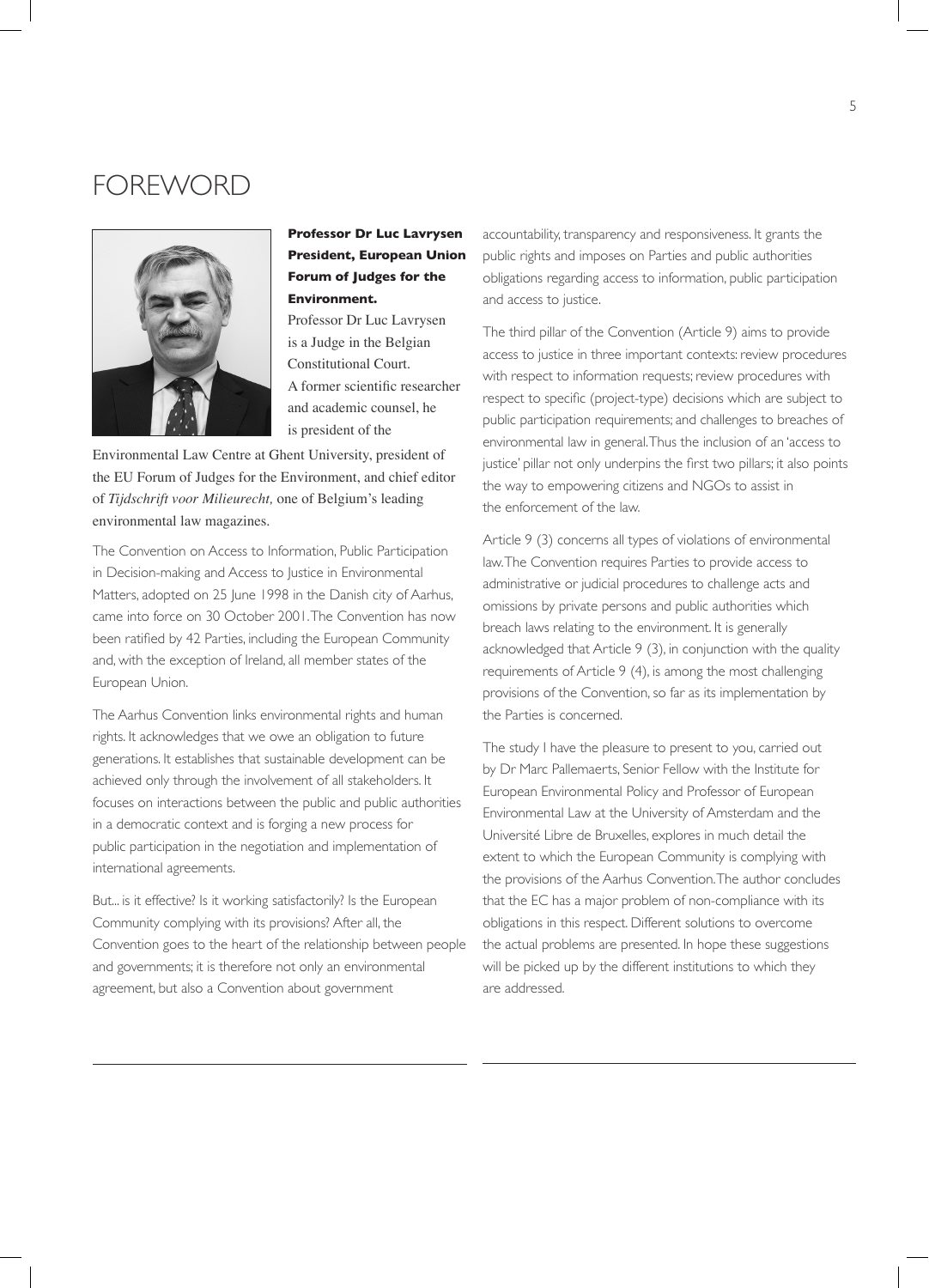By ratifying the Aarhus Convention on Access to Information, Public Participation in Decision-making and Access to Justice in Environmental Matters in 2005, the European Union (technically the European Community, but in this summary we shall systematically refer to the EU for the sake of readability) took upon itself the obligation to ensure that members of the public have access to administrative or judicial procedures to challenge acts and omissions by EU institutions which contravene provisions of EU law relating to the environment. The procedures in question shall be available to all natural or legal persons (i.e. individuals or corporate bodies), including NGOs, which *"meet the criteria, if any, laid down in"* EU law; the procedures shall *"provide adequate and effective remedies"* and shall *"be fair, equitable, timely and not prohibitively expensive".* 

With a view to ensuring compliance with the EU's obligations under the Convention, the European Parliament and Council on 6 September 2006 adopted Regulation (EC) No 1367/2006 on the application of the provisions of the Aarhus Convention to Community institutions and bodies (hereafter referred to as the Aarhus Regulation). This Regulation introduced an "internal review procedure" whereby environmental NGOs meeting certain criteria can request an EU institution or body to reconsider an *"administrative act"* taken under EU environmental law or rectify an omission to take such an act. It also provides that, if the NGO is not satisfied with the institution's response to its request for internal review, or if the institution fails to respond altogether within a certain period of time, it can *"institute proceedings before the European Court of Justice in accordance with the relevant provisions of the EC Treaty"*.

Has the EU, by adopting the Aarhus Regulation, complied with its obligations on access to justice arising from the provisions of the Aarhus Convention? This is the question addressed in this study. First, it defines the precise scope and nature of the EU's obligations arising from Article 9(3) of the Convention, in conjunction with the related provisions of Article 9(4). Then, it examines the judicial and administrative procedures currently available to private individuals and organisations under EU law for the review of the acts and omissions of EU institutions and bodies, and the relevant case-law of the Court of Justice of the European Communities (ECI) and its Court of First Instance (CFI). Finally, it assesses whether those procedures are sufficient to comply with the requirements of the Aarhus Convention.

The study shows that the EU has a major problem of noncompliance with its obligations under Article 9(3) of the Aarhus Convention. There is effectively no standing for NGOs or individuals to challenge acts or omissions of EU institutions and bodies in judicial review procedures at EU level, as long as the ECJ continues to apply its settled case-law on *locus standi* (the right to bring a case to court) for individuals and organisations who seek to have the legality of acts or omissions of EU institutions reviewed through an action for annulment or an action for failure to act under the relevant provisions of the EC Treaty. The ECJ has continued to take this position ever since the EU became a contracting party to the Aarhus Convention.

Some administrative review procedures are available, but the main one ostensibly introduced by the EU legislator in order to comply with Aarhus obligations – the internal review procedure instituted by the Aarhus Regulation – falls far short of what would be required to achieve full compliance. It is only accessible to some environmental NGOs and there is as yet no evidence that it provides an effective remedy, since any proceedings instituted by an NGO following an unsuccessful request for internal review addressed to an EU institution or body are likely to be judged by the CFI and ECJ according to the same restrictive criteria for standing as have been applied since 1963.

Where the formidable obstacle of *locus standi* can be overcome and proceedings before EU courts reach the merits, a resulting judicial decision can in theory provide an effective remedy, but not a timely one, due to the length of proceedings and the limited availability of injunctive relief. However, contrary to the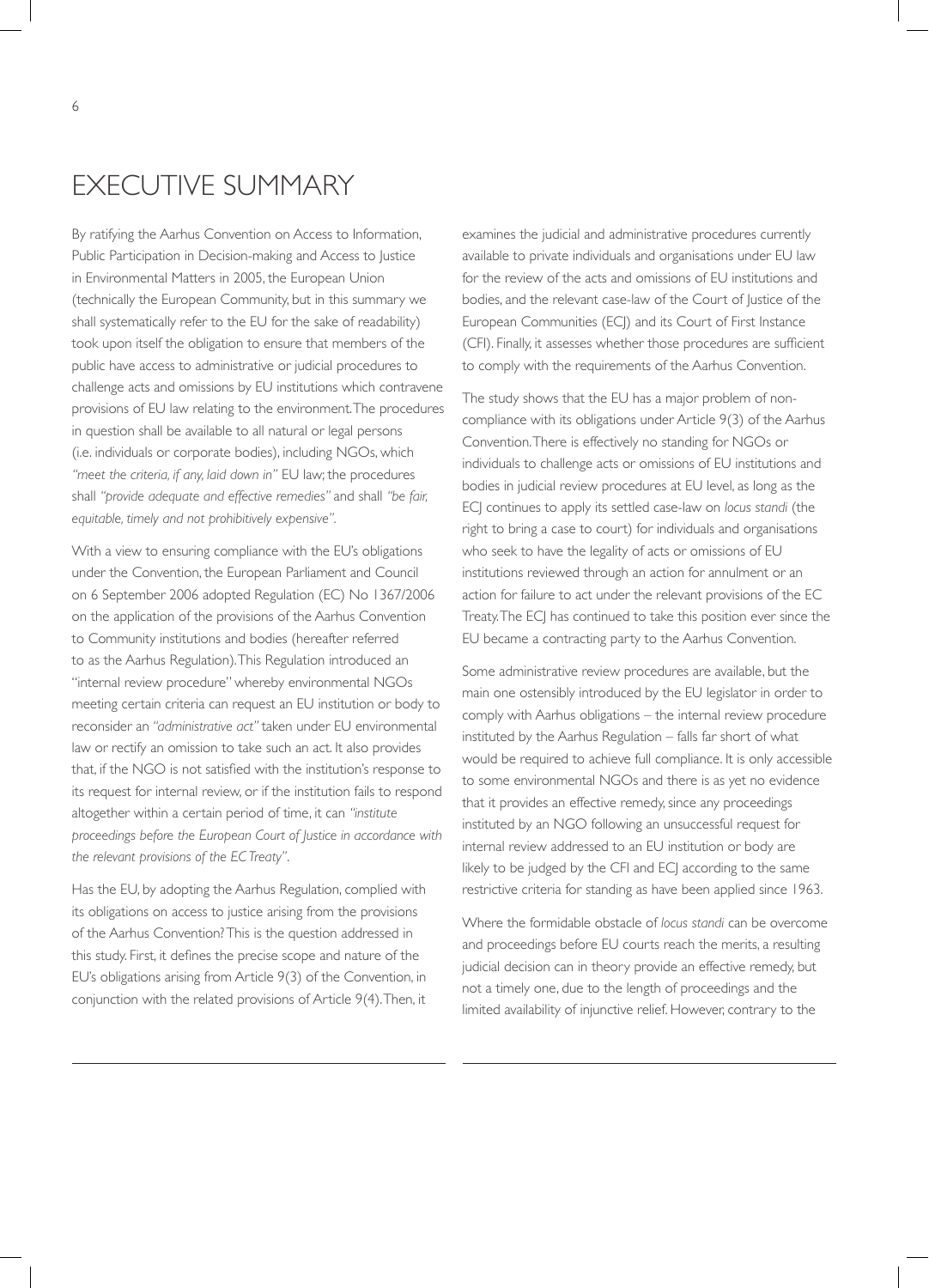situation in many member states, the cost of proceedings is not a major obstacle to access to justice at the EC level. The actual proceedings are free of charge and the costs that a losing plaintiff may have to bear are relatively limited and rather predictable.

The study argues that the EU institution that has the most immediate power to act to ensure compliance by the EU with its obligations under Article 9(3) of the Aarhus Convention is the ECJ, which could, within the limits of its judicial prerogatives, interpret the relevant Treaty provisions on standing in a manner consistent with those international obligations, and reverse the latest rulings of the CFI which are unnecessarily conservative in their application of the traditional case-law.

If, however – as unfortunately seems more likely – the  $EC$ confirms those CFI decisions on appeal and continues to assert that only the member states, as "masters of the Treaties", have the power to expand access to EU courts by amending Article 230 of the EC Treaty, one could then only hope that such an amendment would be put on the agenda of the first post-Lisbon Treaty reform. The pressure on the EU to act would increase if the Aarhus Convention Compliance Committee were to find, on the basis of an NGO complaint now before it, that the Union is not in compliance with Article 9(3), as may happen later this year or in 2010.

There may nevertheless be an alternative solution to provide adequate public access to a judicial review procedure in environmental matters at EU level, short of amending the Treaties. Article 225a of the EC Treaty empowers the Council to "create judicial panels to hear and determine at first instance certain classes of action or proceeding brought in specific areas". On this basis, it would seem quite possible for the EU institutions together to take constructive action to establish a Judicial Panel for Environmental Disputes to provide judicial review of acts and omissions of EU institutions and bodies which contravene EU environmental law in accordance with the requirements of the Aarhus Convention.

Finally, the study concludes that, in order to make the system of legal protection established by the EC Treaty more operational, it remains crucial for the Council to adopt the proposal for a Directive on access to justice that has been before it since 2003 in order to establish minimum harmonised standards of access to environmental justice in the member states, and enable national courts to fully play their role in ensuring the effectiveness of EU environmental law by enforcing the rights it grants to individuals and organisations.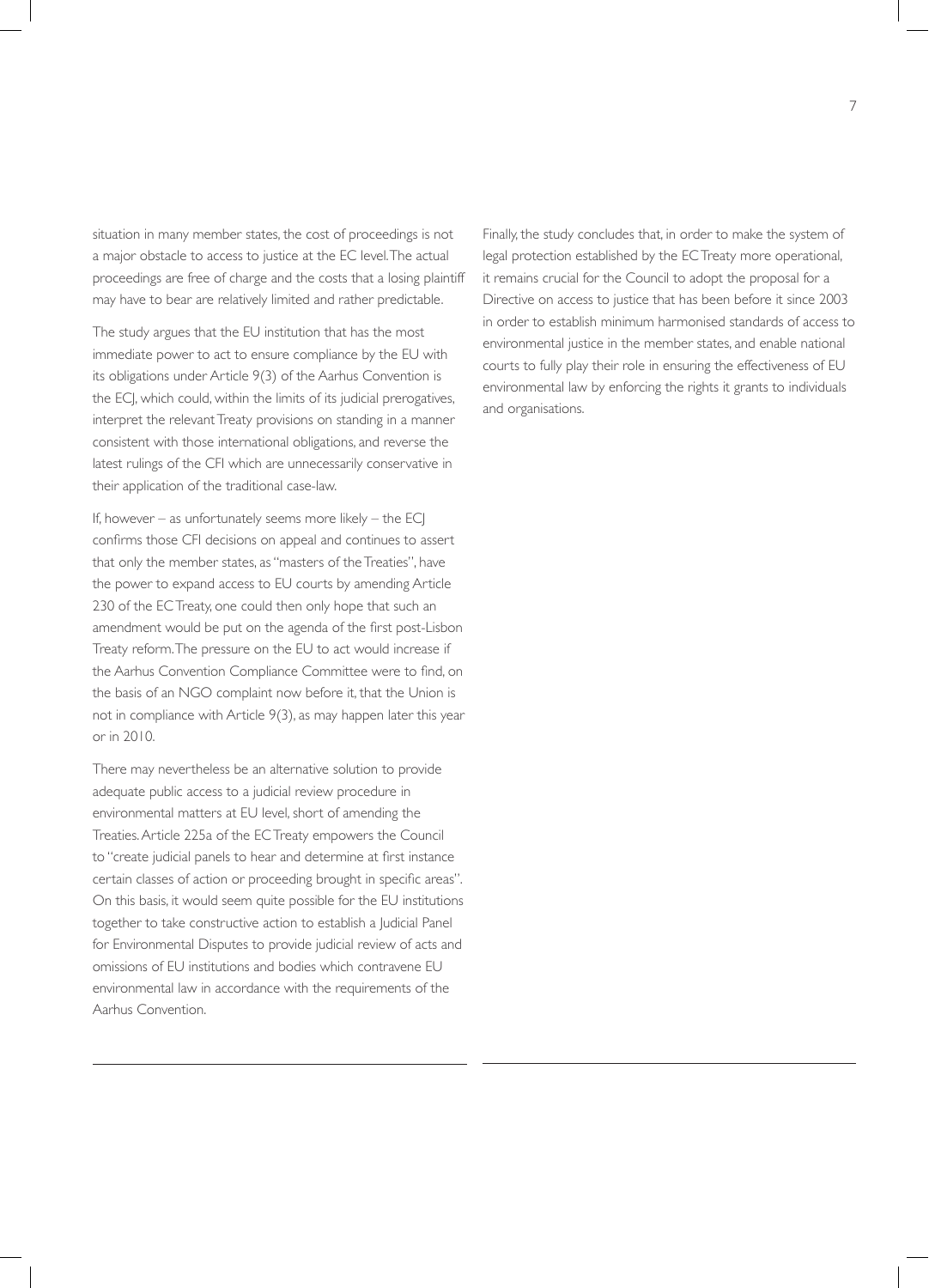# INTRODUCTION, CONTEXT AND SCOPE

The purpose of this study is to assess the extent to which the European Community (EC), as a contracting Party to the Aarhus Convention on Access to Information, Public Participation in Decision-making and Access to Justice in Environmental Matters,<sup>1</sup> is complying with its obligations under Article 9(3) of that Convention, which requires each Party to "ensure that, where they meet the criteria, if any, laid down in its national law, members of the public have access to administrative or judicial procedures to challenge acts and omissions by (…) public authorities which contravene provisions of its national law relating to the environment".

This applies in conjunction with Article 9(4), which provides that such procedures "shall provide adequate and effective remedies, including injunctive relief as appropriate, and be fair, equitable, timely and not prohibitively expensive". It has to be interpreted taking into account the definition of the concept of"public authority" as laid down in Article 2(2), which specifies that, for the purposes of the Convention, this includes "[t]he institutions of any regional economic integration organization referred to in article 17 which is a Party to [the] Convention".

The latter provision refers to "regional economic integration organizations constituted by sovereign States members of the [United Nations] Economic Commission for Europe [UNECE] to which their member States have transferred competence over matters governed by this Convention, including the competence to enter into treaties in respect of these matters". The EC is the only regional economic integration organisation (REIO) in the UNECE region which falls within the scope of this definition and has become a contracting Party to the Aarhus Convention.

Its instrument of approval, expressing its formal consent to be bound by the Convention in accordance with international law, was deposited with the Secretary-General of the United Nations on 17 February 2005. At the same time, the EC made a declaration of "the extent of [its] competence with respect to the matters governed by [the] Convention", in accordance

with the requirements of Article 19(5). This declaration of competence states, in relevant part:

 "[T]he European Community declares that it has already adopted several legal instruments, binding on its Member States, implementing provisions of this Convention and will submit and update as appropriate a list of those legal instruments to the Depositary in accordance with Article 10 (2) and Article 19 (5) of the Convention. *In particular, the European Community also declares that the legal instruments in force do not cover fully the implementation of the obligations resulting from Article 9 (3) of the Convention as they relate to administrative and judicial procedures to challenge acts and omissions by private persons and public authorities other than the institutions of the European Community as covered by Article 2 (2)(d) of the Convention,*  and that, consequently, its Member States are responsible for the performance of these obligations at the time of approval of the Convention by the European Community and will remain so unless and until the Community, in the exercise of its powers under the EC Treaty, adopts provisions of Community law covering the implementation of those obligations.

*Finally, the Community reiterates its declaration made upon signing the Convention that the Community institutions will apply the Convention within the framework of (…) relevant rules of Community law in the field covered by the Convention.*

 The European Community is responsible for the performance of those obligations resulting from the Convention which are covered by Community law in force. (…)" .<sup>2</sup>

The earlier declaration made by the EC when it signed the Aarhus Convention on 25 June 1998, to which the declaration of competence refers, contains the following elements which are relevant for the subject of this study:

 *"Fully supporting the objectives pursued by the Convention and considering that the European Community itself is being actively involved in the protection of the environment through* 

**<sup>1</sup>**The Aarhus Convention on Access to Information, Public Participation in Decision-Making and Access to Justice in Environmental Matters was negotiated within the framework of the UNECE and signed by 35 of<br>its member states and by the European Community at the ''Environment for Europe'' ministerial conference<br>in Aarhus on 25 and currently has 42 contracting parties, including the European Community and all its individual member<br>states, with the sole exception of Ireland.The EC became a contracting party to the Convention in May<br>2005, pursuant European Community, of the Convention on access to information, public participation in decision-making and access to justice in environmental matters (OJ L 124, 17.05.2005, p. 1).

**<sup>2</sup>** OJ L 124, 17.05.2005, p. 3 (emphasis added).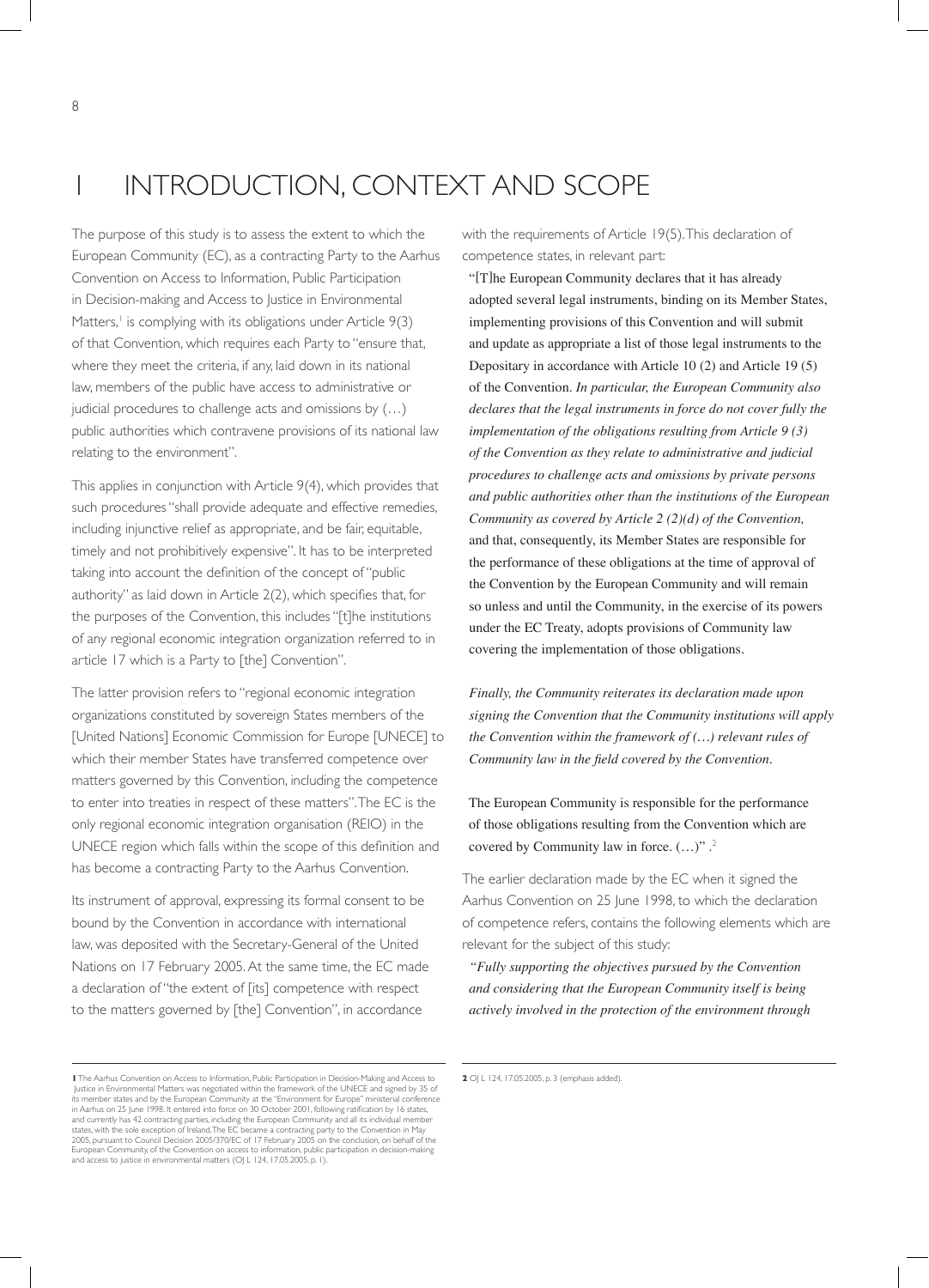*a comprehensive and evolving set of legislation, it was felt important not only to sign up to the Convention at Community level but also to cover its own institutions, alongside national public authorities.*

 *"Within the institutional and legal context of the Community* and given also the provisions of the Treaty of Amsterdam with respect to future legislation on transparency, *the Community also declares that the Community institutions will apply the Convention* within the framework of their existing and future rules on access to documents and other relevant rules of Community law in the field covered by the Convention.

### "The Community will consider whether any further declarations will be necessary when ratifying the Convention for the purpose of its application to Community institutions."<sup>3</sup>

Neither of the two successive declarations explicitly addresses the application of the Convention's provisions on access to justice to the Community's institutions. However, the declaration of competence implies, on the contrary, that the Community recognises its responsibility for the performance of the obligations arising from Article 9(3) insofar as they relate to its institutions. It also implies that the application of this provision to those institutions was in fact covered by provisions of Community law in force at the time of approval of the Convention by the EC. In substance, the declaration of competence merely reiterates the terms of the declaration made upon signature and the EC apparently did not deem it necessary to make any further declarations relating specifically to this matter when it approved the Convention. It did, however, make a further declaration concerning the respective responsibility of the EC and its member states for the performance of the obligations arising from Article 9(3) with respect to the acts and omissions of "private persons and public authorities *other than* the institutions of the European Community as covered by Article 2(2)(d) of the Convention", i.e. private persons and public authorities within the member states as defined in Article  $2(2)(a)-(c)$ .

The matter of access to justice at the national level has been extensively debated both within the bodies established by the Aarhus Convention (including its Compliance Committee and Meeting of the Parties) and the institutions of the EU, the latter as a result of a proposal for a Directive on this question which was submitted to the European Parliament and Council by the European Commission in 2003<sup>4</sup> but has not been adopted so far. Consequently, no provisions of Community law covering the implementation of those obligations have been adopted since the entry into force of the Convention and, according to the terms of the declaration of competence, the member states remain responsible for the implementation of the provisions of Article 9(3) insofar as they apply to their own public authorities as well as to private persons.

Although the Community unquestionably has the power, under Article 175(1) of the EC Treaty, to adopt EC legislation covering this matter,<sup>5</sup> it has thus far chosen not to exercise this power, because a majority of member states are opposed to the proposed Directive, despite the favourable opinion which the European Parliament expressed on the Commission's proposal almost five years ago. It falls outside the scope of this study to assess the state of individual member state compliance with the access to justice provisions of the Aarhus Convention. In fact, this question has been the subject of a comprehensive study commissioned by the European Commission itself in 2006. The results of this study, which provides a detailed analysis of the state of the law in 25 member states as regards standing, costs, remedies and transparency, were published on DG Environment's website.<sup>6</sup> However, the Commission's consultants, Milieu Ltd, were not engaged to assess compliance by the European Community itself with its obligations on access to justice. This is precisely the purpose of this study, commissioned by WWF-UK.

However, it should be stressed from the outset that the substantive scope of this study is limited in the same way as that of the study by Milieu Ltd. It addresses only compliance by the

**6** http://ec.europa.eu/environment/aarhus/study\_access.htm

**<sup>3</sup>** The text of this declaration was not published in the OJ but is accessible through the UNECE website at http://www.unece.org/env/pp/ratification.htm www.unece.org/env/pp/ratification.html

**<sup>4</sup>** Proposal for a Directive of the European Parliament and of the Council on access to justice in environmental matters, COM(2003) 624 final, 24 October 2003.

**<sup>5</sup>** Provisions on access to justice based on Article 175(1) have already been adopted by the Community legislator in Directive 2003/4/EC of the European Parliament and of the Council of 28 January 2003 on<br>public access to environmental information and repealing Council Directive 90/313/EEC, OJ L 41, 14.02.2003,<br>p. 26 (art. providing for public participation in respect of the drawing up of certain plans and programmes relating to<br>the environment and amending with regard to public participation and access to justice Council Directives<br>85/337/E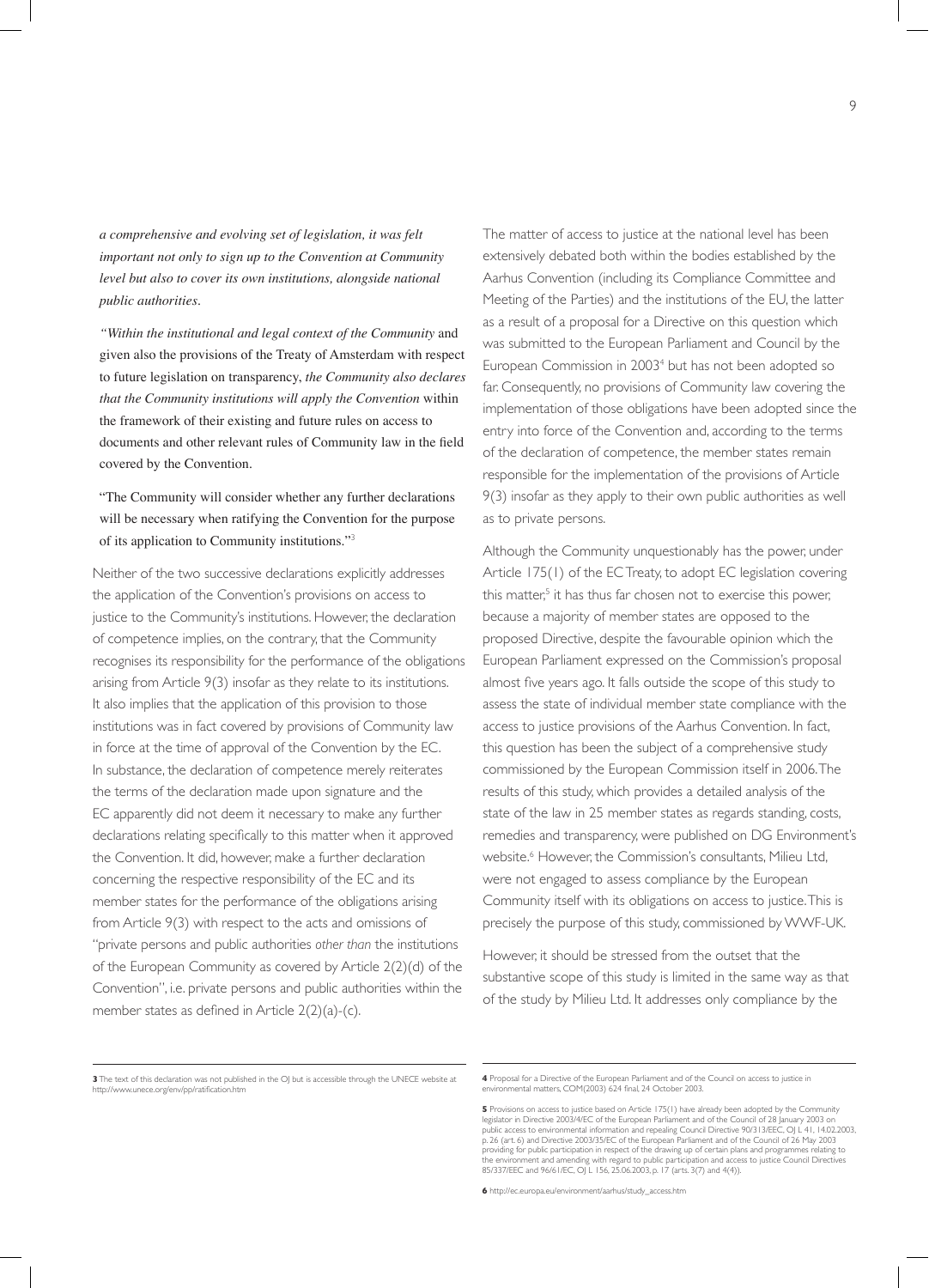EC with the provisions of Article 9(3) requiring it to provide access to administrative or judicial review procedures allowing members of the public (i.e. individuals and organisations) to challenge acts and omissions by Community institutions and bodies which contravene provisions of EC law relating to the environment. Legal protection against acts and omissions of private persons contravening EC environmental law will not be considered here. Neither will this study consider compliance by the EC with the provisions of the Aarhus Convention concerning access to justice in relation to access to environmental information (Article 9(1)) and to decisions concerning activities subject to the public participation requirements of Article 6 of the Convention (Article 9(2)).

The purpose of this study is not to assess overall implementation of the Aarhus Convention by the EC. As a result, it will not address all provisions of Regulation 1367/2006/EC on the application of the provisions of the Aarhus Convention to European Community institutions and bodies, also known as the 'Aarhus Regulation', either.

First, we shall define the precise scope and nature of the Community's obligations arising from Article 9(3) of the Convention, in conjunction with the related provisions of Article 9(4). Then, we will examine the judicial and administrative procedures currently available to private individuals and organisations under Community law for the review of the acts and omissions of EC institutions and bodies, and the relevant case-law of the Court of Justice of the European Communities (ECJ) and its Court of First Instance (CFI). Finally, we shall assess whether those procedures are sufficient to comply with the requirements of the Aarhus Convention, evaluating access to justice at Community level against the same standards as were applied to assess the member states' performance in the abovementioned Milieu Ltd study.

10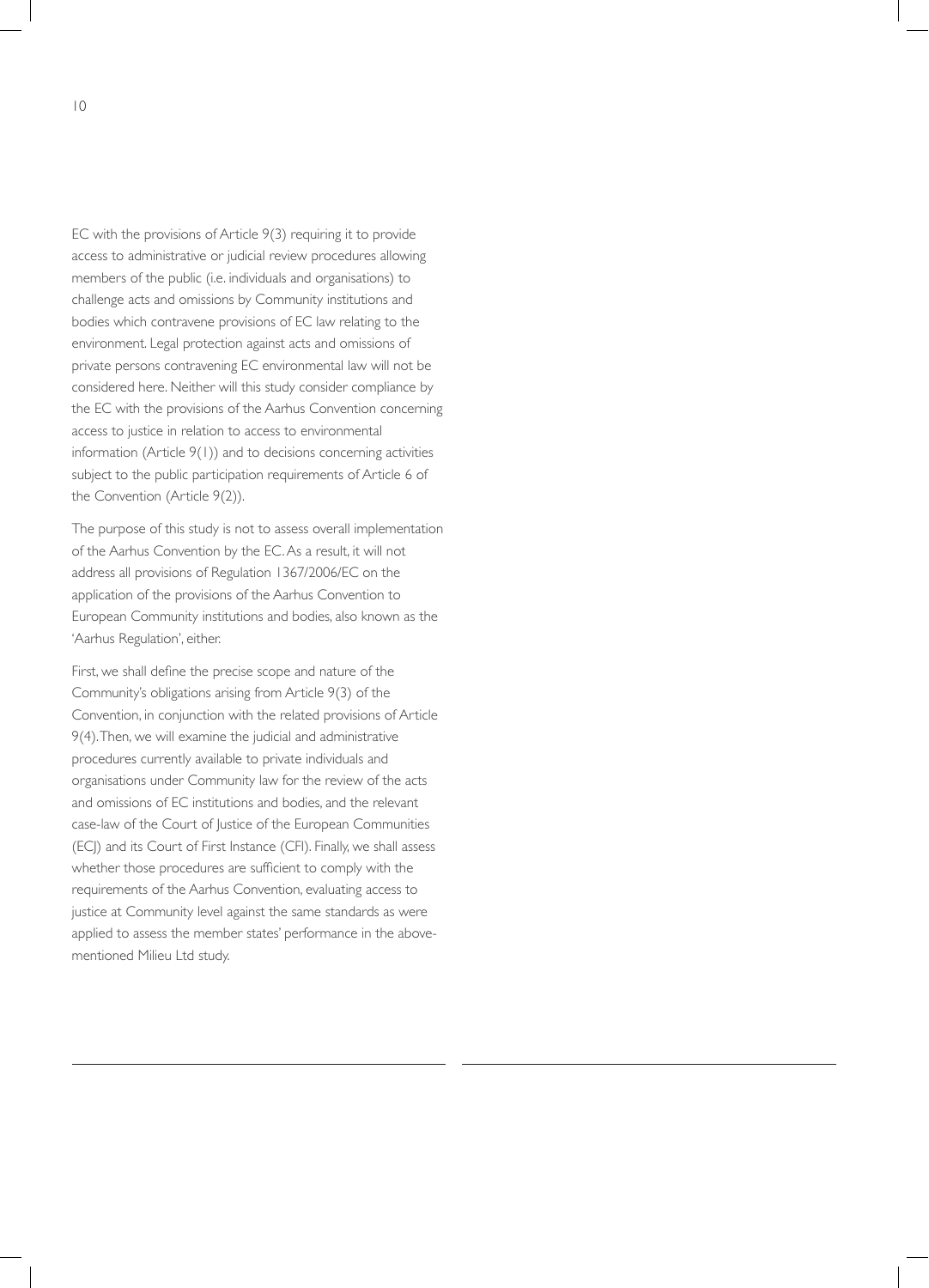# 2 NATURE OF THE EUROPEAN COMMUNITY'S OBLIGATIONS ON ACCESS TO JUSTICE UNDER THE AARHUS **CONVENTION**

### **2.1** What acts and omissions are to be subject to a review procedure?

Under Article 9(3) of the Aarhus Convention, the EC has to provide access to review procedures for members of the public with respect to "acts and omissions" of its "public authorities", other than "bodies or institutions acting in a judicial or legislative capacity".7The first question that needs to be addressed is that of identifying the EC institutions and bodies whose acts and omissions fall within the scope of this obligation. As mentioned above, Article 2(2) of the Convention equates with "public authorities" only the "institutions" of REIOs which are Parties to the Convention. In the EC Treaty, the notion of "institutions" has a specific legal meaning: technically, only the European Parliament, the Council, the European Commission, the Court of Justice and the Court of Auditors are institutions within the meaning of Article 7(1) of the Treaty. The declarations made by the EC upon signing and approving the Aarhus Convention consistently refer to the "Community institutions", which, as a matter of Community law, would exclude any institutions not explicitly named in Article 7(1) EC.

This raises the question whether, as a matter of international law, either the Aarhus Convention or the EC itself intended to restrict the scope of application of the Convention obligations to the institutions of the EC as strictly defined. As regards Article 2(2)(d) of the Convention, there is no evidence to support such an interpretation, since, formally, this provision is drafted in such a way as to apply to any REIO as defined Article 17 of the Convention, and it cannot therefore be presumed that the term "institutions" in Article 2(2)(d) has to be given the same technical meaning that it has in Community law. Moreover, the institutions of the EC, by their own practice after the Community became a Party to the Convention, have indicated that, notwithstanding the wording of the above-mentioned formal declarations, they themselves consider that the scope of the term "institutions"

in Article 2(2)(d) of the Aarhus Convention is broader than the scope of the same term in Article 7(1) of the EC Treaty. Indeed, Regulation 1367/2006/EC, adopted by the European Parliament and Council in October 2006, applies to "Community institutions *and bodies*", a notion which has been broadly defined as encompassing "any public institution, body, office or agency established by, or on the basis of, the Treaty except when acting in a judicial or legislative capacity."8 In its explanatory memorandum to the proposal for a Regulation, the Commission justified this broad definition in the following terms:

 "The Århus Convention addresses the relationship between individuals and their associations on the one hand, and the public authorities on the other hand. (...)The basic idea is that wherever public authority is exercised – parliaments and courts are exempted to the extent they act in their legislative or judicial capacity – there should be rights under the Convention for individuals and their organisations. (…) It follows from the broad concept used in the remainder of the definition [of 'public authority' in Article 2(2) of the Convention] that, for the Community [the notion 'institutions' in Article  $2(2)(d)$ ] has to be interpreted in a broad sense, and cannot be limited to the Community institutions mentioned in Article 7 of the EC Treaty."<sup>9</sup>

Accordingly, for the purposes of this study we will interpret the provisions of Article 9(3) of the Aarhus Convention in accordance with the Community's own interpretation of its obligations as reflected in the definition of"Community institutions and bodies" in Regulation 1367/2006/EC. However, it should be pointed out that, should the ECJ ever have to interpret the same provisions independently of the interpretation of the Aarhus Regulation, it would not formally be bound by the secondary law definition contained in the Regulation, although it would be more likely than not to follow the interpretation given to the concept of 'institutions' by the Commission, Council and Parliament.

**<sup>7</sup>** Aarhus Convention, art. 2(2)(d). **8** Regulation 1367/2006/EC, art. 2(1)(c).

**<sup>9</sup>** Proposal for a Regulation of the European Parliament and of the Council on the application of the<br>provisions of the Aarhus Convention on Access to Information, Public Participation in Decision-making and<br>Access to Just 2003, p. 8.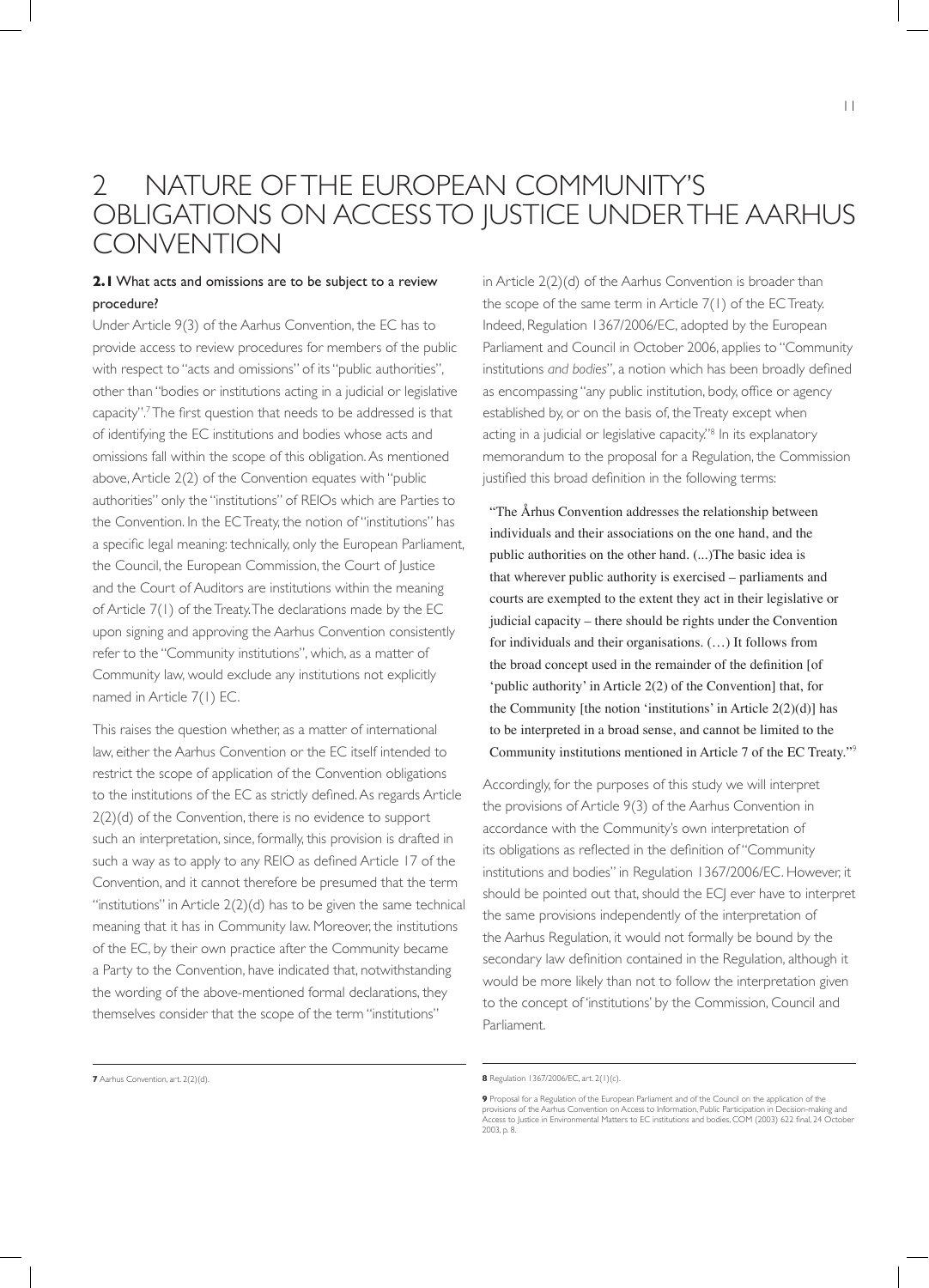The second legal issue that arises in circumscribing the scope of the EC's Aarhus obligations is the exemption for institutions acting in a legislative capacity. While the interpretation of this notion may already be difficult in a national public law context, it is an even more complex matter in Community law, because the EC Treaty, in its current form, does not clearly distinguish legislative action from other formal action taken by the institutions, which in national legal systems would be characterised as executive, administrative or regulatory action. Actually, there was a lot of debate on this question in the Convention which drafted the unsuccessful Treaty establishing a Constitution for Europe, in which a new typology of acts of the institutions was proposed, clearly distinguishing legislative acts, non-legislative acts, delegated regulations and implementing acts. However, this typology was not included in the subsequent Treaty of Lisbon.

How, then, is the Aarhus notion of public authorities "acting in a legislative capacity" to be interpreted as applied to the institutions of the EC, for the purpose of determining which acts of those institutions fall outside the scope of the Convention and therefore also of the access to justice provisions of Article 9(3)?

The provisions of the EC Treaty provide some indications which may be relevant to answer this question, but it is important to stress that the scope of the exemption for public authorities "acting in a legislative capacity" cannot be determined exclusively by reference to the internal law of any Party to the Convention, but must be considered to have an independent meaning as a provision of conventional international law. As a result, any Party's own definition of legislative action, to the extent such a definition exists in domestic law, cannot by itself determine the proper interpretation of the scope of obligations under the Aarhus Convention. In EC law as it currently stands, there is at any rate no clear and comprehensive definition of when institutions are acting in a legislative capacity and when they are not. The European Parliament and Council, acting jointly under the codecision procedure, which under the Treaty of Lisbon would be called "ordinary legislative procedure", are often referred to as the "co-legislators". But not all action taken by either institution individually is necessarily of a legislative nature. The European Parliament has actually adopted a terminology for its decisions distinguishing "legislative resolutions" from other decisions. And the Council, for its part, also recognises in its rules of procedure that it sometimes acts in a legislative capacity and sometimes in a non-legislative capacity. This is the result of the single provision in the EC Treaty, as it currently stands, in which that distinction is explicitly made: Article 207(3) provides that, for the purpose of applying the provisions of Article 255(3) on access to documents, the Council, in its rules of procedure,"shall define the cases in which it is to be regarded as acting in its legislative capacity".

As to the Commission, its role as initiator of the legislative process is well known, but it should be pointed out here that it can and often does exercise delegated rule-making authority, whenever authorised to do so by a legislative act of the Council and Parliament. On the other hand it also has the power, in specific areas of Community law, to take legally binding decisions in individual cases which, in national legal systems, would normally be characterised as administrative decisions of an executive nature. Some of the Commission's acts clearly can be regarded as amounting to what the Convention, in its Article 8, refers to as "executive regulations and other generally applicable legally binding rules". The provisions of this article with respect to public participation imply that the elaboration of such rules and regulations by public authorities other than parliaments falls within the scope of the Convention and that such normative action is not to be regarded, for the purposes of the Convention, as action taken "in a legislative capacity". Consequently, such action, when taken by an EC institution such as the Commission, falls within the scope of the "acts of public authorities" for which administrative or judicial review procedures should be accessible to "members of the public" in accordance with Article 9(3) of the Aarhus Convention.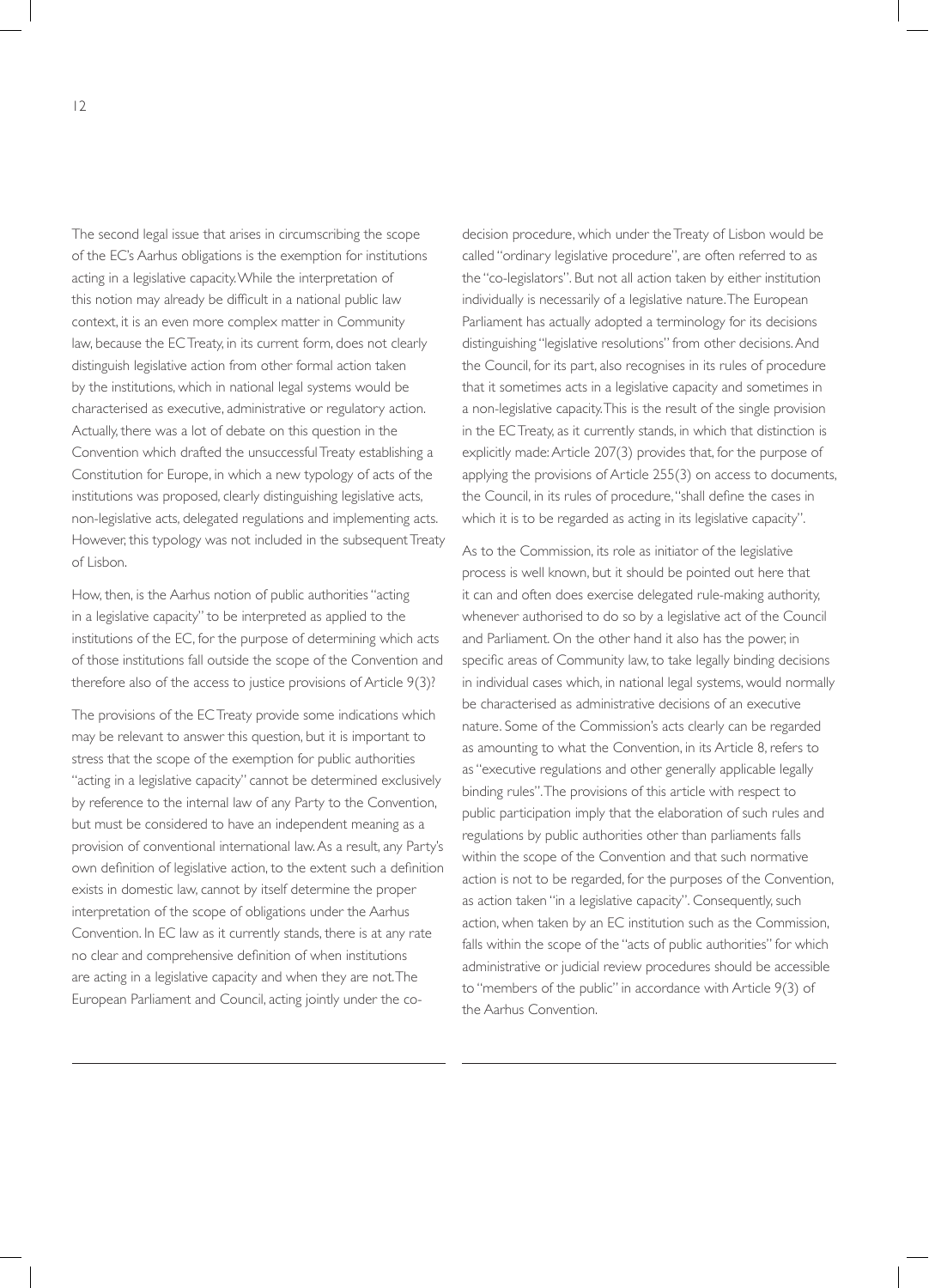In the absence of a clear categorisation of legislative versus non-legislative acts in the Treaties – as will remain the case even after the still uncertain entry into force of the Lisbon Treaty – it ultimately falls on the ECJ to determine when the Commission is acting in a legislative capacity and when it is not. This is effectively what it does when interpreting the provisions of Article 230 EC to determine whether a particular Commission act can be challenged by an action for annulment and by whom. The Court's case-law on this matter, and the potential implications of an amendment of Article 230 which would result from the entry into force of the Treaty of Lisbon, will be considered in detail in section 3.2.1 below.

Finally, the nature and scope of Parties' obligations under Article 9(3) of the Aarhus Convention is also delimited by the undefined concept of "national law relating to the environment", since access to justice must be provided to allow members of the public to challenge acts and omissions contravening provisions of a Party's law falling within this category. The Convention does not explicitly define the term "environment" either, though the broad scope of what is meant by this term could be inferred from the definition of "environmental information" in Article 2(3).

The interpretation of the notion of "national law relating to the environment" was discussed in the Task Force on Access to Justice which drafted the decision on "promoting effective access to justice" that was adopted by the 2nd Meeting of the Parties to the Aarhus Convention in May 2005.<sup>10</sup> During the drafting process, language was considered which would have noted that this notion "is broader than national legislative provisions specifically aimed at the protection of the environment and includes any provisions of national law, whether statutory or regulatory, whose enforcement has an effect on the state of the elements of the environment or on factors and activities or measures affecting or likely to affect these elements".<sup>11</sup> However, no consensus could eventually be reached to insert such a provision in the draft decision which was submitted to the Meeting of the Parties for adoption. As a result, the decision, as

adopted by the Parties, does not refer to this question at all. The notion remains subject to interpretation by Parties in accordance with their domestic legal systems, though there are strong contextual arguments in favour of a broad interpretation, in view of the Convention's definition of"environmental information" and of the fact that the drafters of the Convention apparently deliberately chose not to use the more common concept of "environmental law", which may have a clear-cut, technical meaning in some legal systems.

#### **2.2** What sort of review procedures should be available?

This brings us to the next question to be addressed in determining the nature of Parties' obligations under Article 9(3): what is to be understood by "administrative or judicial procedures" within the meaning of that provision? Again, this is not a straightforward question, because the very notions of "administrative" and "judicial", in the context of review procedures, have different meanings in different legal systems. From the overall context of Article 9, when the provisions of paragraph 3 are interpreted against the background of the related provisions of paragraphs 1, 2 and 4, it can be inferred that a judicial procedure means a procedure before a court of law or tribunal, whereas the notion of "administrative procedures" covers the other two types of review procedures referred to in Article 9 – i.e. reconsideration by a public authority or review by an independent and impartial body established by law other than a court or tribunal.

In the EC legal and institutional system, only review by the ECJ or CFI would qualify as a judicial procedure. Any other review procedures, such as review by the European Ombudsman, review by the independent and impartial boards of appeal established by secondary Community law to consider appeals against certain acts of regulatory agencies set up under the EC Treaty, and reconsideration by an EC institution or body different from the previous, would have to be viewed as administrative procedures within the meaning of Article 9(3).

**<sup>10</sup>** Decision II/2, Promoting effective access to justice, adopted at the 2nd Meeting of the Parties, Almaty, Kazakhstan, 27 May 2005, UN Doc. ECE/MP.PP/2005/2/Add.3, available at http://www.unece.org/env/documents/2005/pp/ece/ece.mp.pp.2005.2.add.3.e.pdf,

<sup>11</sup> Report of the second meeting of the Task Force on Access to Justice, UN Doc. MP.PP/WG.1/2004/3, .<br>ary 2004, available at http://www.unece.org/env/documents/2004/pp/mp.pp/wg.1/mp.pp wg.1.2004.3.e.pdf, Annex, p. 15, para. 17.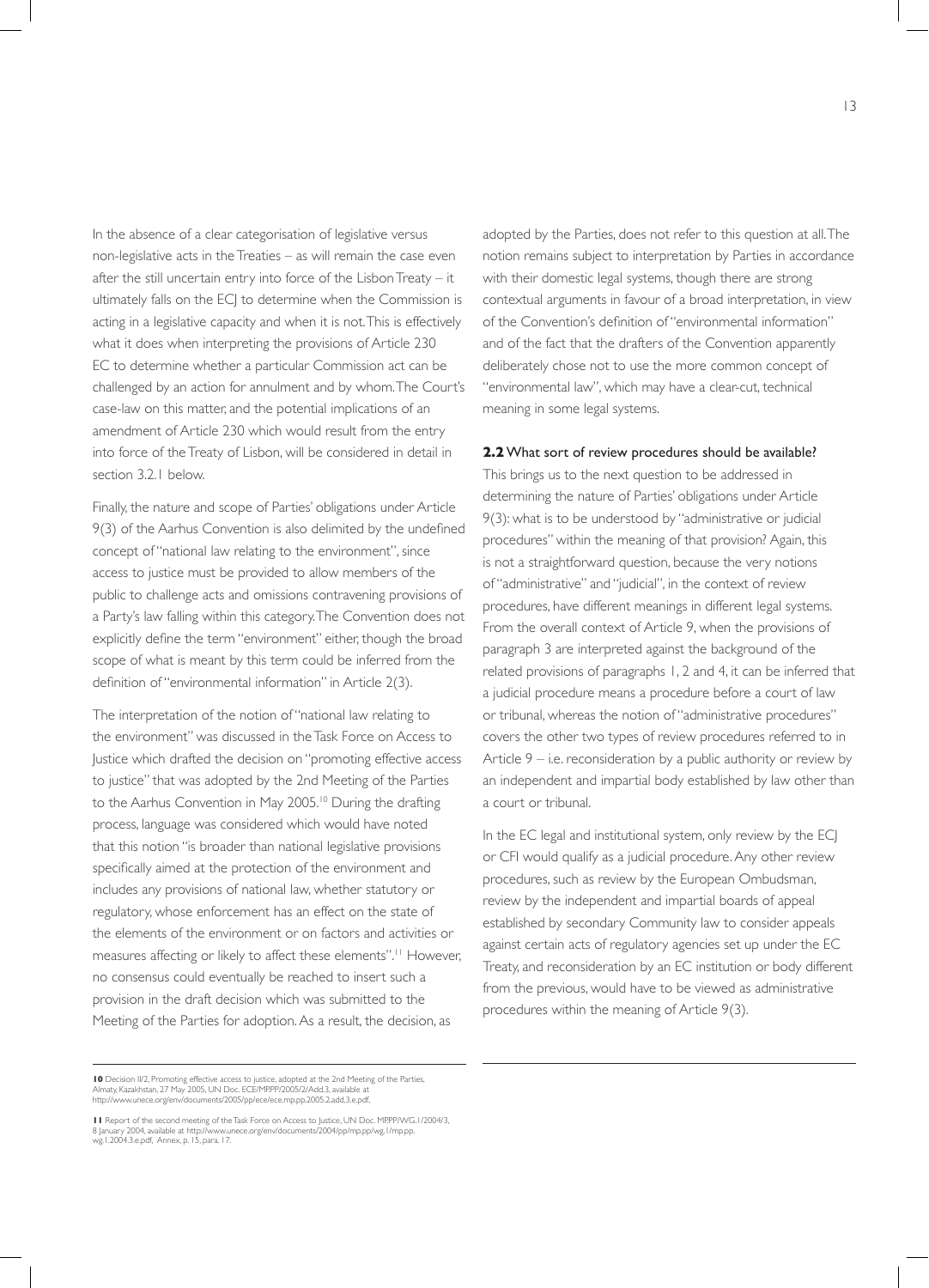As the Meeting of the Parties to the Aarhus Convention has noted, under Article 9(3), "Parties may choose to apply administrative or judicial procedures *or both*", but, "*whatever procedures are applied,* these should be fair and equitable and provide adequate and effective remedies". Indeed, according to

Article 9(4), whatever the kind of administrative or judicial review procedures chosen by Parties to discharge their obligations under Article 9(3), such procedures have to meet certain minimal legal standards. In fact, those standards go beyond those explicitly noted by the Meeting of the Parties. The Parties' review procedures shall not only "provide adequate and effective remedies"<sup>12</sup> and "be fair [and] equitable", but also "timely and not prohibitively expensive". The decisions taken as a result of those procedures also have to be "given or recorded in writing".

It is important to point out here that the concept of "effective remedies" in Article 9(4) of the Aarhus Convention was ostensibly inspired by Article 13 of the European Convention for the Protection of Human Rights and Fundamental Freedoms (ECHR). There is extensive case-law of the European Court of Human Rights on this concept, and since, pursuant to Article 6 of the Treaty on European Union, EU institutions have a duty to respect the fundamental rights guaranteed by the ECHR "as general principles of Community law", this case-law is arguably relevant to the interpretation of the Community's obligations under Article 9(3) of the Aarhus Convention. The same could be said for the interpretation of the requirement that administrative and judicial review procedures shall be "fair", which has an obvious similarity with the right to a fair trial guaranteed by Article 6(1) of the ECHR. Both the concepts of "effective remedy" and "fair hearing" also feature in Article 47 of the EU Charter of Fundamental Rights, which will become legally binding on all EU institutions if the Lisbon Treaty enters into force.

#### **2.3** Who should have access to review procedures?

Who are the "members of the public" who should have access to the review procedures provided for in Article 9(3) of the Aarhus Convention? As such, this concept is not explicitly defined in Article 2 of the Convention, but that provision contains a definition of the related notions of"public" and "public concerned". The latter concept is not used in Article 9(3) and therefore not directly relevant to its interpretation. As to "the public", that concept was given a very broad definition in Article 2(4). It refers to "one or more natural or legal persons, and, in accordance with national legislation or practice, their associations, organizations or groups".Accordingly, the concept of"members of the public" can only be interpreted as encompassing any natural or legal person, as well as informal groups without legal personality, but the latter only to the extent that such groups are recognised as entities in their own right in accordance with the internal law or domestic practice of the Parties.

Since public authorities, as defined in Article 2(2), generally have the status of legal persons under domestic law, an interesting question in this connection is whether such authorities should also be able to avail themselves of the review procedures which Parties must provide to comply with their obligations under Article 9(3). If so, public authorities would have the possibility to challenge the acts and omissions of other public authorities, as well as those of private persons, infringing provisions of environmental law. As the present study focuses on access to justice at the EU level for individuals and non-governmental organisations (NGOs), that particular question will not be further addressed in this report.<sup>13</sup>

From the outset, it should be pointed out that Article 9(3) does not require Aarhus contracting Parties to provide access to justice to any and all members of the public without distinction. It requires such access to be provided to members of the public who "meet the criteria, if any, laid down in (…) national law". As regards the EC, this provision should be interpreted, *mutatis*

**<sup>12</sup>** Decision II/2, supra n. 10, para. 17 (emphasis added). **13** However, it should be noted that the provisions of the Aarhus Convention have already been invoked before the CFI by a regional government seeking to establish its standing to sue for the annulment of a<br>Community act affecting the protection of its marine living resources. See CFI Judgment of 1 July 2008, Case<br>T 37/04,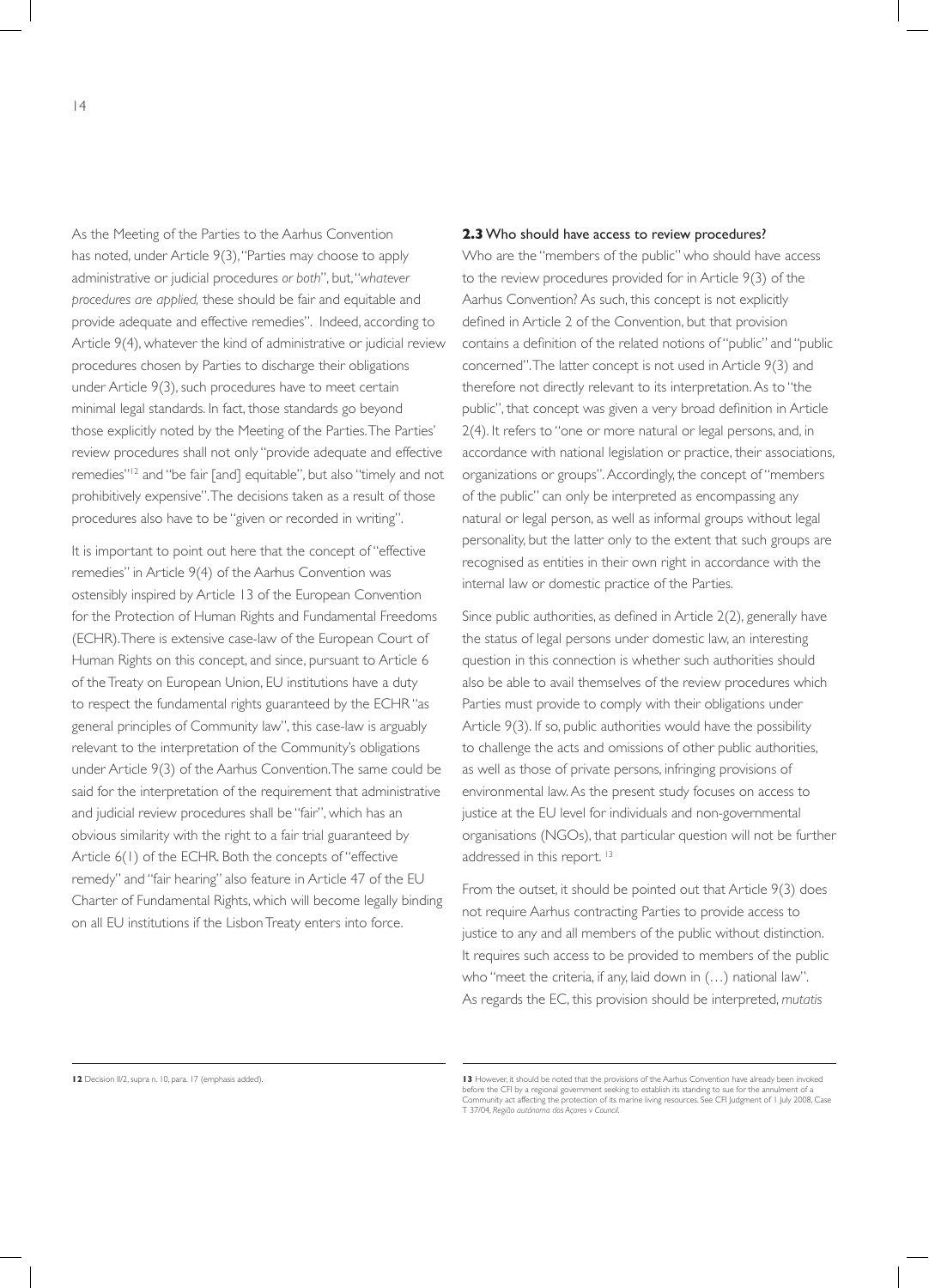*mutandis*, as referring to criteria laid down in Community law. The drafters of the Convention clearly intended to give Parties some discretion in defining the categories of members of the public who may challenge acts and omissions under Article 9(3) and establishing the conditions under which access to justice shall be granted to them. But this discretion is not unlimited; it must be exercised in accordance with the general public international law principle of good faith in the performance and interpretation of treaty obligations<sup>14</sup> and with the overall scheme and purpose of the Aarhus Convention itself.

In this respect, reference must be made to the provision of Article 1 of the Convention which states that the right of access to justice in environmental matters is to be "guaranteed" by each Party "[i]n order to contribute to the protection of the right of every person of present and future generations to live in an environment adequate to his or her health and well-being". Moreover, the Convention's preamble contains a recital in which the contracting Parties express their concern "that effective judicial mechanisms should be accessible to the public, including organisations, so that its legitimate interests are protected and the law is enforced". Such provisions clearly indicate that an excessively restrictive interpretation of Article 9(3) obligations would be inconsistent with the objective and spirit of the Convention. The Meeting of the Parties has actually recognised this in a decision in which it "[i]nvites those Parties which choose to apply criteria in the exercise of their discretion under article 9, paragraph 3, *to take fully into account the objective of the Convention to guarantee access to justice*".15 Though the same decision, adopted by consensus at the 2nd Meeting of the Parties, also "[s]tresses that (…) *it is for each Party to determine the criteria*, if any, which must be met by members of the public in order to have access to administrative or judicial review procedures", it notes at the same time "that the Convention puts *no obligation on Parties to establish criteria for standing*".16

The Aarhus Convention Compliance Committee, in its findings and recommendations concerning compliance by Belgium with its obligations under the Convention in relation to the rights of environmental organisations to have access to justice, adopted on 16 June 2006, further elaborated on the interpretation of Article 9(3), referring inter alia to the above-mentioned preambular clause and decision of the 2nd Meeting of the Parties, in the following terms:

 "While referring to 'the criteria, if any, laid down in national law', the Convention neither defines these criteria nor sets out the criteria to be avoided. Rather, the Convention is intended to allow a great deal of flexibility in defining which environmental organizations have access to justice. On the one hand, the Parties are not obliged to establish a system of popular action ("actio popularis") in their national laws with the effect that anyone can challenge any decision, act or omission relating to the environment. On other the hand, *the Parties may not take the clause 'where they meet the criteria, if any, laid down in its national law' as an excuse for introducing or maintaining so strict criteria that they effectively bar all or almost all environmental organizations from challenging act or omissions that contravene national law relating to the environment*. (…) Accordingly, the phrase 'the criteria, if any, laid down in national law' indicates a self-restraint on the parties not to set too strict criteria. Access to such procedures should thus be the presumption, not the exception. (…) This interpretation of article 9, paragraph 3, is clearly supported by the Meeting of the Parties (...)."<sup>17</sup>

These statements of different bodies established by the Aarhus Convention – in particular the consensus decision of the Meeting of the Parties – have legal significance for its interpretation under the rules laid down in Article 31(3) of the Vienna Convention on the Law of Treaties.

**<sup>14</sup>** Vienna Convention on the Law of Treaties, arts. 26 and 31(1).

**<sup>15</sup>** Decision II/2, supra n. 10, para. 16 (emphasis added).

**<sup>16</sup>** *Ibid*., paras. 14 and 15 (emphasis added).

**<sup>17</sup>** Meeting of the Parties to the Convention on Access to Information, Public Participation in Decision-making and Access to Justice in Environmental Matters, Compliance Committee, Findings and recommendations with regard to compliance by Belgium with its obligations under the Aarhus Convention in relation to the rights of environmental organizations to have access to justice (Communication ACCC/<br>C/2005/11 by Bond Beter Leefmilieu Vlaanderen VZW (Belgium), UN Doc. ECE/MP.PP/C.1/2006/4/Add.2, 28 July 2006, available at http://www.unece.org/env/documents/2006/pp/ece.mp.pp.c.1.2006.4.add.2.e.pdf (emphasis added).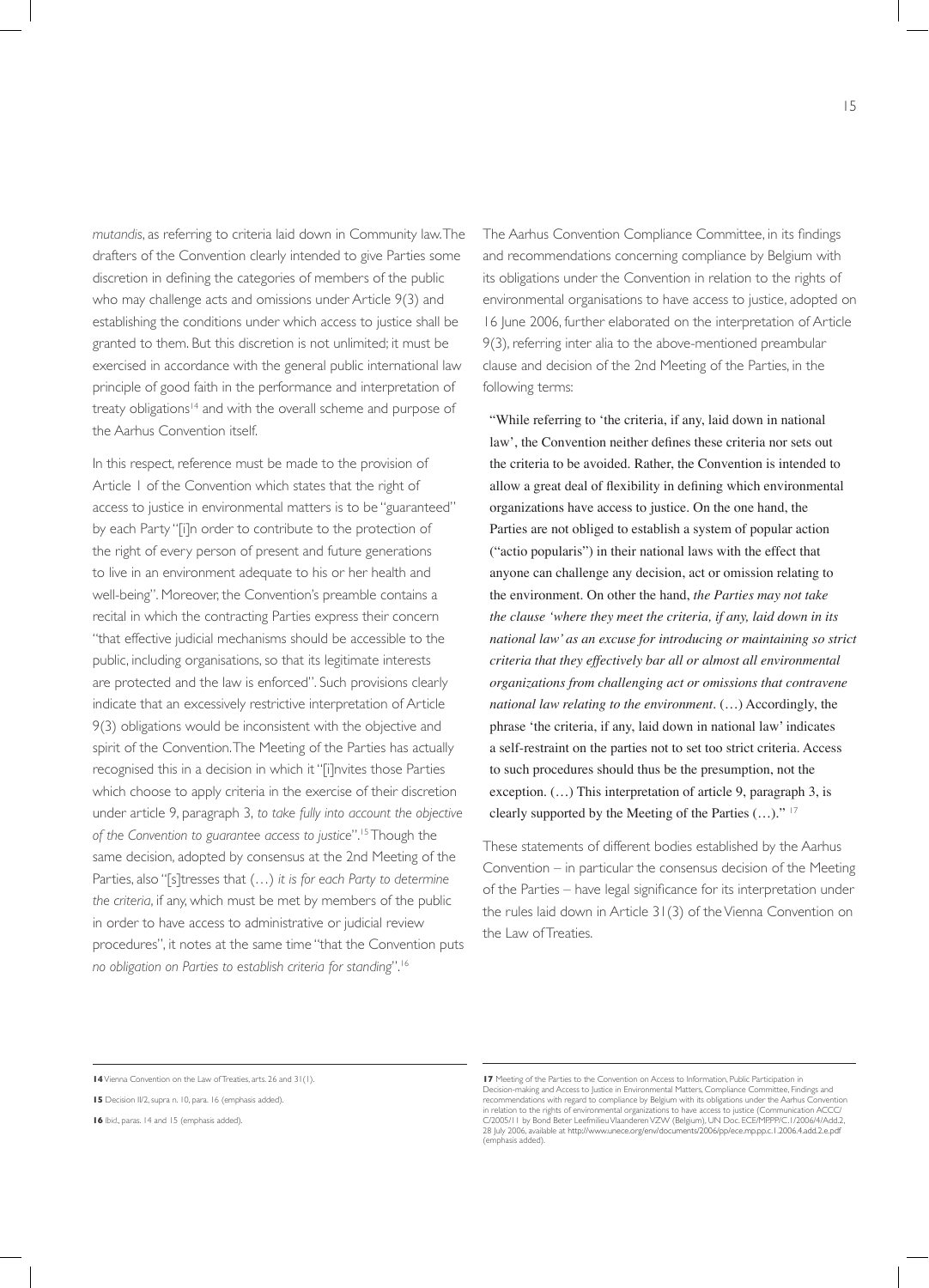# 3 COMPLIANCE BY THE EUROPEAN COMMUNITY WITH ITS OBLIGATIONS ON ACCESS TO JUSTICE AS A PARTY TO THE AARHUS CONVENTION

Having explored the contours of the obligations arising from Article 9(3) of the Aarhus Convention for the EC as a contracting Party, we will now proceed to examine to what extent Community law in force guarantees compliance with these obligations. In doing so, we will first discuss a number of review procedures which can be characterised as administrative in accordance with the criteria set out in section 2.2 above, before addressing the procedures for judicial review of acts and omissions of Community institutions and bodies by the Community judicature (ECJ and CFI). The analysis will focus exclusively on acts and omissions of EC institutions and bodies contravening provisions of Community law "relating to the environment" which are binding on them, as opposed to acts and omissions of private persons and public authorities of the member states infringing EC environmental law or provisions of national law transposing it. Consequently, infringement proceedings instituted by the Commission against a member state under Article 226 or 228 EC, which fall outside the scope of Article 9(3) of the Aarhus Convention as outlined in the previous chapter, will not be addressed.

#### **3.1** Administrative review procedures

#### 3.1.1 Review by the European Ombudsman

The Ombudsman appointed by the European Parliament pursuant to Article 195 EC is "empowered to receive complaints from any citizen of the Union or any natural or legal person residing or having its registered office in a member state concerning instances of maladministration in the activities of the Community institutions or bodies". His jurisdiction does not extend to the Court of Justice and the Court of First Instance "acting in their judicial role", an exception which is consistent with the terms of the Aarhus Convention. The Ombudsman's power to "conduct inquiries for which he finds grounds, either

on his own initiative or on the basis of complaints submitted to him," does not apply "where the alleged facts are or have been the subject of legal proceedings". These provisions are clearly designed to separate the administrative review of acts and omissions of Community institutions or bodies by the Ombudsman from judicial review by the ECJ or CFI.

Though, according to Article 195(3) EC, "[t]he Ombudsman shall be completely independent in the performance of his duties" and "shall neither seek nor take instructions from any body," his inquiries do not lead to a decision that is binding on the institution or body concerned. If he "establishes an instance of maladministration", he shall, ultimately, "forward a report to the European Parliament and the institution concerned" and inform the complainant of the outcome of his inquiries. But the delinquent institution is free to disregard the Ombudsman's findings and recommendations.Therefore, administrative review by the Ombudsman does not satisfy the requirements of Article 9(4) of the Aarhus Convention, since it cannot provide an effective remedy in the event of a violation of EC environmental law by a Community institution or body.

### 3.1.2 Special review procedures for acts of Community agencies

One of the important trends in European governance is the establishment, by the Community legislator, of functional agencies entrusted with specific tasks of a scientific, technical or even regulatory nature. These Community agencies are bodies governed by European public law, with their own legal personality, distinct from the institutions established by the EC Treaty itself.

The first example in the field of EU environmental policy was the creation of the European Environment Agency (EEA) in 1990.<sup>18</sup> A more recent example is the European Chemicals Agency (ECHA), which was established under the REACH

**<sup>18</sup>** Council Regulation (EEC) No 1210/90 of 7 May 1990 on the establishment of the European Environment Agency and the European environment information and observation network, OJ L 120, 11.05.1990, p. 1.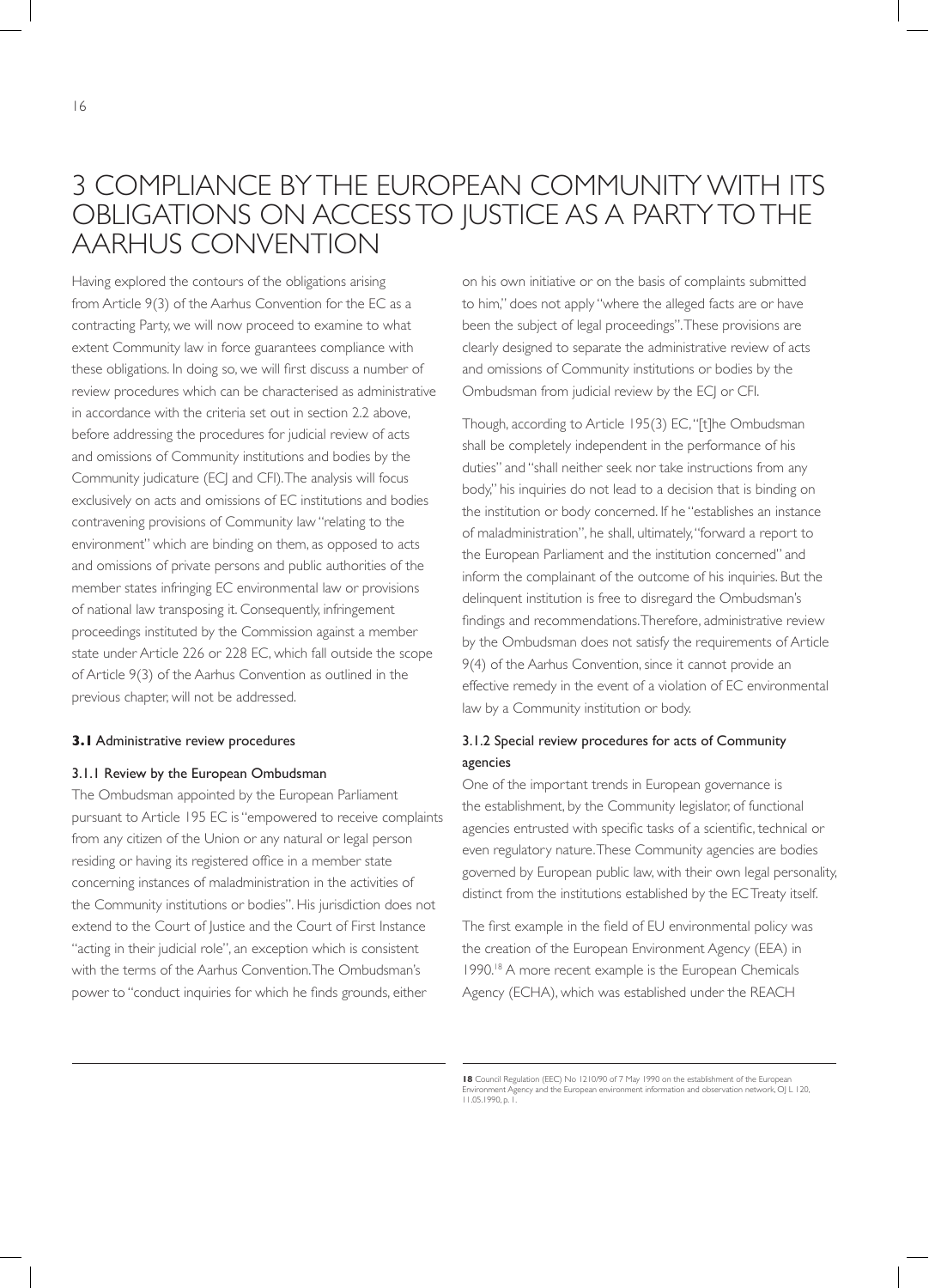Regulation and is playing a key role in the implementation of this new and unprecedented regulatory system for chemicals.<sup>19</sup> Other EU agencies whose mandate touches upon particular areas of environmental policy in the wider sense are the European Foundation for the Improvement of Living and Working Conditions (EUROFOUND),<sup>20</sup> the Community Fisheries Control Agency (CFCA),<sup>21</sup> the Community Plant Variety Office (CPVO),<sup>22</sup> the European Agency for Safety and Health at Work (EU-OSHA),<sup>23</sup> the European Food Safety Authority (EFSA),<sup>24</sup> the European Maritime Safety Agency (EMSA),<sup>25</sup> as well as some executive agencies fulfilling administrative tasks with respect to EU funding programmes, such as the Trans-European Transport Network Executive Agency (TEN-T EA), and the Executive Agency for Competitiveness and Innovation (EACI), which now incorporates the former Intelligent Energy Executive Agency, and manages, on behalf of the Commission, funding programmes in the area of renewable energy, energy efficiency and eco-innovation.<sup>26</sup> All these agencies, to the extent that they are "legal persons having public responsibilities or functions, or providing public services, in relation to the environment",<sup>27</sup> are to be regarded as public authorities whose acts and omissions fall within the scope of Article 9(3) of the Aarhus Convention. However, the nature of their activities varies widely.

**19** Regulation (EC) No 1907/2006 of the European Parliament and of the Council of 18 December 2006 concerning the Registration, Evaluation, Authorisation and Restriction of Chemicals (REACH), establishing<br>a European Chemicals Agency, amending Directive 1999/45/EC and repealing Council Regulation (EEC)<br>No 793/93 and Comm

**20** Council Regulation (EEC) No. 1365/75 of 26 May 1975 on the creation of a European Foundation for the improvement of living and working conditions, OJ L 139, 30.05.1975, p. 1. It is worth recalling that the establishment of this agency was one of the first actions taken by the Community legislator pursuant to the 1st Environmental Action Programme adopted in November 1973.

**21** Council Regulation (EC) No 768/2005 of 26 April 2005 establishing a Community Fisheries Control<br>Agency and amending Regulation (EEC) No 2847/93 establishing a control system applicable to the common<br>fisheries policy O

22 Council Regulation (EC) No 2100/94 of 27 July 1994 on Community plant variety rights, OJ L 227, 01.09.1994, p. 1

23 Council Regulation (EC) No 2062/94 of 18 July 1994 establishing a European Agency for Safety and Health at Work, OJ L 216, 20.08.1994, p. 1.

24 Regulation (EC) No 178/2002 of the European Parliament and of the Council of 28 January 2002 laying down the general principles and requirements of food law, establishing the European Food Safety Authority and laying down procedures in matters of food safety, OJ L 31, 01.02.2002, p. 1.

**25** Regulation (EC) No 1406/2002 of the European Parliament and of the Council of 27 June 2002 establishing a European Maritime Safety Agency, OJ L 208, 05.08.2002, p. 1.

**26** Commission Decision 2007/372/EC of 31 May 2007 amending Decision 2004/20/EC in order to transform the 'Intelligent Energy Executive Agency' into the Executive Agency for Competitiveness and Innovation, OJ L 140, 01.06.2007, p. 52.

**27** Aarhus Convention, art. 2(2)(c).

Executive agencies operate under the direct control of the Commission and are established in order to carry out certain implementation tasks within the framework of EU funding programmes, such as the selection of projects submitted in response to calls for proposals and the disbursement of funds to projects eligible for support. They are established by a Commission Decision taken in accordance with a number of general rules laid down in a 2003 Council Regulation.<sup>28</sup> This Regulation also establishes a special administrative procedure for the review of the legality of their acts. Under Article 22 of Regulation 58/2003/EC, "[a]ny act of an executive agency *which injures a third party* may be referred to the Commission *by any person directly or individually concerned* or by a Member State for a review of its legality".<sup>29</sup> The Commission acts as an administrative review body and is to take a decision on such administrative proceedings within two months of the date on which they were instituted and reply in writing to the complainant, giving grounds for its decision. The fact that executive agencies are under the Commission's ultimate control also appears from the provisions of Article 22(2) of the Regulation, which give the Commission the power to review acts of executive agencies also "[o]n its own initiative", in the absence of any complaint from a third party. The decision taken by the Commission as a result of administrative appeal proceedings is binding on the agency concerned: "In its final decision the Commission may uphold the executive agency's act or decide that the agency must modify it either in whole or in part." The Commission's decision is itself subject to judicial review by the ECJ, as an action for annulment of an "explicit or implicit decision to reject the administrative appeal may be brought before the Court of Justice, in accordance with Article 230 of the Treaty."

**29** *Ibid.*, art. 22(1) (emphasis added).

**<sup>28</sup>** Council Regulation (EC) No 58/2003 of 19 December 2002 laying down the statute for executive agencies to be entrusted with certain tasks in the management of Community programmes, OJ L 11, 16.01.2003, p. 1.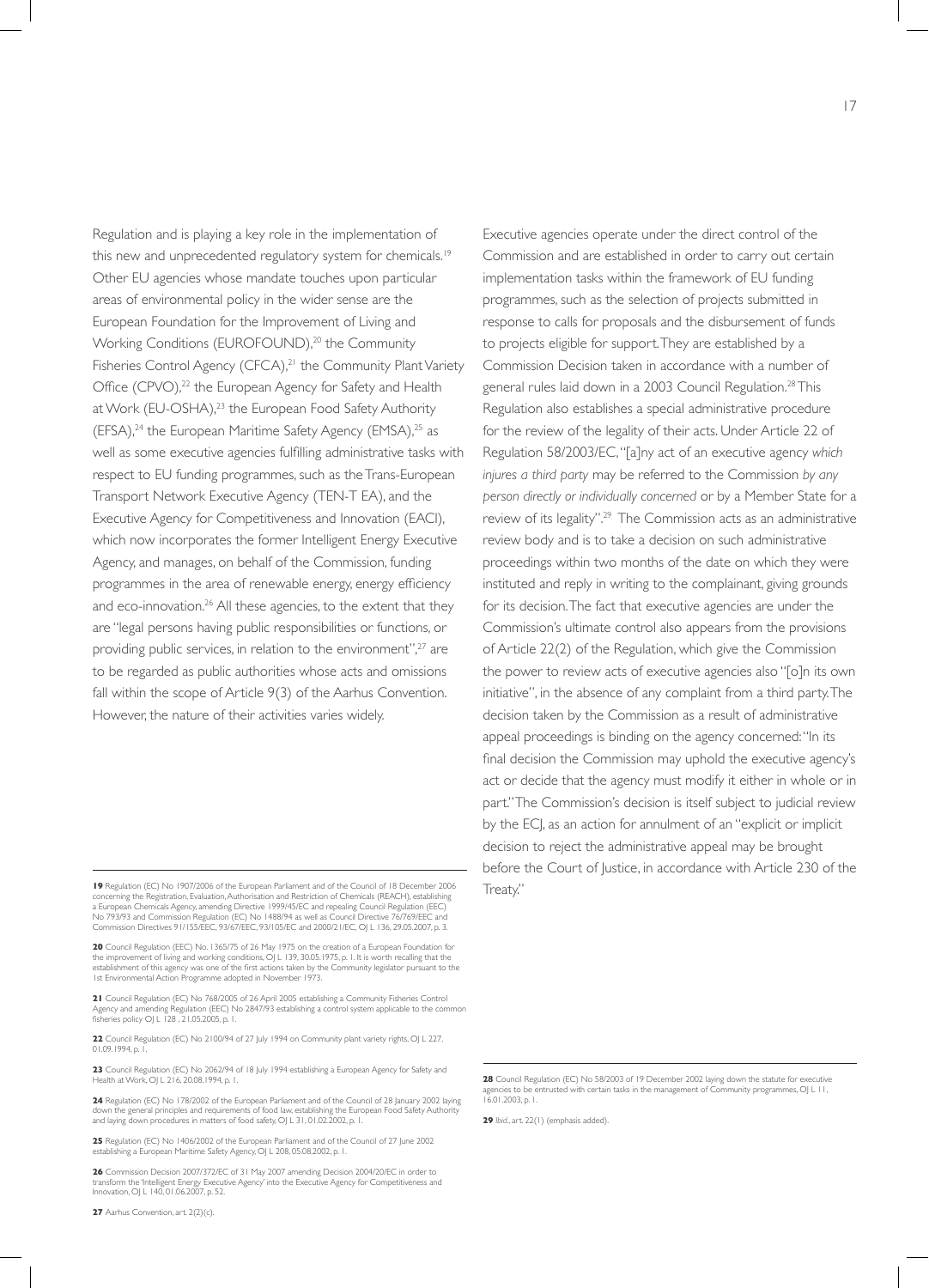The agencies which are not executive agencies governed by the provisions of Regulation 58/2003/EC are referred to generically as "regulatory agencies", even though their tasks are very varied and would not necessarily be categorised as 'regulatory' in national legal systems. As the Commission puts it in a recent policy paper on the role of agencies:

 "Some can adopt individual decisions with direct effect, applying agreed EU standards; some provide additional technical expertise on which the Commission can then base a decision and some focus more on networking between national authorities. (…) There are clear and strict limits to the autonomous power of regulatory agencies in the current Community legal order. Agencies cannot be given the power to adopt general regulatory measures. They are limited to taking individual decisions in specific areas where a defined technical expertise is required, under clearly and precisely defined conditions and without genuine discretionary power." <sup>30</sup>

The number of regulatory agencies which truly have the power to adopt individual decisions which are legally binding on third parties (CPVO, OHIM, EASA and ECHA) is actually quite limited. Most of the agencies rather have an advisory or informationcollecting role, either within a specific regulatory framework under which the Commission or the member states are still responsible for actual regulatory decision-making, or outside the context of such decision-making procedures, as a general contribution to developing the information base for EU policies.

The latter is the case of the EEA, and of some other abovementioned agencies (EU-OSHA and EUROFOUND); their role can best be described as information-gathering and analysis to support policy-making. It is hard to imagine situations in which the activities of such agencies might violate EC environmental law. The role of EFSA in providing direct assistance to the Commission in the form of scientific advice in the context of regulatory procedures concerning GMOs is well known and

controversial. 31 However, this role remains an advisory one; the Commission has the actual decision-making authority, which it exercises in consultation with the member states through a comitology procedure. So the decisions taken are ultimately the Commission's, not EFSA's. EMSA, for its part, has technical and scientific advisory tasks as well as operational tasks in the field of maritime safety, including inspection tasks. Though it is not unimaginable that this agency, in its operations, could contravene provisions of Community law relating to the marine environment, this seems rather unlikely, given the nature of its activities.

From the perspective of Article 9(3) of the Aarhus Convention, the regulatory agency whose activities are most relevant is undoubtedly ECHA, the new agency established under the REACH Regulation.<sup>32</sup> ECHA has extensive powers with respect to the administration of the complex regulatory system for chemicals created by that Regulation. This is not the place for a detailed analysis of those powers, but some of the scientific and technical matters in which ECHA exercises autonomous decision-making authority are of considerable importance for the protection of human health and the environment.

The most important regulatory decisions under REACH, are, however, still reserved for the Commission, which exercises its regulatory decision-making authority in consultation with various ECHA committees and, ultimately, with the member states through a comitology procedure. Since ECHA can take decisions with legally binding consequences for third parties, in particular economic actors whose activities involve the production, marketing or use of chemicals, a special appeal procedure is provided for by the REACH Regulation. An independent Board of Appeal has been set up within ECHA to examine appeals against certain specified Agency decisions. The review procedure is modelled on that of regulatory agencies with similar powers, such as the Community Plant Variety Office (CPVO), which administers the system of Community industrial property rights

**32** Regulation (EC) No 1907/2006, *supra* n. 19.

**<sup>30</sup>** COM(2008) 135 final, 11 March 2008, p. 5.

**<sup>31</sup>** Regulation (EC) No 178/2002, art. 22(5).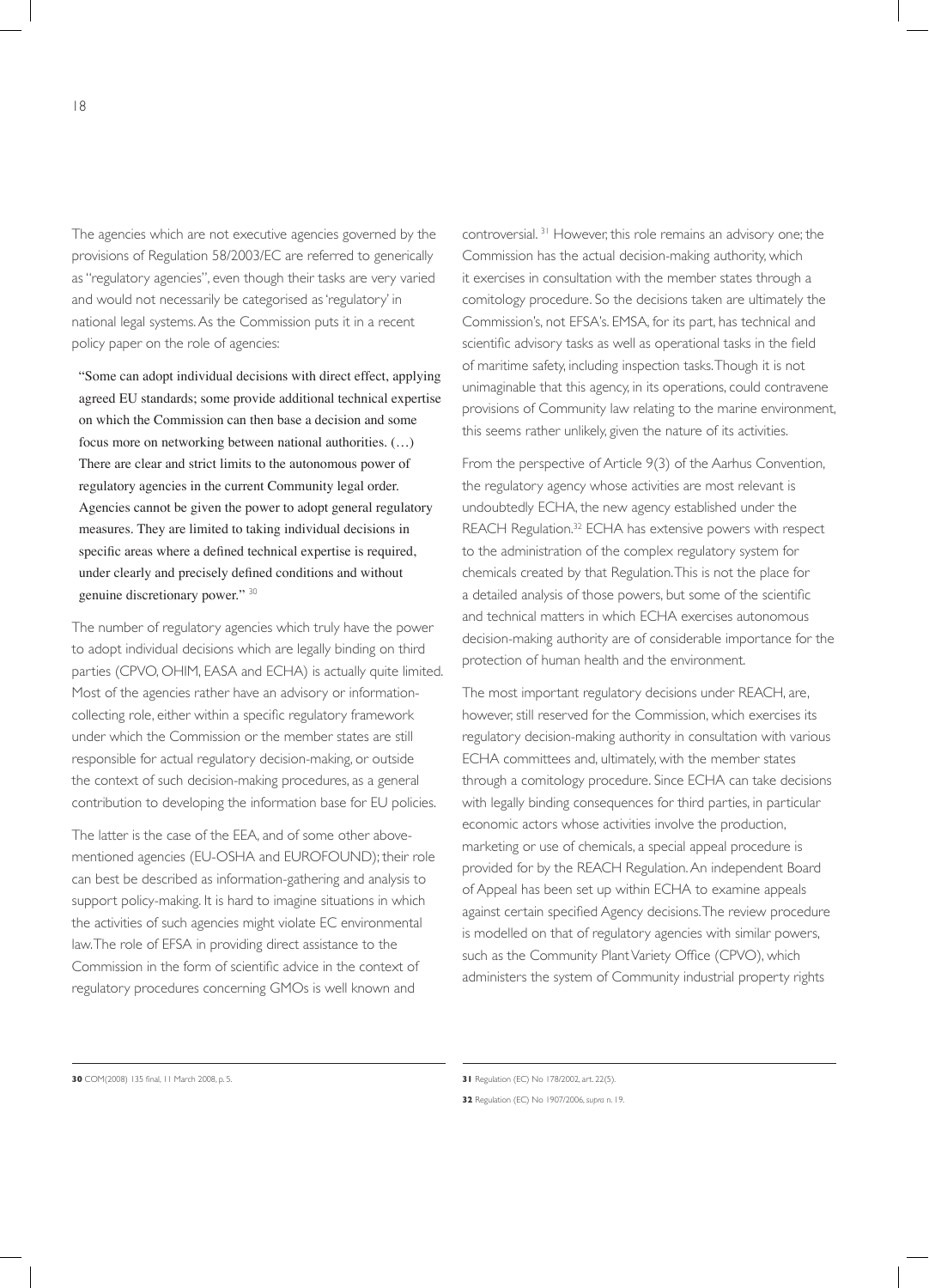for new plant varieties,<sup>33</sup> and the Office for Harmonization in the Internal Market (OHIM), which grants Community trade marks.34

Not all ECHA decisions can be challenged before the Board of Appeal. An exhaustive list of those that can is to be found in Article 91(1) of the REACH Regulation. Though the provisions of the REACH Regulation guarantee the independence and impartiality of the Board of Appeal, the review procedure before this body must, in our view, be characterised as an administrative procedure rather than a judicial one within the meaning of Article 9(3) of the Aarhus Convention. Perhaps it could most adequately be described as *quasi-judicial*, as it has features of both kinds of procedures. Indeed, when an appeal is lodged, it is not automatically examined by the Board of Appeal, but the Regulation provides for a preliminary consultation phase in which the Executive Director of the Agency, "after consultation with the Chairman of the Board of Appeal", has an opportunity to "rectify" the challenged decision if he "considers the appeal to be admissible and well founded". In this case, the Board of Appeal, through its chairman, effectively functions as an independent administrative advisory body within the Agency rather than a judicial review body.

In other cases, when the Board proceeds to examine the appeal on its merits, and comes to the conclusion that the challenged decision is unlawful, it can either "remit the case to the competent body of the Agency for further action" or "exercise any power which lies within the competence of the Agency" – i.e. substitute its decision for that of another ECHA body. Only the first alternative, where the unlawful decision is set aside and the competent ECHA body is compelled to take a new decision in accordance with the ruling of the Board of Appeal, would seem to fit a judicial review model. In the second alternative, the Board of Appeal effectively acts as in a procedure for internal administrative review as, in the end, it exercises the administrative powers of the Agency itself. In any event, the decisions of the

Board of Appeal, though binding, are not necessarily final, since they can themselves be appealed before the CFI. So the review system established by REACH, for all practical purposes, consists of an administrative or quasi-judicial review procedure followed by a judicial review procedure.

According to the preamble of the REACH Regulation, the appeal procedure was established for the benefit of"any natural or legal person *affected by decisions taken by the Agency*".35 Other provisions of the Regulation recognise that there are a wide range of "stakeholders" with a legitimate interest in ECHA decisions. However, the wording of the operative provisions on the appeal procedure, which apparently was copied directly from earlier legislative acts establishing regulatory agencies with the power to make decisions that are legally binding on certain categories of economic operators, such as CPVO<sup>36</sup> and OHIM,<sup>37</sup> indicates that the right of appeal was instituted primarily in order to provide legal protection to the addressees of ECHA decisions – i.e. natural or legal persons importing, manufacturing, marketing or using chemicals, rather than to other persons who may be "affected by" such decisions, such as, for example, workers subject to occupational exposure or members of the public who may be exposed to those chemicals through other pathways.

Article 92(1) of REACH lays down the following conditions for the exercise of the right of appeal:

 "Any natural or legal person may appeal against a decision addressed to that person. Any natural or legal person may also appeal against a decision which, although addressed to another person, is of direct and individual concern to the appellant."

Accordingly, a person who is not the addressee of the challenged decision may appeal that decision only if he or she is "directly and individually concerned" by it. This requirement was modelled on the wording of Article 230 EC, fourth indent, on which there is extensive case-law of the ECJ and CFI. The implications of

**37** Cf. Regulation (EC) No 40/94, art. 58.

**<sup>33</sup>** Council Regulation (EC) No 2100/94 of 27 July 1994 on Community plant variety rights, OJ No L 227, 01.09.1994, p.

**<sup>34</sup>** Council Regulation (EC) No 40/94 of 20 December 1993 on the Community trade mark, OJ No L 11, 14.01.1994, p.1, arts. 131 et seq.

**<sup>35</sup>** Regulation (EC) No 1907/2006, supra n. 19, recital 106 (emphasis added).

**<sup>36</sup>** Cf. Regulation (EC) No 2100/94, art. 68.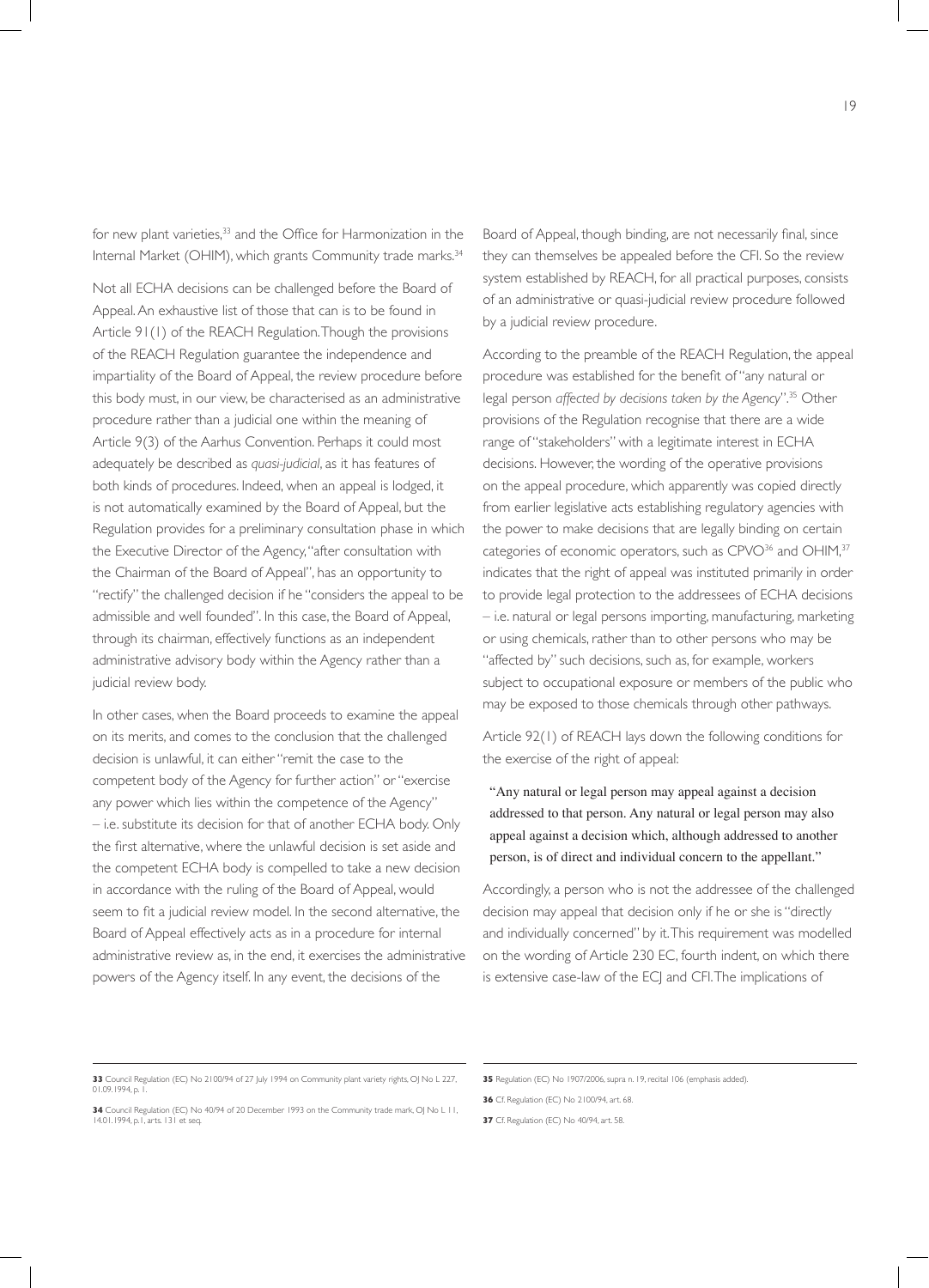the prevailing judicial interpretation of the notion of "direct and individual concern" for access to justice in environmental matters will be analysed in section 3.2.3 below.

#### 3.1.3 Internal review by a Community institution or body pursuant to the Aarhus Regulation

As mentioned in chapter 1, when it signed the Aarhus Convention in June 1998, the EC formally declared its willingness to apply the provisions of that Convention to its own institutions. In October 2003, the Commission submitted to the Council and European Parliament, together with its proposal for a Council Decision authorising the Community to become a contracting Party to the Convention, a proposal for a Regulation on the application of the provisions of the Convention to EC institutions and bodies.<sup>38</sup> This Regulation was adopted by the European Parliament and Council only three years later, as Regulation (EC) No 1367/2006 of 6 September 2006 (hereafter referred to as Regulation 1367/2006/EC or 'Aarhus Regulation') following a protracted legislative procedure which ended in conciliation between the two institutions.<sup>39</sup> One of the most important and controversial elements of the Commission's proposal was the introduction of a special administrative review procedure, accessible to environmental NGOs meeting specific criteria, enabling them to force reconsideration of certain acts and omissions of EC institutions and bodies. This so-called "internal review procedure" will be analysed in this section. We will not, however, discuss the other provisions of the Aarhus Regulation, which concern the other two 'pillars' of the Convention, since these fall outside the scope of this study.<sup>40</sup>

The new administrative procedure for the "internal" review of "administrative acts" or omissions of EU institutions and bodies falling within the scope of Community environmental law is presented as a means of compliance with the Convention's provisions on access to justice. The institution or body whose act or omission is challenged is required to "consider" any such request for review and to issue a "written reply", stating its reasons.41 Regulation 1367/2006/EC furthermore provides that the NGO which made the request for internal review "may institute proceedings before the Court of Justice *in accordance with the relevant provisions of the Treaty*".42 This possibility exists both where a "written reply" has been duly made but is considered unsatisfactory by the applicant, and "[w]here the Community institution or body fails to act" in response to the request for internal review.43 In this section, we shall focus on the administrative review procedure; the availability of judicial review will be considered in detail in section 3.2.

According to the original Commission proposal, access to the internal review procedure would have been reserved to "qualified entities", i.e. environmental NGOs"active at Community level", recognised by the Commission in accordance with criteria laid down in the Regulation. In order to be able to exercise the right to request internal review, these NGOs would have had to submit to a prior "recognition" procedure, the further modalities of which would have been laid down by the Commission in implementing rules. However, the Council, in its common position, decided to relax the criteria to be fulfilled by NGOs and to omit the recognition procedure provided for in the Commission's original proposal. The Council apparently felt that it was inappropriate to give the Commission, which is the Community institution whose acts and omissions are most likely to be the subject of requests for internal review, the power to decide whether or not to give NGOs the status of"qualified entities".

In the Council's common position, access to the internal review procedure is no longer reserved to NGOs active at EU level alone, and there is no provision for a separate recognition procedure for"qualified entities" any more.The "criteria for entitlement" laid down in the Aarhus Regulation are the following:

**43** Ibid., art. 12(2).

**<sup>38</sup>** Proposal for a Regulation of the European Parliament and of the Council on the application of the provisions of the Aarhus Convention on Access to Information, Public Participation in Decision-making and Access to Justice in Environmental Matters to EC institutions and bodies, COM(2003) 622 final, 24 October 2003.

**<sup>39</sup>** Regulation (EC) No 1367/2006 of the European Parliament and of the Council of 6 September 2006 on<br>the application of the provisions of the Aarhus Convention on Access to Information, Public Participation in<br>Decision-m 264 , 25.09.2006, p. 13.

**<sup>40</sup>** For a more general discussion of Regulation 1367/2006/EC, see *The Aarhus Regulation: New Opportunities*  for Citizens in the EU and Beyond? Report of the ECOSPHERE Forum held in Brussels, 27 October 2006,<br>European Centre on Sustainable Policies for Human and Environmental Rights, Brussels, 2007, available at<br>http://www.ecosph

**<sup>41</sup>** Regulation 1367/2006/EC, art. 10(2).

**<sup>42</sup>** Ibid., art.12(1) (emphasis added).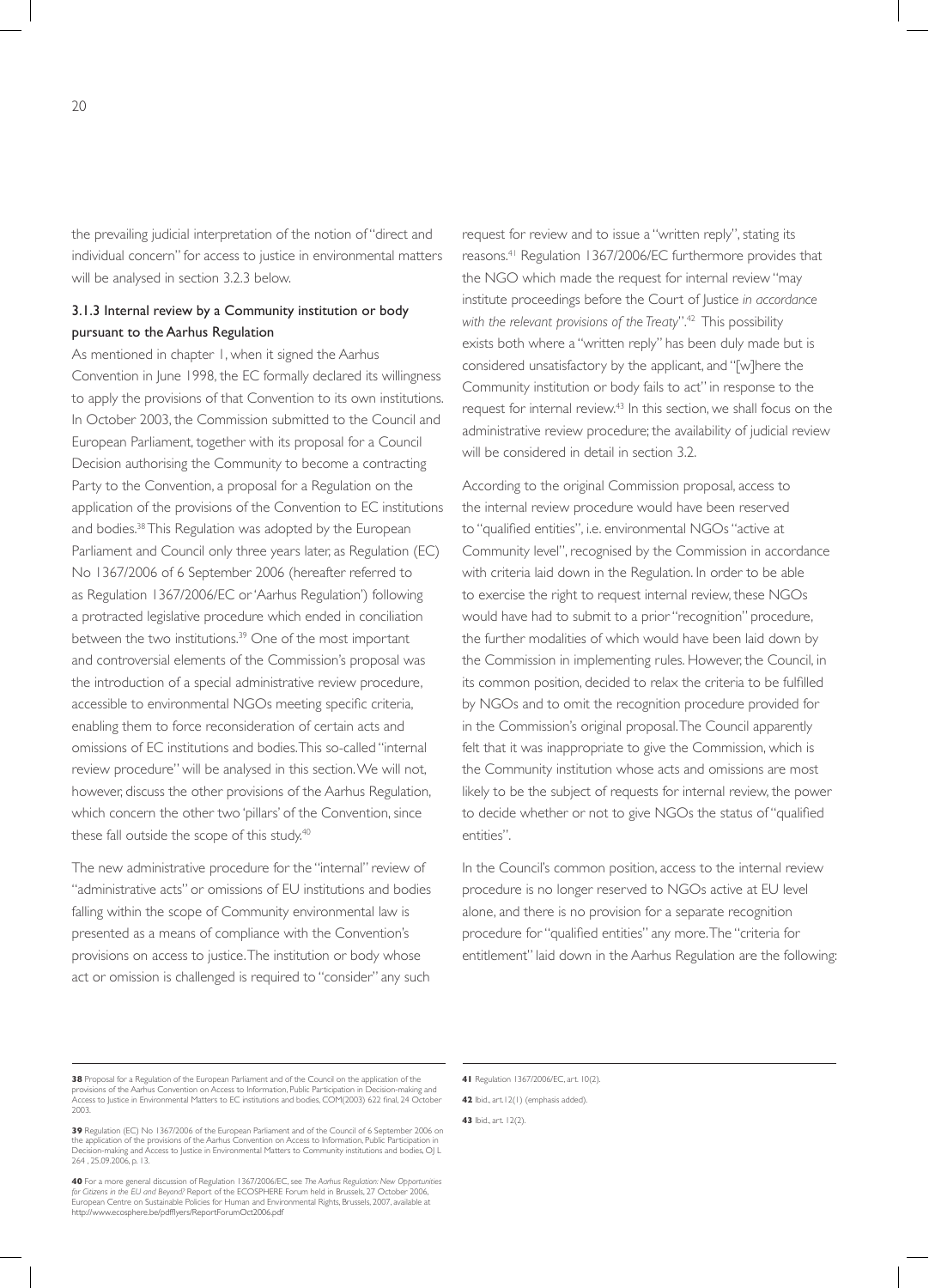"A non-governmental organisation shall be entitled to make a request for internal review (…) provided that: (a) it is an independent non-profit-making legal person in accordance with a Member State's national law or practice; (b) it has the primary stated objective of promoting environmental protection in the context of environmental law; (c) it has existed for more than two years and is actively pursuing the objective referred to under (b); (d) the subject matter in respect of which the request for internal

review is made is covered by its objective and activities."<sup>44</sup>

Although the Regulation, as adopted, does not give the Commission the power to grant or deny "recognition" to NGOs, it does contain a provision mandating it to "adopt the provisions which are necessary to ensure transparent and consistent application of the criteria" set out in Article 11(1). Pursuant to this delegated rule-making authority, the Commission has adopted implementing provisions,<sup>45</sup> which specify how a request for internal review is to be submitted, how the applicant NGO is to provide evidence that it meets the requirements for entitlement to make such a request and how the institution or body to which the request is addressed shall satisfy itself that those requirements have been met. According to those provisions, laid down in a Commission Decision but applying to all requests for internal review under the Aarhus Regulation, including those addressed to other Community institutions and bodies, the NGO submitting a request shall, inter alia, "specify the administrative act or alleged administrative omission whose review is sought *and the provisions of environmental law which it considers not to have been complied with*".46 This implies that the Commission considers that only violations of EC "environmental law", as defined in the Aarhus Regulation, can be invoked as grounds for internal review, and that other pleas of substantive or procedural illegality arising from provisions of

primary or secondary Community law which do not qualify as "environmental law" within the meaning of the Regulation may not be raised.

By making access to the administrative review procedure instituted by Regulation 1367/2006/EC subject to certain criteria, the EC, as a contracting Party to the Aarhus Convention, has exercised the discretion available to any Party under Article 9(3) of the Convention. However, it should be noted that the right to request internal review is open only to certain legal persons – i.e. environmental NGOs meeting those criteria – but not to individuals. The Commission did not consider it "reasonable" to extend access to justice to members of the public other than selected NGOs.<sup>47</sup> The Council agreed, but the European Parliament initially proposed an amendment to open up the internal review procedure to natural persons meeting certain criteria.<sup>48</sup> This amendment was not maintained at second reading.<sup>49</sup> Arguably, the lack of any possibility of access to the internal review procedure for individuals may be inconsistent with the requirements of Article  $9(3).50$ 

The Aarhus Regulation does not allow NGOs to have recourse to the internal review procedure to challenge any acts or omissions of Community institutions and bodies. The procedure applies only to "administrative acts" and "administrative omissions" under "environmental law". While the latter term is broadly defined as"Community legislation which, *irrespective of its legal basis*, contributes to the pursuit of the objectives of Community policy on the environment as set out in the Treaty",<sup>51</sup> the definition of "administrative act" – and its corrolary "administrative omission" – is more problematic.

First of all, it should be pointed out that the notion of "administrative act" is nowhere to be found in the EC Treaty.

**46** *Ibid*., art. 1(1) (emphasis added).

**<sup>44</sup>** *Ibid*., art. 11(1).

**<sup>45</sup>** Commission Decision 2008/50/EC of 13 December 2007 laying down detailed rules for the application of Regulation (EC) No 1367/2006 of the European Parliament and of the Council on the Aarhus Convention as regards requests for the internal review of administrative acts, OJ L 13, 16.01.2008, p. 24.

**<sup>47</sup>** COM(2003) 622 final, p. 16.

**<sup>48</sup>** Position of the European Parliament adopted at first reading on 31 March 2004 with a view to the<br>adoption of European Parliament and Council Regulation (EC) No ..../2004 on the application of the<br>provisions of the Aar Access to Justice in Environmental Matters to Community institutions and bodies, arts. 13 and 15.

**<sup>49</sup>** See Position of the European Parliament adopted at second reading on 18 January 2006 with a view to the adoption of Regulation (EC) No .../2006 of the European Parliament and of the Council on the<br>application of the provisions of the Aarhus Convention on Access to Information, Public Participation in<br>Decision-making a

**<sup>50</sup>** Wenneras, P. 2007. *The Enforcement of EC Environmental Law*. Oxford University Press, Oxford, UK, p. 228.

**<sup>51</sup>** Regulation 1367/2006/EC, art. 2(1)(f) (emphasis added). This provision goes on to reproduce, *verbatim*, the objectives set out in art. 174(1) EC.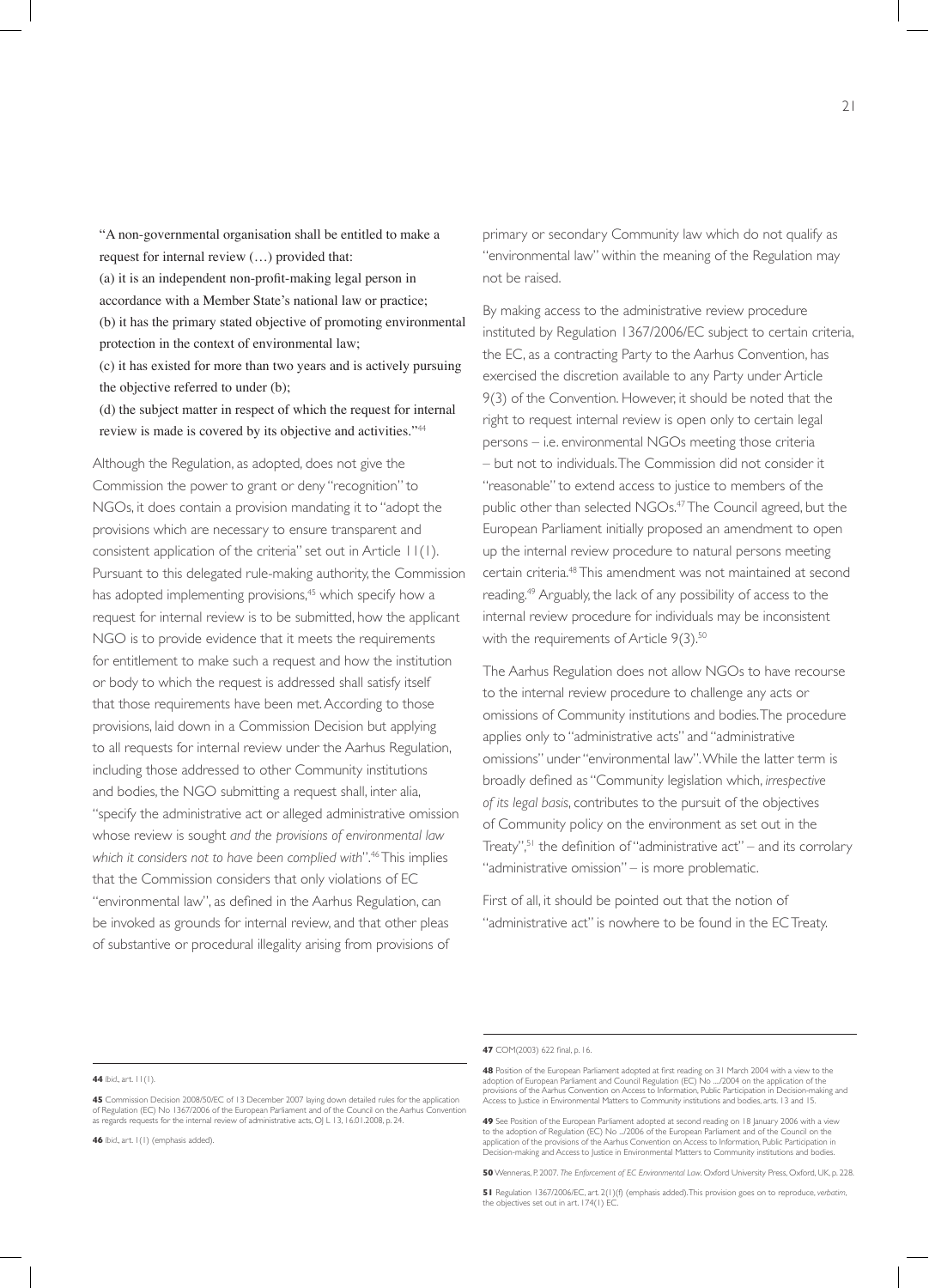The definition of this term as given in Regulation 1367/2006/EC is an *ad hoc* one, specially devised for the purpose of limiting the scope of application of the internal review procedure. An "administrative act"is defined as"any measure *of individual scope* under environmental law, taken by a Community institution or body, *and having legally binding and external effects.*"52 The qualification "of individual scope" did not feature in the original Commission proposal but was added by the Council in its common position.<sup>53</sup>

Again, this is a term which does not as such occur in the Treaties, but is used sometimes in the case-law of the ECJ and CFI to distinguish Community acts of an administrative nature from those of a legislative or regulatory nature. For instance, in an important judgment on the respective powers of the Council and the Commission with respect to implementing measures, the Court of Justice referred to "the division of powers resulting from the various provisions of theTreaty which authorize the Council and the Commission to adopt *generally applicable or*  individual measures within specific areas",<sup>54</sup> and, in slightly different terms, to "the powers of the institutions to adopt *acts of general or individual application* in the fields covered by theTreaty".55 The same judgment goes on to hold that, where Article 211 EC, third indent, provides that the Commission shall "exercise the powers conferred on it by the Council for the implementation of the rules laid down by the latter", "[t]he concept of implementation for the purposes of that article comprises both the drawing up of implementing rules and *the application of rules to specific cases by means of acts of individual application*."56 It can be inferred from this case-law that a "measure of individual scope" is the contrary of a "generally applicable measure" – also referred to as an "act of general application" or a "measure of general scope"<sup>57</sup> – and involves the application of general rules to specific cases.This is not necessarily the same as a measure addressed to a particular individual natural or legal person.

The requirement that a measure shall have "legally binding and external effects" in order to be subject to internal review is apparently derived from the established case-law interpreting the provisions of Article 230 EC to determine which acts of the institutions can be challenged through an action for annulment, i.e. are subject to judicial review by the Community judicature.

Together, both qualifications in the definition of"administrative act" operate to restrict the range of acts and omissions which can be challenged under the internal review procedure created by the Aarhus Regulation. Further restrictions are laid down in Article 2(2) of the Regulation, which stipulates that "[a]dministrative acts and administrative omissions shall not include measures taken or omissions by a Community institution or body *in its capacity as an administrative review body*". This clause is followed by a non-exhaustive list of examples of such measures, which includes acts and omissions of the Commission in the context of infringement proceedings against member states under Articles 226 and 228 EC. As a result, acts and omissions of Community bodies and institutions cannot be challenged through the internal review procedure not only when such bodies or institutions are acting in a judicial or legislative capacity $58 -$  an exemption that is consistent with the terms of the Aarhus Convention – but also when they are acting in their capacity "as an administrative review body", a further exemption for which there is no legal basis in the Convention and whose scope is unclear even as a matter of Community law, as several commentators have pointed out.59

Which acts and omissions under environmental law are actually open to internal review? From the outset, it is clear that legislative acts adopted jointly by the European Parliament and Council under the co-decision procedure are excluded from such review. The same applies to other acts of the Council when it is acting in a legislative capacity – e.g. under Treaty provisions which do not provide for co-decision, as in the case of environmental measures within the scope of the common agricultural or fisheries policy.

- **53** Common Position (EC) No 31/2005 adopted by the Council on 18 July 2005, OJ C 264E, 25.10.2005, p. 18.
- **54** ECJ Judgment of 24 October 1989, Case 16/88, *Commission v Council*, ECR [1989] 3457, para. 16.
- **55** *Ibid*., para. 9 (emphasis added).
- **56** *Ibid*., para. 11 (emphasis added).

**<sup>52</sup>** *Ibid*., art. 2(1)(g) (emphasis added).

**<sup>57</sup>** The latter term is used in Council Decision 1999/468/EC of 28 June 1999 laying down the procedures<br>for the exercise of implementing powers conferred on the Commission, art. 2(b). See also ECJ Judgment of<br>23 February 2

**<sup>58</sup>** Regulation 1367/2006/EC, art. 2(1)(c).

**<sup>59</sup>** Jans, JH. 2008. *European Environmental Law*. 3rd ed. Europa Law Publishing, Groningen, Netherlands, pp. 215-216; Wenneras, P. , *o.c., supra* n. 50, pp. 231-232.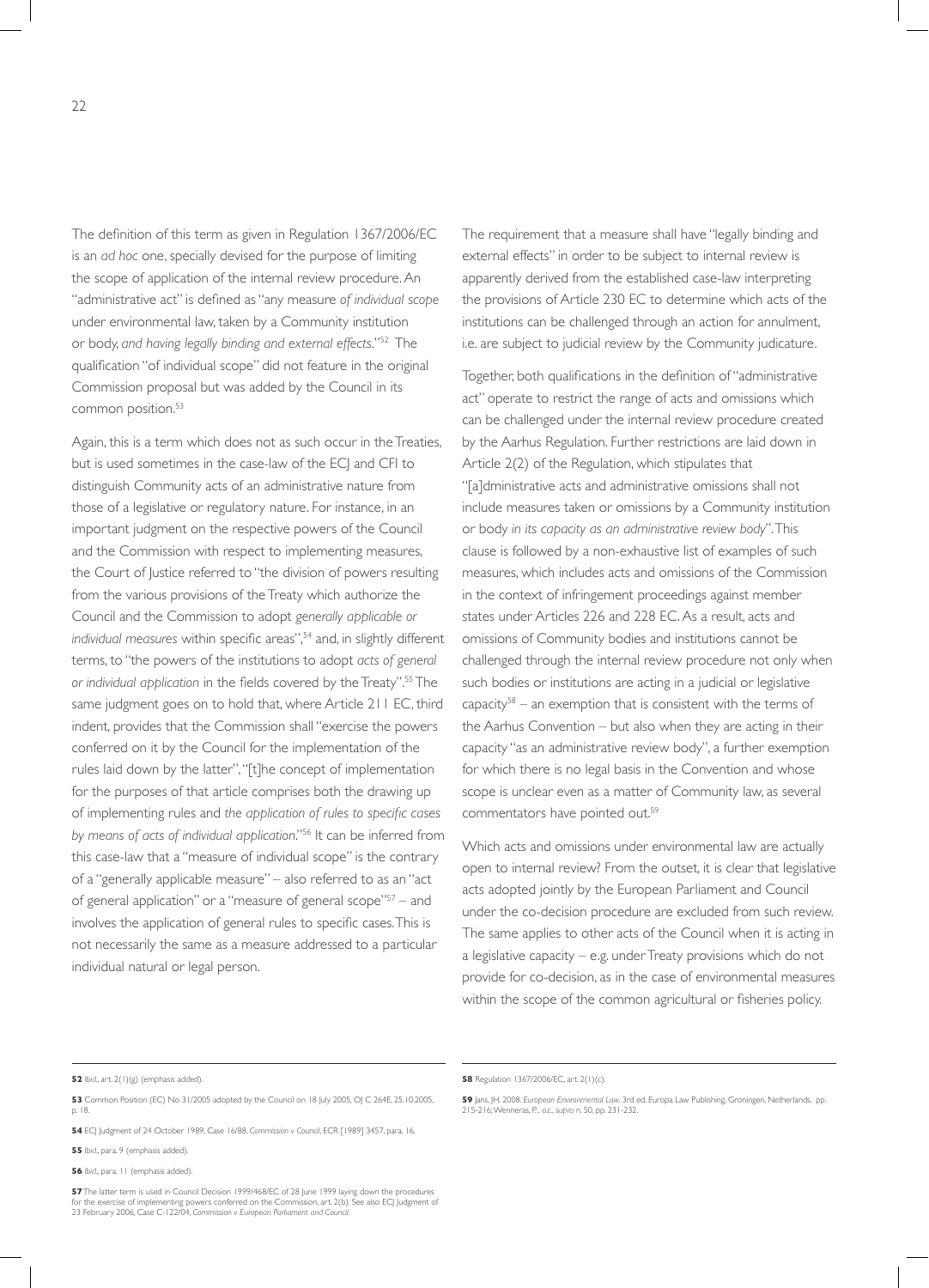Implementing measures taken by the Commission pursuant to a mandate received from the Council or European Parliament and Council, as the case may be, are a more complex matter. Such measures are legally binding and have external effects whenever they are taken in the form of Directives, Regulations or Decisions. But is the Commission acting in "a legislative capacity" and are such measures "of individual scope"? In our view, this should depend on the exact nature and content of the Commission act, rather than its legal form.

In its administrative practice under Regulation 1367/2006/EC thus far, the Commission has considered four out of five requests for internal review to be inadmissible on the grounds that the acts challenged were not "administrative acts" within the meaning of the Regulation. A Commission decision short-listing candidates for the position of Executive Director of ECHA for ultimate appointment by the Management Board of the Agency was held to fall outside the scope of the definition because the Commission considered that it lacked "external effects" (although ECHA is a separate legal entity independent from the Commission and the Commission decision had the effect of restricting the choice of its Management Board).<sup>60</sup>

A request for internal review of a Commission decision adopting an operational programme for Community assistance from the European Regional Development Fund and the Cohesion Fund in the Czech Republic was dismissed on the grounds that this decision, although legally binding, did not have "external effects", because the beneficiary member state remained free to decide on the ultimate approval of projects for funding.<sup>61</sup> A request for internal review of a Commission Regulation setting maximum residue levels for pesticides<sup>62</sup> was declared inadmissible because the Regulation determines residue levels "applicable to all food business operators" and was not therefore a measure

"of individual scope".<sup>63</sup> Finally, a request by a Portuguese NGO for review of a Commission decision closing an infringement procedure against Portugal concerning a dam project was predictably dismissed on the grounds that this decision was taken by the Commission acting as an "administrative review body" under Article 226 EC.<sup>64</sup> The only request for internal review so far which was not considered inadmissible, but rejected following an examination of its merits, concerned three Commission Decisions authorising the placing on the market of genetically modified maize products taken pursuant to its implementing powers under Regulation 1829/2003/EC on genetically modified food and feed<sup>65</sup> and addressed to individual biotech companies.<sup>66</sup>

Commission decisions with respect to the deliberate release or placing on the market of GMOs or GMO products are quite typical examples of acts of individual scope involving the application of rules of Community environmental law to specific cases. The same could be said of similar decisions concerning the placing on the market of other products or substances under different rules of EC environmental law – such as future authorisations for the production, importation or use of substances under Title VII of  $REACH^{67} -$  or of decisions taken by the Commission pursuant to Article 95(5) EC, in response to notifications by member states desiring to continue to apply or introduce more stringent national environmental regulations in an area covered by a Community harmonisation measure adopted under Article 95(1). All these decisions involve the application of general rules to specific cases and have legally binding and external effects, within the meaning of Regulation 1367/2006/EC.

But, as pointed out above, it is not the legal form but the scope and substance of an act of a Community body which will be decisive in determining whether or not it qualifies as an "administrative act" for the purposes of the internal review procedure. While acts of individual scope within the

**<sup>60</sup>** Reply of the Commission services to the European Environmental Bureau of 12 December 2007, published on the Commission's website at http://ec.europa.eu/environment/aarhus/pdf/title\_iv/ Reply%20to%20EEB.pdf

**<sup>61</sup>** Reply of the Commission services to Ekologicky Pravni Servis of 6 August 2008, published on the sion's website at http://ec.europa.eu/environment/aarhus/pdf/title\_iv/Reply%20to%20EPS.pdf

**<sup>62</sup>** Commission Regulation (EC) No 149/2008 of 29 January 2008 amending Regulation (EC) No 396/2005<br>of the European Parliament and of the Council by establishing Annexes II, III and IV setting maximum residue of the European Parliament and of the Council by establishing Annexes II, III and IV setting maximum residue levels for products covered by Annex I thereto, OJ L 58, 01.03.2008, p. 1.

**<sup>63</sup>** Reply of the Commission services to Pesticide Action Network Europe of 1 July 2008, published on the .<br>csion's website at http://ec.europa.eu/environment/aarhus/pdf/title\_iv/Reply%20to%20PAN.pdf

**<sup>64</sup>** Reply of the Commission services to Liga para a Protecção da Natureza of 23 October 2008, published on the Commission's website at http://ec.europa.eu/environment/aarhus/pdf/title\_iv/Reply%20to%20LPN.pdf.<br>In parallel with this unsuccessful request for internal review, and without awaiting its outcome, LPN has also<br>brough against Portugal before the CFI on 9 May 2008. See Case T-186/08, *Liga para a protecção da natureza v Commission*, OJ C 183, 19.07.2008, p.25.

**<sup>65</sup>** Regulation (EC) No 1829/2003 of the European Parliament and of the Council of 22 September 2003<br>on genetically modified food and feed, OJ L 268, 18.10.2003, p 1, arts. 7(3) and 19(3).

**<sup>66</sup>** Reply of the Commission services to Justice & Environment of 26 May 2008, published on the Commission's website at http://ec.europa.eu/environment/aarhus/pdf/title\_iv/Reply%20to%20J\_E.pdf

**<sup>67</sup>** See Regulation (EC) No 1907/2006, art. 64.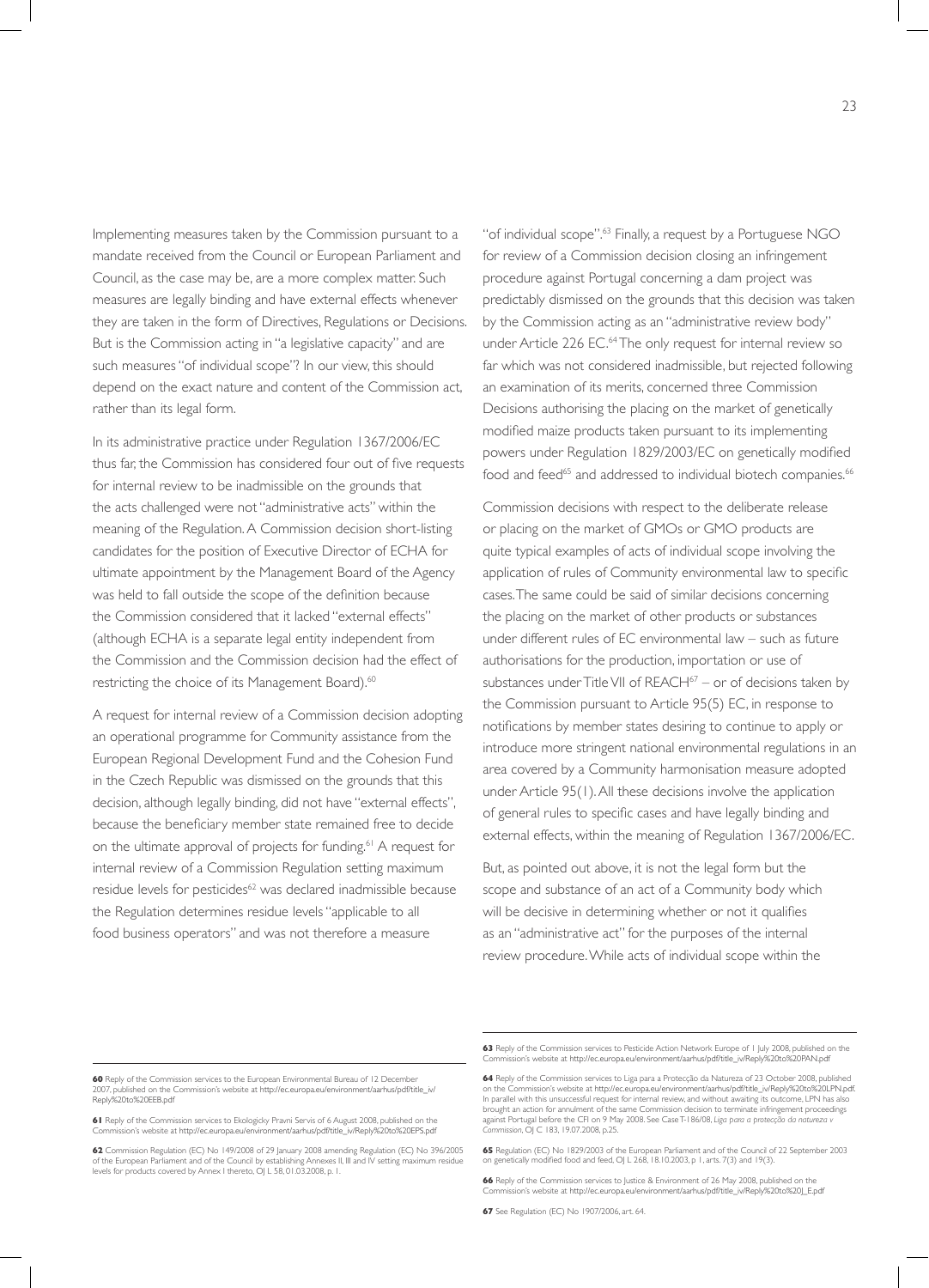meaning of the Aarhus Regulation will most often be in the form of decisions, it is not inconceivable that particular acts in the form of Directives or Regulations might also satisfy the definition of "administrative act" set out in this Regulation. For instance, decisions to include a particular active substance in the Community list of substances which may be used in plant protection or biocidal products placed on the internal market are formally taken in the form of Commission Directives, amending the relevant annex of Directive 91/414/EEC,<sup>68</sup> or, respectively, Directive 98/8/EC.<sup>69</sup> Like all Directives, such Commission Directives are addressed to the member states. However, an analysis of the procedure leading to the listing of active substances under both Directives indicates that this procedure is, for all practical purposes, an administrative procedure concerning the application of general rules to specific cases, which is initiated by an application submitted by a producer of the substance who wishes it to be considered for inclusion in the Community list, $70$  rather than an act of the Commission acting in a legislative capacity under delegated rule-making authority.<sup>71</sup>

Since the Commission has not, at the time of writing, taken any decision in which a request for internal review was considered both admissible and well-founded, there is as yet no practice on the basis of which one can judge whether or not this administrative review procedure is fair and equitable and provides an "adequate and effective" remedy, as required by Article 9(4) of the Aarhus Convention.

However, it should be noted that the Commission has amended its own rules of procedure in order to specify how requests for internal review are to be dealt with by its services and members.72 These new provisions provide for a two-stage procedure consisting of a decision as to the admissibility of the request, followed, if the request is found to be admissible, by a decision on the merits. The Commission has chosen to delegate the power to take decisions on the admissibility of requests for internal review "to the Director-General or the head of department concerned" – i.e. the senior official whose department was responsible for the challenged act or omission. This decision-making power extends to all matters concerning the entitlement of the NGO to make the request as well as "the indication and substantiation of the grounds on which the request is made, as required in Article 1(2) and (3) of Decision 2008/50/EC".73 Only in the second stage of the procedure will a member of the Commission, and possibly the Commission as a whole, be involved in deciding on the request.

In fact, "the Member of the Commission responsible for the application of the provisions on the basis of which the administrative act concerned was adopted or to which the alleged administrative omission relates" shall have the power, without referring to any other members or to the College of Commissioners as a whole, "to decide that the administrative act whose review is sought, or the alleged administrative omission, *is not in breach of environmental law*"74 – i.e. to dismiss the request as substantively ill-founded. Only if the Commission member responsible finds that the request may be well-founded will he or she be required to refer the matter to the College, as the amended rules of procedure provide that "[a]ny decision whereby it is determined that the administrative act whose review is sought, or the alleged administrative omission, *is in breach of environmental law shall be taken by the Commission*".75 Interestingly, the rules of procedure do not specify what is to

**70** This circumstance was considered to be of special relevance by the CFI in a case in which a pharmaceutical company challenged a similar Community measure taken under the EC legislation on animal feed additives. See CFI Judgment of 11 September 2002, Case T-13/99, *Pfizer Animal Health SA v Commission*, paras. 96-105.

**72** Commission Decision 2008/401/EC, Euratom of 30 April 2008 amending its Rules of Procedure as<br>regards detailed rules for the application of Regulation (EC) No 1367/2006 of the European Parliament<br>and of the Council on

**73** *Ibid*., Annex, art. 4(3).

**71** See CFI Judgment of 11 July 2007, Case T 229/04, *Sweden v Commission.*

**<sup>68</sup>** Council Directive 91/414/EEC of 15 July 1991 concerning the placing of plant protection products on the<br>market, OJ L 230, 19.08.1991, p. I.

**<sup>69</sup>** The ECJ has noted the similarity of the procedures in both Directives in the following terms: "Directive 98/8 contains, in relation to the placing of products on the market, provisions which bear a large number of similarities to those of Directive 91/414, in particular so far as concerns the principle of establishing a Community list of permitted active substances, a Community procedure for assessing whether an active substance can be entered in the Community list and the regular review of active substances on such a list." ECJ Judgment of 3 May 2001, Case C-306/98, *Monsanto plc*, para. 44.

**<sup>74</sup>** *Ibid*., Annex, art. 5(2) (emphasis added).

**<sup>75</sup>** *Ibid*., Annex, art. 5(1) (emphasis added).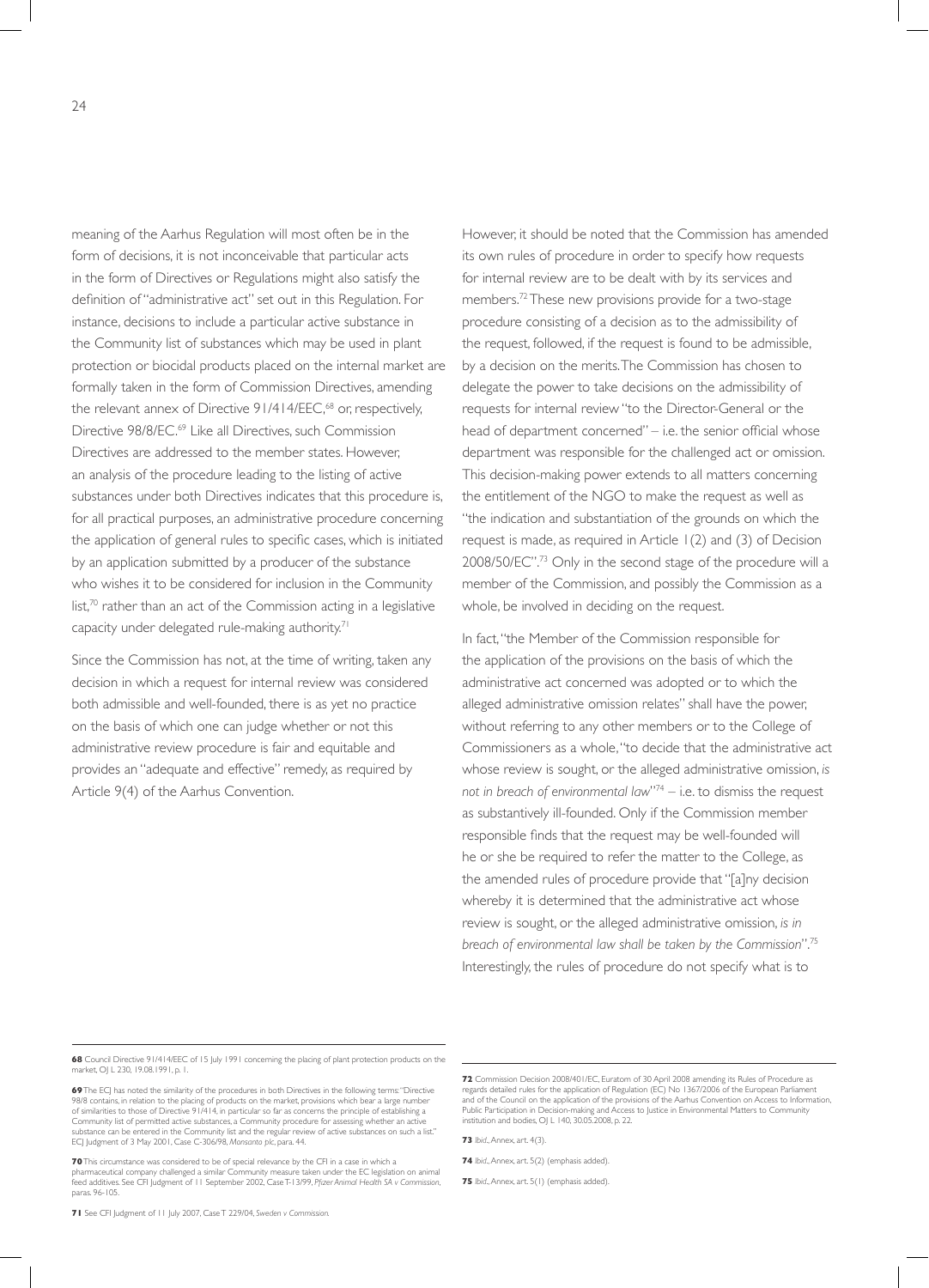happen next, following such a decision, other than that "the author of the request shall be informed of the outcome of the review in writing (…) stating the reasons", a rule which is entirely redundant since it merely replicates what is already stated in Regulation 1367/2006/EC itself. Presumably, the Commission will formally withdraw the illegal act, or proceed to rectify the illegal omission. This is, at any rate, what the preamble to the Aarhus Regulation contemplates, since it contains a recital which implies that the purpose of the internal review procedure is to give the institution or body concerned "the opportunity to reconsider its former decision, or, in the case of an omission, to act".<sup>76</sup>

However, the decision taken as a result of the request for internal review, whether it is taken by a senior official acting under delegated powers, by a member of the Commission or formally by the Commission itself, is not final, since the Aarhus Regulation provides, in its Article 12, for a possibility of judicial review by the ECJ:

 "1. The non-governmental organisation which made the request for internal review pursuant to Article 10 may institute proceedings before the Court of Justice in accordance with the relevant provisions of the Treaty.

 2. Where the Community institution or body fails to act in accordance with Article 10(2) or (3) the non governmental organisation may institute proceedings before the Court of Justice in accordance with the relevant provisions of the Treaty."

In the Commission's original proposal, the corresponding provision was formulated somewhat less opaquely. It read:

 "1. Where the qualified entity which made a request for internal review according to Article 9 *considers that a decision by the Community institution or body in response to that request is insufficient to ensure compliance with environmental law,* the qualified entity may institute proceedings before the Court of Justice in accordance with Article 230(4) EC Treaty, to review the substantive and procedural legality of that decision.

 2. Where a decision on a request for internal review made according to Article 9 *has not been taken by the Community institution or body within the period mentioned* in that Article, the qualified entity may institute proceedings before the Court of Justice in accordance with Article 232(3) EC Treaty."<sup>77</sup>

In essence, the provisions as proposed by the Commission thus clearly distinguished two alternative situations in which the "qualified entities", i.e. NGOs entitled to submit a request for internal review, would have access to different judicial review procedures. In the event of an explicit decision taken by the institution or body to which the request has been submitted, that decision would be subject to review by the ECJ, on both substantive and procedural grounds, in accordance with the provisions of Article 230, fourth indent EC. If, however, the institution or body did not take any decision within the period prescribed by the Regulation, the NGO would be able to institute proceedings for failure to act under Article 232, third indent EC.

In the statement of reasons accompanying its common position, the Council pointed out that "provisions from the original Commission proposal were deleted or thoroughly redrafted".78 This certainly applies to the provisions on access to justice. On this matter, the Council stresses that "criteria for entitlement to make a request for internal review have been simplified. Qualified entities (now defined as NGOs meeting the relevant criteria) are no longer required to be active at Community level as such, yet any requests have to address Community level issues".<sup>79</sup> The Council also explains that the European Parliament's first-reading amendments designed to provide access to justice to individuals meeting certain criteria "were unacceptable as the Århus Convention leaves it to Parties to determine the modalities for granting access to justice."80 The statement of reasons furthermore stresses that "the Common position carefully sticks

**80** *Ibid.*

**<sup>76</sup>** Regulation 1367/2006/EC, preamble, recital 19. *Properties added*). **77** COM(2003) 622 final, art. 11 (emphasis added).

**<sup>78</sup>** Common Position (EC) No 31/2005, Statement of the Council's reasons, OJ C 264E, 25.10.2005, p. 25.

**<sup>79</sup>** *Ibid.*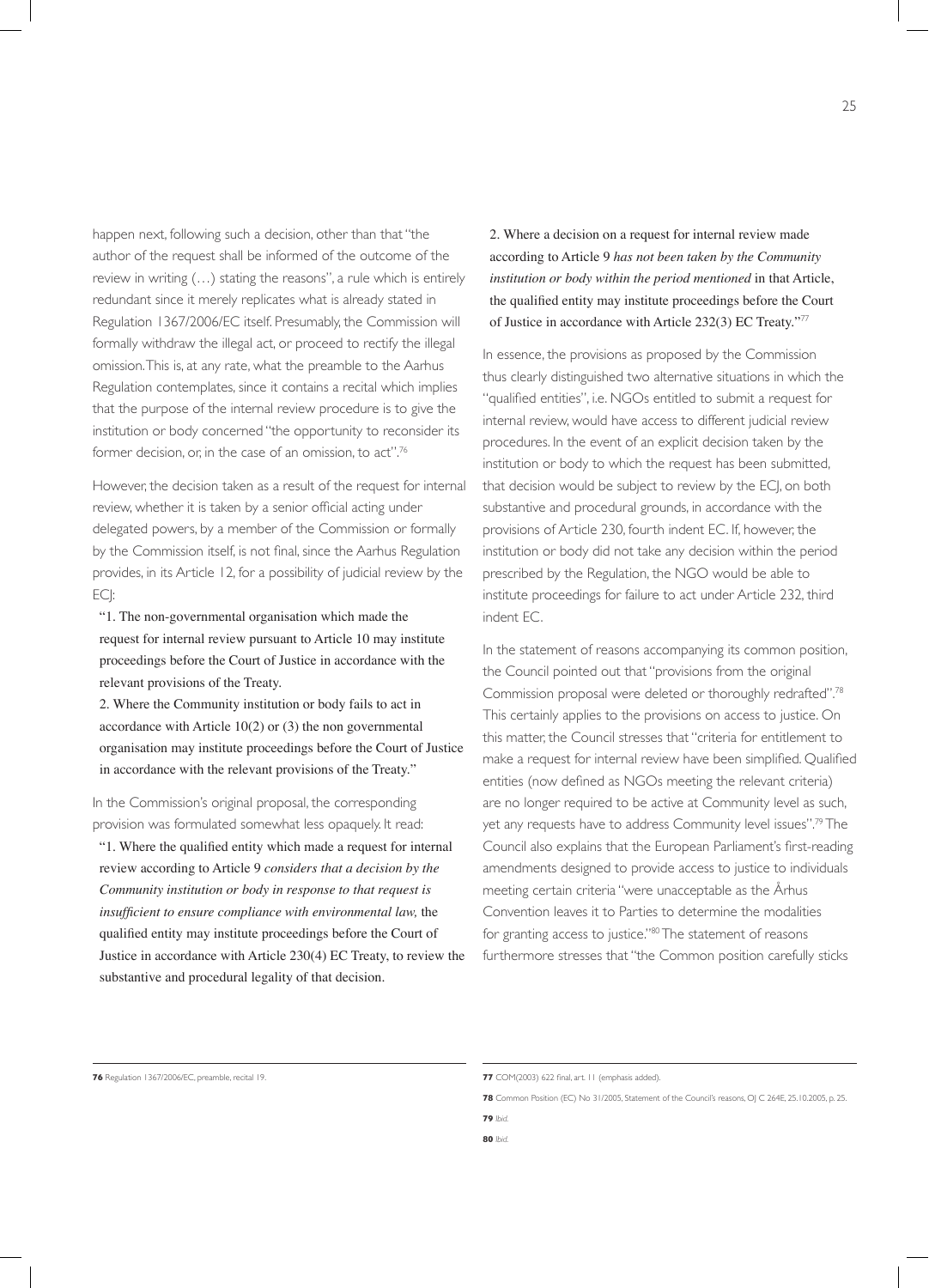to the provisions contained in Articles 230(4) and 232(3) of the EC Treaty, *which are sufficient to ensure compliance*".81 At second reading, the EP Environment Committee had proposed an amendment that would have reinstated the provisions on judicial review as originally proposed by the Commission, but this was not endorsed by the plenary of the Parliament.<sup>82</sup> The provisions of Article 12 of the Regulation were eventually adopted as they stood in the Council common position, without further changes during the conciliation procedure.

The Council's statement is not altogether straightforward as to the reasons which prompted this institution to rewrite the Aarhus Regulation's provisions on access to justice. Ostensibly, the Council chose to "carefully stick to" the Treaty provisions which it deemed "sufficient to ensure compliance" with Article 9(3) of the Aarhus Convention. This implies that, in the Council's view, both the Commission's original draft and the EP's amendments went beyond what the Treaty allows and what is strictly necessary to comply with the Community's international obligations.

In the explanatory memorandum to its proposal, the Commission had clearly explained the rationale of the access to justice provisions – consisting of an administrative review procedure with a possibility of subsequent judicial review – as follows:

 "The present proposal provides to limit legal standing to environmental organisations at European level, which meet a number of conditions – the 'qualified entities'. Such limitation is considered to be in line with Article 9(3), as this provision gives the possibility to the Contracting Parties to lay down criteria for the members of the public to be granted legal standing. (…) "Qualified entities may submit a request for internal review of an administrative act or omission that in their opinion has contravened environmental law. *This request is to be addressed to the relevant Community institution or body and must precede any judicial action.*

 *"This preliminary procedure was introduced in order not to interfere with the right to access to justice under Article 230 EC Treaty, under which a person may institute proceedings with the Court of Justice against decisions of which it is individually and directly concerned.* The addressee of the decision of internal review may have recourse to Article 230 EC Treaty; thus, this proposal keeps the necessary parallelism with (…) Article 230 EC Treaty."83

The internal review procedure was thus conceived by the Commission as a means of meeting the Aarhus Convention obligations by providing easy access to an administrative procedure for selected "members of the public", but also, by indirectly giving those same legal persons meeting the Regulation's criteria for entitlement access to the existing judicial review procedures of Articles 230 and 232 EC. The internal review procedure is a necessary step to achieve the latter aim, because it was designed to result in a decision addressed to the NGO having made the request for review, which would automatically give it legal standing to institute an action for annulment or an action for failure to act under those Treaty provisions.

The substantial drafting changes made by the Council appear designed to avoid or minimise the possibility of subsequent access to the Community judicature following an unsuccessful prior request for internal review. The relevant provisions of the Commission proposal were amended during the consideration of the draft regulation by the Council's Working Party on the Environment under the Dutch Presidency in the autumn of 2004, during the long period of political transition between the outgoing Prodi Commission and then incoming Barroso Commission, which formally took office on 22 November 2004.

Council documents reveal that there was a debate on the consistency of the access to justice provisions as proposed by the Commission with the Treaty, which led the Presidency to

**83** COM(2003) 622 final, p. 16 (emphasis added).

**<sup>81</sup>** *Ibid*., p. 26 (emphasis added).

**<sup>82</sup>** Draft European Parliament legislative resolution on the Council common position for adopting a<br>regulation of the European Parliament and of the Council on the application of the provisions of the Aarhus<br>Convention on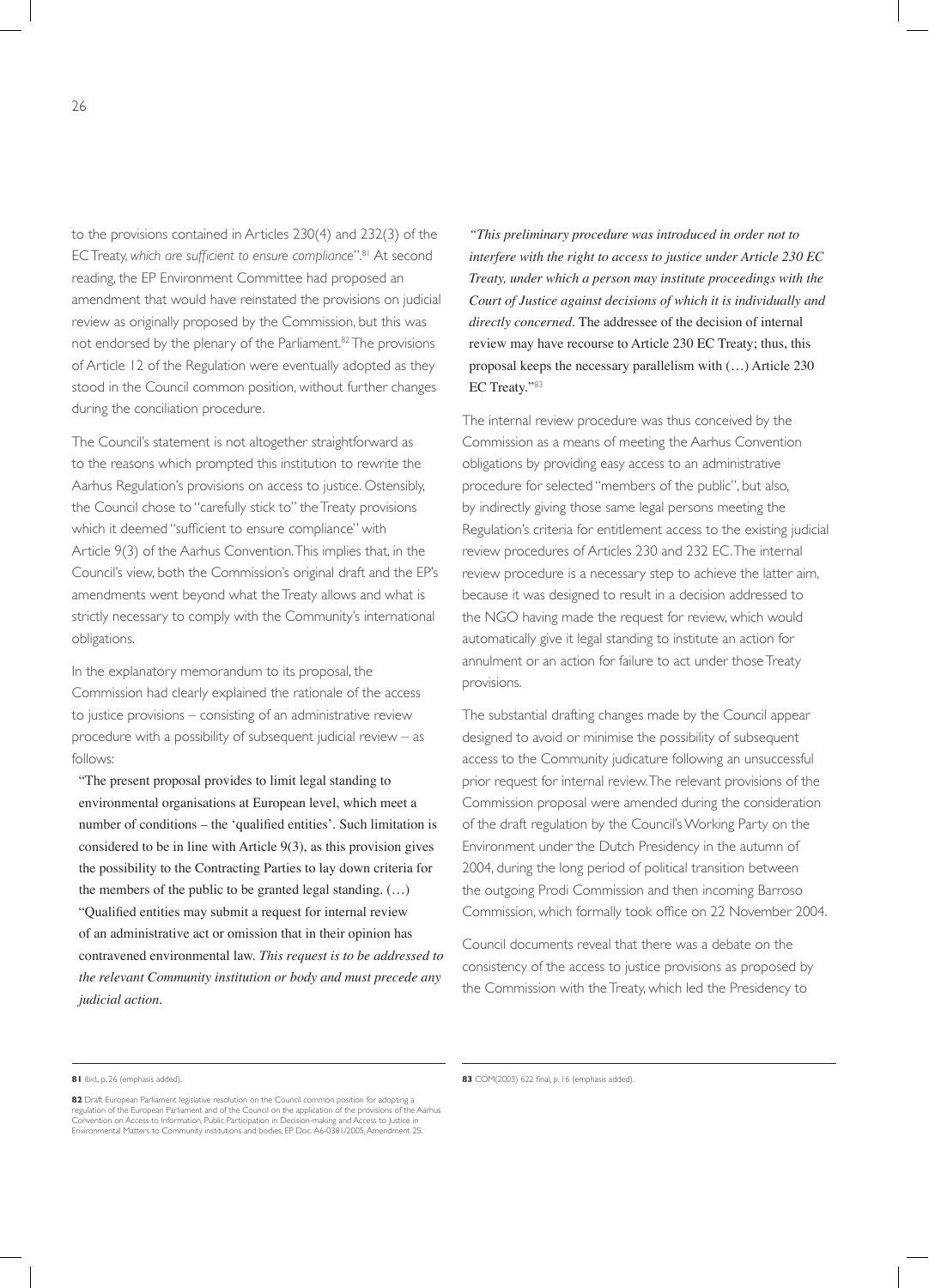request a formal opinion from the Council's Legal Service, in which the latter vehemently criticised the Commission's position on the internal review procedure and subsequent possibility of judicial review as set out in its explanatory memorandum. The Legal Service argued that the proposed provisions of Title IV of the Regulation "would raise serious problems" because they were incompatible with the system of judicial review as laid down in the Treaty and interpreted by the established case-law of the ECJ and advocated their deletion.<sup>84</sup> The opinion expresses particular concern that the internal review procedure might effectively enable NGOs "to obtain substantive judicial review of any administrative act, whether or not they have been involved in its elaboration".<sup>85</sup> It questions the argument raised by the Commission's representative in the course of the Council Working Party's discussions that any judicial review following internal review would be limited to the legality of the institution's reply to the request for internal review and not extend to the underlying "administrative act".<sup>86</sup> The debate was summarised as follows in a note to the Committee of Permanent Representatives (COREPER):

 "At the last Working Party meeting, the question was raised that Articles 9 and 11 as currently drafted might broaden the rights, deriving from Article 230(4) and 232(3) of the Treaty establishing the European Community, to challenge a decision or an omission before the Court of Justice. The view was defended that the abovementioned treaty provisions are sufficient to ensure compliance with the Aarhus Convention and that, as a consequence, Title IV might not be indispensable.

 "A majority of Member States strongly opposed the suggested deletion of Title IV for at least two reasons. Firstly, it would go against the Aarhus Convention's obvious aim to improve environmental protection through greater involvement of the public, including through access to justice. Secondly, the European Parliament considers Title IV to be a very important

element of the Regulation and even suggested in its proposed amendment to broaden the scope of Title IV provisions. Deleting it would certainly jeopardise quick agreement between EP and Council and, ultimately, rapid ratification of the Convention."<sup>87</sup>

Interestingly, the Commission was not very outspoken in defence of its own proposal. Even before the Council Legal Service had put its objections in writing, the Commission had itself told the Working Party that Article 11 of its proposal was in fact "superfluous".The Commission, which could have vetoed any amendment it considered would undermine the purpose of its legislative proposal, actually seemed more eager to compromise than many member states, who "strongly opposed" the deletion of this provision.<sup>88</sup> COREPER instructed the Working Party to seek a compromise in order to enable the Environment Council to reach political agreement on its common position at its meeting of 20 December 2004. Further discussions were held "on the basis of a text proposal prepared by the Council Legal Service after consultations with the Commission legal service."<sup>89</sup>

At the next COREPER meeting, the Presidency presented "a compromise text for Articles 9 and 11 on the basis of consultations with the legal services of the Council and the Commission", which it stressed "represents a careful balance between positions that would be very difficult to reconcile."<sup>90</sup> This Presidency compromise – apparently strongly inspired by the Council Legal Service – was accepted by COREPER and ultimately included in the common position as agreed by ministers on 20 December 2004.

Whether the provisions of Title IV of Regulation 1367/2006/ EC will actually result in wider access to justice at Community level for NGOs meeting the criteria for entitlement or merely confirm the *status quo* remains an open question as long as neither the CFI nor the ECJ have ruled on any cases arising from the application of the Regulation. The implications of these

**<sup>84</sup>** EU Council Doc. 15434/04, 30 November 2004.

**<sup>85</sup>** *Ibid*., p. 5, para. 12 (author's translation from the French).

**<sup>86</sup>** *Ibid*., p. 3, para. 5.

**<sup>87</sup>** EU Council Doc. 15153/04, 29 November 2004, p. 3. Article 11 became Article 12 in the final version of the Regulation.

**<sup>88</sup>** EU Council Doc. 14587/04, 17 November 2004, p. 16, n. 26.

**<sup>89</sup>** EU Council Doc. 15540/04, 3 December 2004, p.2.

**<sup>90</sup>** *Ibid*.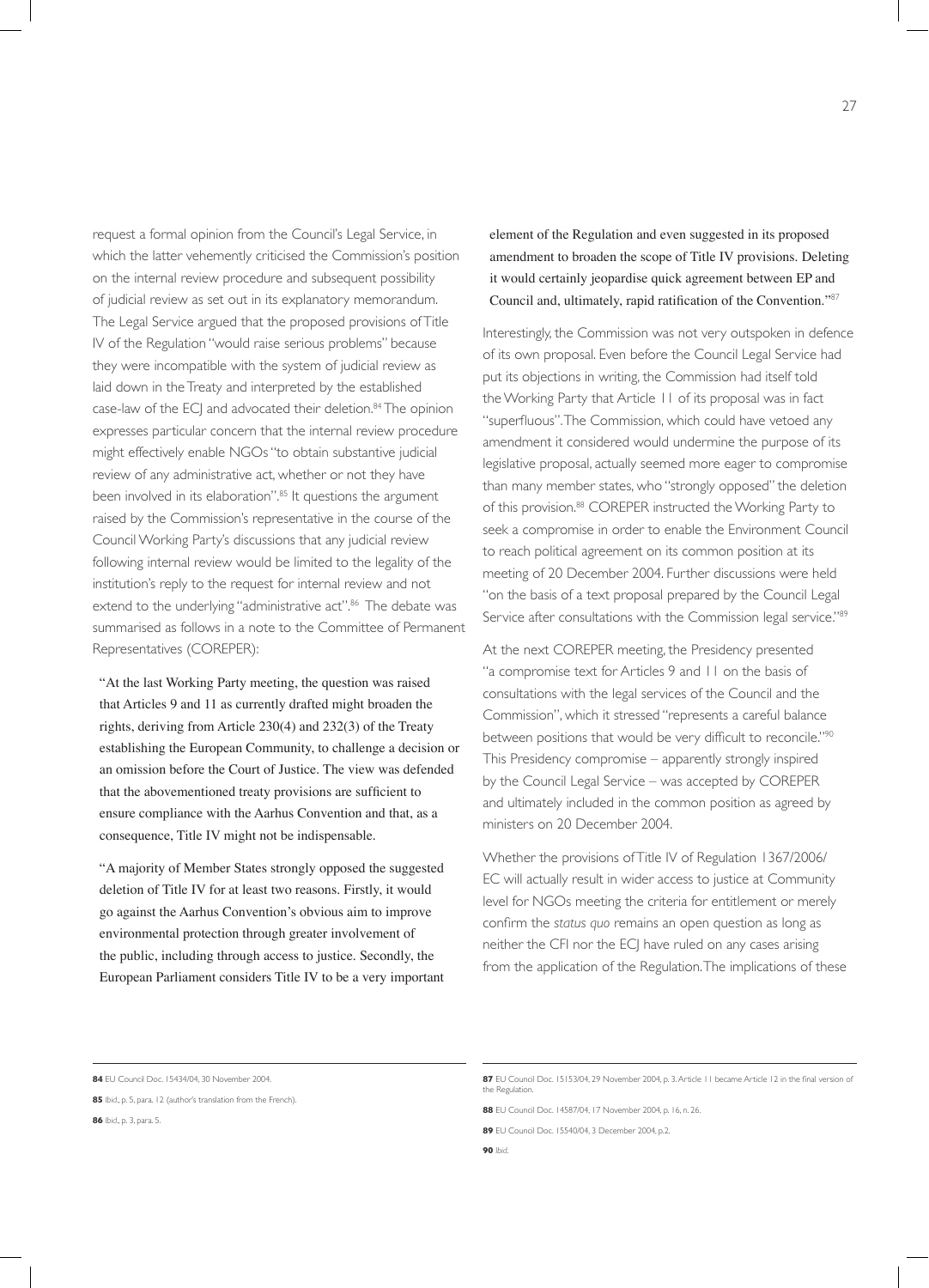provisions and the resulting prospects for litigation will be further examined in section 3.2.3. But it is, at any rate, revealing that strong conservative bureaucratic interests within the Council and Commission civil service took advantage of the political vacuum in November 2004 in an attempt to weaken the access to justice provisions of the Aarhus Regulation.

## **3.2** Judicial review by the Court of Justice and the Court of First Instance

Under Article 220 EC, the Court of Justice and the Court of First Instance are jointly given the task to ensure that the law is observed in the interpretation and application of the EC Treaty. It falls on them, *inter alia*, to review the legality of acts and omissions of Community institutions. In this section, we will consider whether the judicial review procedures available to members of the public before the ECJ and CFI are adequate to ensure compliance by the EC with its obligations under Article 9(3) of the Aarhus Convention.

#### 3.2.1 Acts and omissions subject to judicial review

The action for annulment under Article 230 EC was first and foremost created in order to enable member states to seek judicial review of the legality of acts adopted by the supranational institutions of the Community as well as to provide a procedure whereby the institutions themselves could have the legality of each other's acts scrutinised by the Court of Justice in the event of inter-institutional conflicts. In the original version of Article 230, second indent, such actions could be brought only by a member state, the Council or the Commission, but, after the ECJ had also admitted actions brought by the European Parliament in order to protect its institutional prerogatives,<sup>91</sup> its right of action was later explicitly recognised by an amendment of that provision. In addition to the right of action of member states and institutions – often referred to as "privileged applicants" because their standing cannot be questioned – Article 230, fourth indent,

also recognises a more limited right for natural and legal persons meeting specific conditions – referred to as"non-privileged applicants" because their *locus standi* is never presumed but has to be established in each individual case – to bring an action for annulment against certain kinds of acts in particular, rather exceptional, circumstances, which will be analysed in detail in section 3.2.3.

The acts whose legality can be challenged by means of an action for annulment are those adopted jointly by the European Parliament and the Council, as well as acts of the Council and of the Commission, "other than recommendations and opinions", and "acts of the European Parliament intended to produce legal effects vis-à-vis third parties". The first category of acts – those adopted jointly by the European Parliament and the Council under the co-decision procedure – fall outside the scope of Article 9(3) of the Aarhus Convention, as they would be regarded as legislative acts, as explained above in section 2.1. The same would apply to acts of the Council alone, whenever this institution is acting in a legislative capacity, as it mostly does in environmental matters. The final category, which covers certain acts of the European Parliament of an administrative nature (as this institution can never act alone in a legislative capacity), is not relevant for the purposes of this study. The relevant acts for our purposes are most likely to be acts of the Commission, though it cannot be excluded that some Council acts which cannot be considered to be of a legislative nature might occasionally also fall within the scope of Article 9(3) of the Aarhus Convention, for instance when the Council takes a decision in lieu of the Commission in a comitology procedure, as it has the power to do under the comitology provisions of certain Directives and Regulations in the environmental field.

In any event, only legally binding acts are subject to judicial review, as the Court has inferred from the explicit exclusion of opinions and recommendations in the second indent of Article 230. On

**91** ECJ Judgment of 4 October 1991, Case C-70/88, *European Parliament v Council*, [1990] ECR I-2041.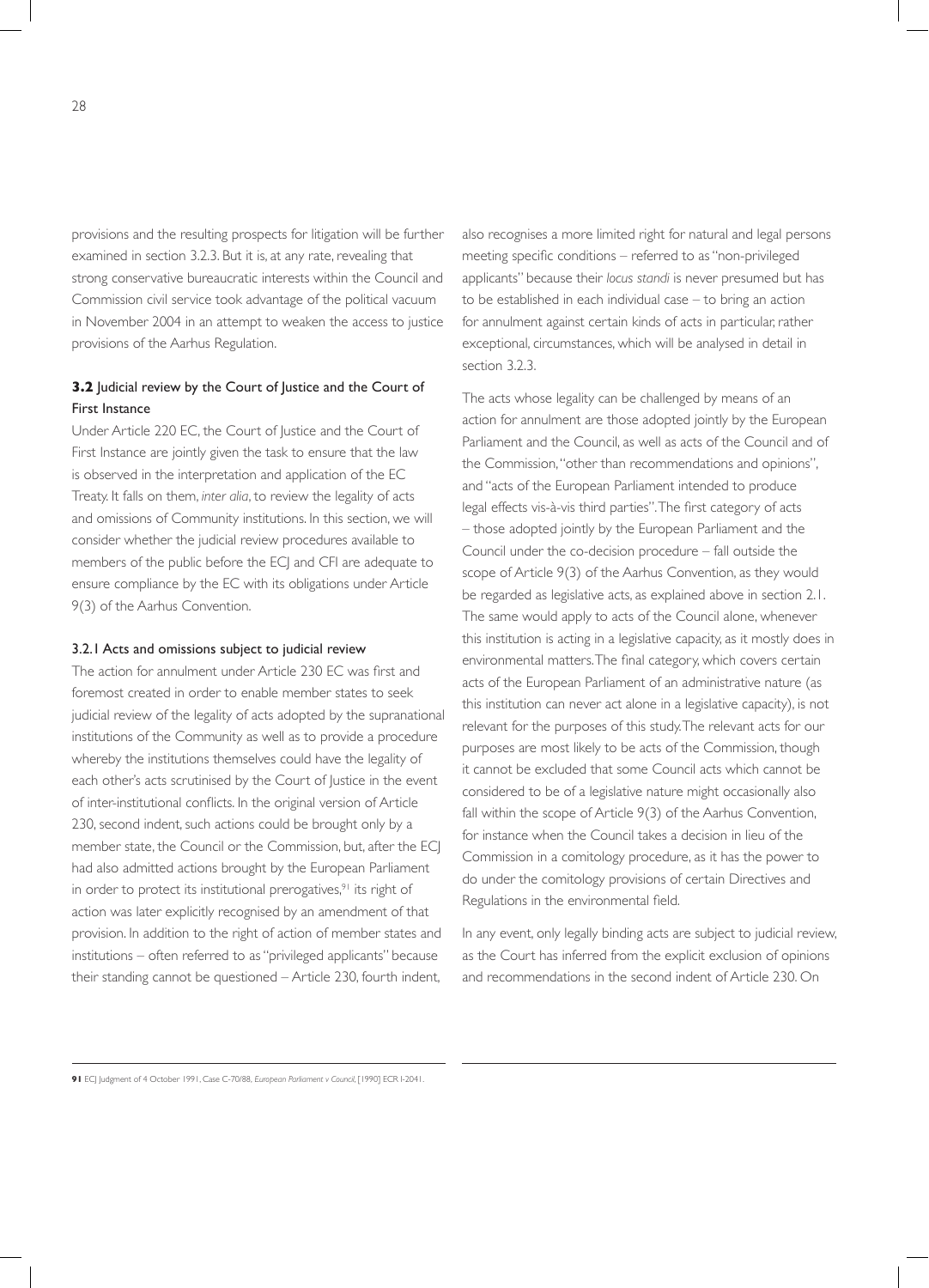the other hand, all legally binding acts can be challenged by an action for annulment, not only the categories of formal acts of the institutions listed in Article 249 EC. This has been clearly affirmed by the ECJ in its seminal *ERTA* judgment, involving a classic inter-institutional dispute:

 "Since the only matters excluded from the scope of the action for annulment open to the Member States and the institutions are 'recommendations or opinions' – which by the final paragraph of Article [249] are declared to have no binding force – *Article [230] treats as acts open to review by the Court all measures adopted by the institutions which are intended to have legal force.* 

 "The objective of this review is to ensure, as required by Article [220], observance of the law in the interpretation and application of the Treaty.

 "It would be inconsistent with this objective to interpret the conditions under which the action is admissible so restrictively as to limit the availability of this procedure merely to the categories of measures referred to by Article [249].

 *"An action for annulment must therefore be available in the case of all measures adopted by the institutions, whatever their nature or form, which are intended to have legal effects."*<sup>92</sup>

As appears from this case-law, the Court does not follow a formalistic approach in determining whether or not a particular act is open to review, but examines its scope and effects. It should be pointed out that the *ERTA* case concerned an action for annulment brought by a privileged applicant, not an action by a non-privileged natural or legal person, whose right of action is limited to challenging decisions addressed to that person or decisions "which, although in the form of a regulation or a decision addressed to another person, [are] of direct and individual concern to the former".<sup>93</sup>

The requirement of "direct and individual concern", which is the main obstacle for non-privileged applicants' access to judicial review, will be examined in the following section. But the wording of this Treaty provision also seems to limit the scope of the action for annulment in terms of the nature and form of the acts that can be challenged to decisions and, in exceptional cases, to certain regulations.<sup>94</sup> However, in its interpretation of this provision too, the ECJ has followed a non-formalistic approach and not declared inadmissible outright all actions for annulment directed against other kinds of acts than those expressly mentioned, provided the acts challenged had legally binding consequences.

For example, in a competition law case, the Court has considered that a simple letter addressed to a number of cement producers by the Director-General of DG Competition effectively amounted to a decision subject to judicial review because "the said measure affected the interests of the undertakings by bringing about a distinct change in their legal position. It is unequivocally a measure which produces legal effects touching upon the interests of the undertakings concerned and which is binding on them. It thus constitutes not a mere opinion but a decision."95

In a more recent case in which many private plaintiffs representing the tobacco and advertising industries sought annulment of a Directive of the European Parliament and of the Council banning advertising and sponsorship of tobacco products,<sup>96</sup> the CFI, although "not[ing] that the fourth paragraph of Article [230] of the Treaty makes no provision, for the benefit of individuals, for a direct action before the Community judicature challenging a directive", found that "even though a directive is in principle binding only on its addressees, the Member States, it is generally an indirect means of legislating or regulating" and that "even a legislative measure which applies to economic operators generally may [in certain circumstances]

**92** ECJ Judgment of 31 March 1971, Case 22/70, ERTA, [1971] ECR 263, paras. 39-41 (emphasis added).

**93** EC Treaty, art. 230, 4th indent.

**<sup>94</sup>** An example of a case in which a private litigant – a pharmaceutical company – was found admissible in an action for annulment of a Council Regulation is *Alpharma Inc. v Council*, CFI Judgment of 11 September 2002, Case T-70/99.

**<sup>95</sup>** ECJ Judgment of 15 March 1967, Joined Cases 8-11/66, *SA Cimenteries CBR Cementsbedrijven NV and others v Commission*, [1967] ECR 91.

**<sup>96</sup>** Directive 98/43/EC of the European Parliament and of the Council of 6 July 1998 on the approximation of the laws, regulations and administrative provisions of the Member States relating to the advertising and sponsorship of tobacco products, OJ L 213, 30.07.1998, p. 9.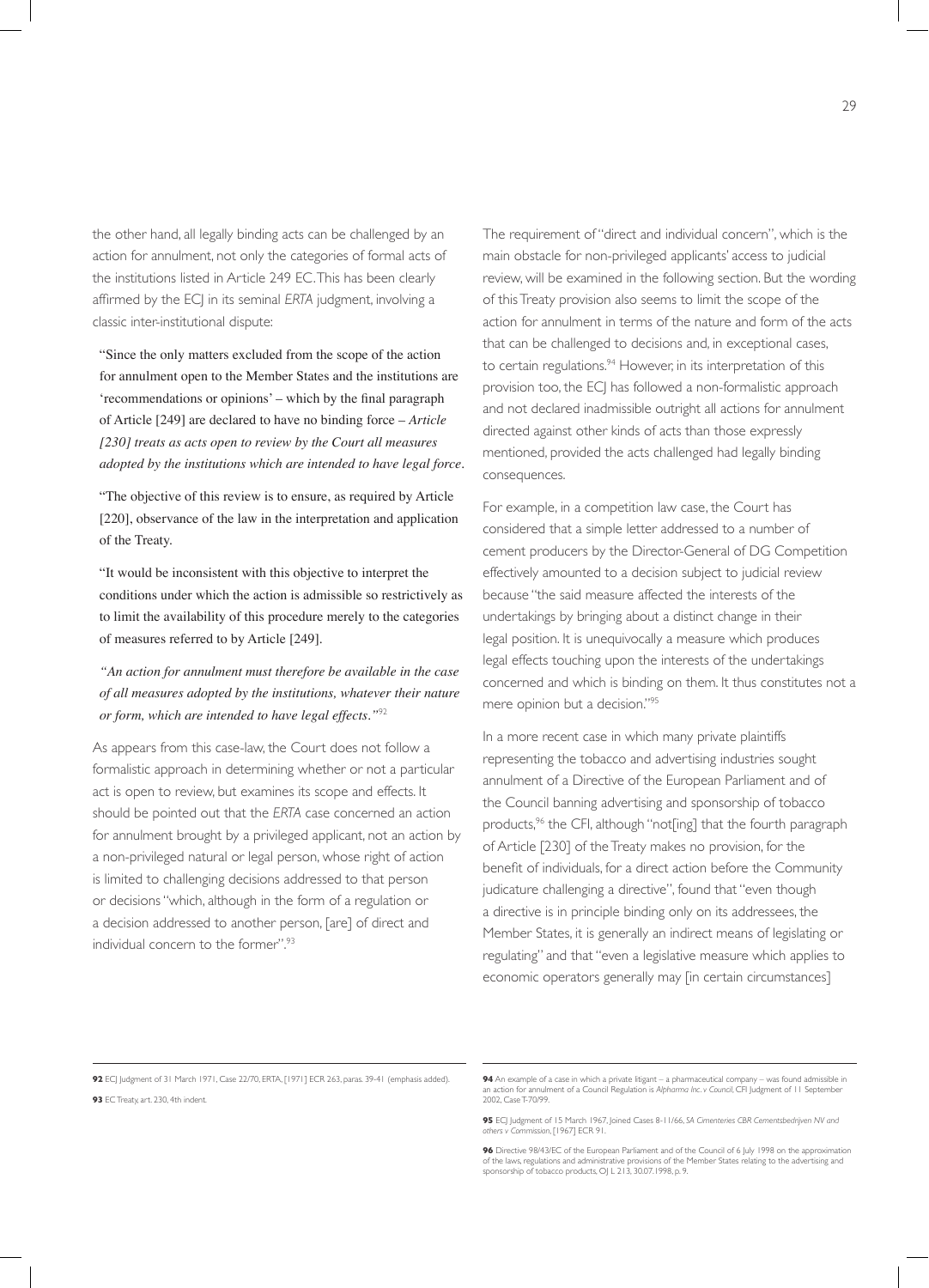be of direct and individual concern to some of them".97 Consequently, the Court proceeded to "ascertain whether the Directive of itself affects the legal situation of the applicants"98 and only dismissed the action as inadmissible after it had established it did not.

As regards omissions, the relevant provision of the Treaty is Article 232 EC, which provides that "[s]hould the European Parliament, the Council or the Commission, in infringement of this Treaty, fail to act, the Member States and the other institutions of the Community may bring an action before the Court of Justice to have the infringement established". Such an action, known as action for failure to act, can be brought only where the institution concerned is legally obliged to act and "has first been called upon to act", but has failed to define its position within two months of receiving such a formal invitation to act.

An action for failure to act may also be brought by a natural or legal person under the same conditions, but only where an institution was under an obligation "to address to that person any act other than a recommendation or an opinion". Though the relevant terms of Articles 230 and 232 are not identical, the case-law of the ECJ on Article 232 has evolved in parallel with that on Article 230 and tended to apply the same criteria for standing in actions for failure to act as in actions for annulment. These criteria will be examined in section 3.2.3. In view of the convergent interpretation of both provisions and the space constraints applying to this study, we will not specifically discuss actions for failure to act brought against omissions of Community institutions in that section and subsequent sections of this report.

The Treaty of Lisbon, if and when it enters into force, would modify the provisions of Article 230 EC, which would become Article 263 of the Treaty on the Functioning of the European Union (TFEU). For the purposes of this study, the most relevant amendment would be that of the current fourth indent of Article 230 EC, which, in Article 263 TFEU would be reworded as follows:

 "Any natural or legal person may, under the conditions laid down in the first and second paragraphs, institute proceedings against an act addressed to that person or which is of direct and individual concern to them, and against a regulatory act which is of direct concern to them and does not entail implementing measures."

The requirement of "direct and individual concern" would still apply, but not in the case of a "regulatory act" which "does not entail implementing measures", in which case the nonprivileged applicant would henceforth only have to demonstrate "direct concern". The term "regulatory act" is not defined or used anywhere else in the TFEU, but is assumed to refer to a normative act of general application, as opposed to an administrative act of individual scope. Since, as we shall see in section 3.2.3 below, the main obstacle to access to justice to challenge acts of Community institutions which contravene EC environmental law is not "direct" but "individual" concern, the reform of the standing requirements of Article 230, fourth indent EC that would result from the Lisbon Treaty would not constitute a major step forward. It would at any rate only apply to a limited sub-category of acts of Community institutions.

#### 3.2.2 Grounds of judicial review

According to Article 230 EC, the grounds on which an action for annulment can be based are lack of competence, infringement of an essential procedural requirement, infringement of the Treaty or of any rule of law relating to its application, or misuse of powers. Effectively, Article 230 allows any claimant who manages to establish *locus standi* to seek full judicial review of "the substantive and procedural legality" – within the meaning of Article 9(2) of the Aarhus Convention – of acts of Community institutions which are subject to an action for annulment.

However, for the purposes of Article 9(3) of the Convention, the most relevant of the grounds listed in Article 230 are infringements of rules of law relating to the application of the EC Treaty – i.e. rules of secondary Community law – especially

**<sup>97</sup>** CFI Judgment of 27 June 2000, Joined Cases T-172/98 and T-175/98 to T-177/98, *Salamander AG and others v European Parliament and Council*, paras. 27-30.

**<sup>98</sup>** *Ibid*., para.53.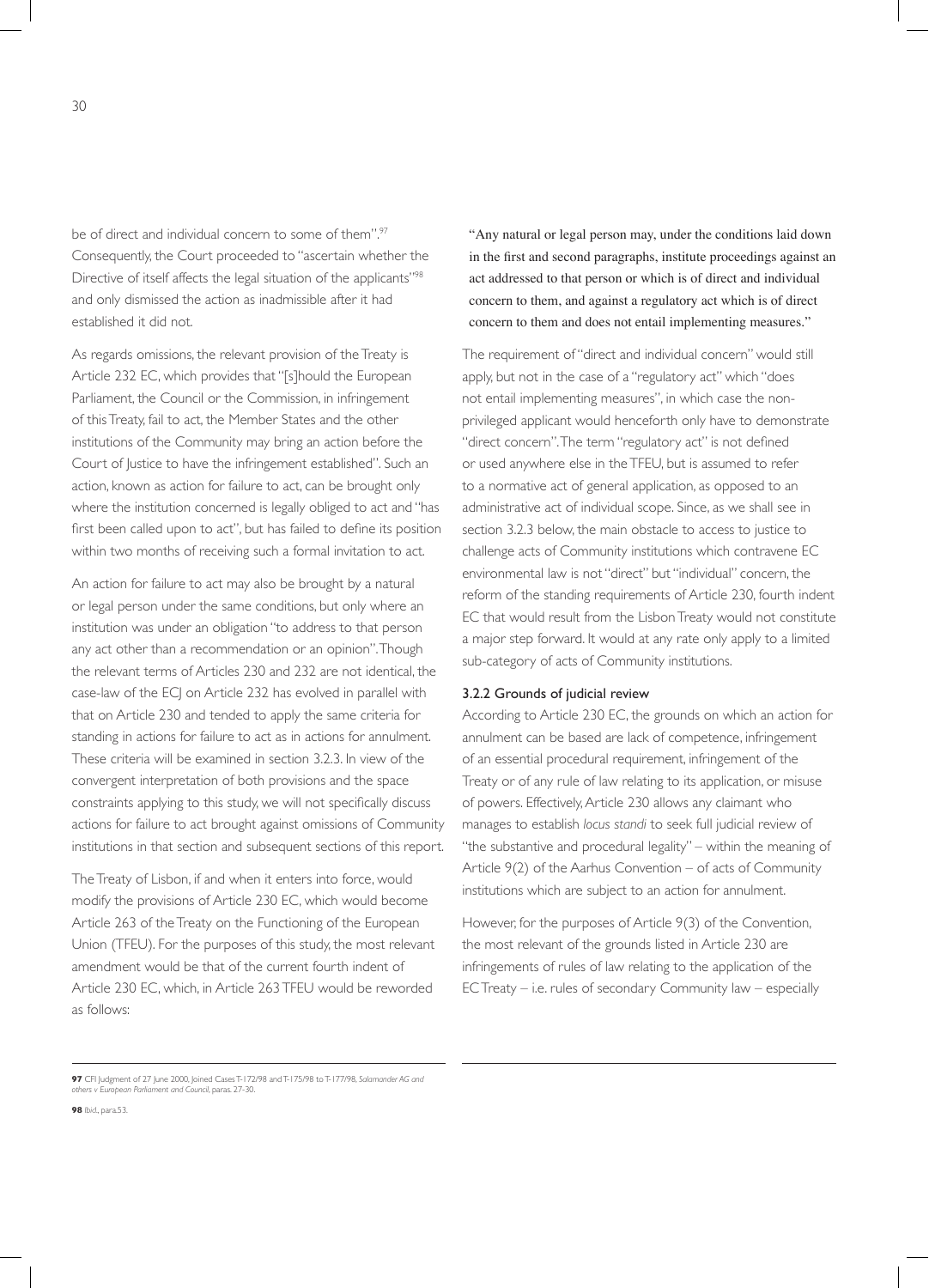those adopted within the scope of EU environmental policy, since these would be the "provisions (…) relating to the environment" whose violation members of the public have to be able to challenge through, *inter alia*, judicial procedures. However, the provisions of the EC Treaty itself which "relate to" the environment, including in particular Articles 174-176, but also other "environmental" provisions such as Article 6 and Article 95 (3)-(8), would equally fall within the scope of Article 9(3) as applied to the EC.A finding of infringement of any of those provisions, as well as of any other provision of the Treaty, would be sufficient grounds for the ECJ or CFI to declare void an act falling within the scope of Article 230.

As the wording of Article 9(3) seems to imply that Parties have an *obligation* to give members of the public access to justice to enable them to challenge acts of public authorities *only insofar* as such acts "contravene provisions of [their] national law relating to the environment", as opposed to any other provisions of the Parties' domestic law, the judicial procedure provided for in Article 230 EC potentially provides broader legal protection than required under the terms of the Aarhus Convention. Grounds other than infringements of environmental law can also be relied on in actions for annulment, once such actions clear the hurdle of admissibility. As will be shown in the following section, the admissibility of actions brought by non-privileged claimants is in fact the main obstacle to judicial review of acts and omissions of Community institutions which violate EC environmental law.

#### 3.2.3 Standing for members of the public

By definition,"members of the public" within the meaning of the Aarhus Convention are non-privileged claimants for the purposes of the action for annulment under Article 230 EC. According to the fourth indent of that provision, natural or legal persons may institute proceedings to seek annulment of an act of a Community institution only if the challenged act is a decision addressed to them or is otherwise "of direct and individual

concern" to them. From the outset, the system of judicial protection instituted by Article 230 was designed to grant nonprivileged claimants access to it only in exceptional cases. Though the ECJ has repeatedly extended the scope of the action for annulment beyond the express terms of Article 230, especially as regards inter-institutional disputes and the kinds of acts open to review, it has rather consistently interpreted the requirement of "direct and individual concern" very restrictively. The conservative interpretation of those terms is long established and not in any way peculiar to environmental cases. Though challenged by the CFI in the *Jégo-Quéré* case in 2002,<sup>99</sup> the established doctrine was strongly reaffirmed by the ECJ on appeal.<sup>100</sup>

In environmental matters, decisions addressed to a natural or legal person are extremely rare. The addressees of Commission or Council Decisions are normally member states. This is the case even where the Commission exercises regulatory authority at EU level with respect to market access for certain hazardous products or substances.Though the procedure which ultimately leads to a Commission Decision is generally initiated by the submission of an application or notification by a private economic operator, the resulting Decision is addressed to the member state whose competent authority introduced the dossier at EU level or to all member states. A rare exception relates to the control of imports of ozone-depleting substances into the Community, where the relevant Regulation provides

**<sup>99</sup>** CFI Judgment of 3 May 2002, CaseT-177/01, Jégo-Quéré et Cie SA v Commission, [2002] ECR II-2365. In this case, the plaintiff was a French company which brought an action for annulment of certain provisions of<br>a regulation imposing minimum mesh sizes for nets used in its whiting fishing activities in a particular area of Community waters off the coast of Ireland. It claimed that this legislation would especially affect its activities as it was the largest fishing company operating in those waters and the only one fishing on a regular basis for whiting in the area concerned with vessels over a cer tain size to which the new provisions applied.The CFI found that although ''the applicant cannot be regarded as individually concerned within the meaning of the<br>fourth paragraph of Article 230 EC, on the basis of the criteria hitherto established by Community case-law',<br>it wa for individuals". It therefore ruled that "a natural or legal person is to be regarded as individually concerned<br>by a Community measure of general application that concerns him directly if the measure in question affects<br>h obligations on him''.The CFI justified its position by reference, inter alia, to the opinion delivered by Advocate<br>General Francis Jacobs on 21 March 2002 in a similar case which was at that time still pending on appeal<br>be C-50/00 P, *Unión de Pequeños Agricultores (UPA) v Council.*

**<sup>100</sup>** ECJ Judgment of 1 April 2004, Case C-263/02 P, *Commission v Jégo-Quéré & Cie SA*. Cf. ECJ Judgment of 25 July 2002, Case C-50/00 P, Unión de Pequeños Agricultores (UPA) v Council, [2002] ECR I-6677. Following<br>the CFI judgment in Jégo-Quéré, the ECJ expedited its consideration of the pending UPA appeal and promptly<br>ruled laid down in Article 230, fourth indent, "cannot have the effect of setting aside the condition in question, expressly laid down in the Treaty, without going beyond the jurisdiction conferred by the Treaty on the Community Courts" and that "a system of judicial review of the legality of Community measures of general application different from that established by the founding Treaty and never amended as to its principles" could only has effectively been upheld by the ECJ and remained unchanged to this day, we have not deemed it useful to dwell on the ongoing doctrinal debates in this report. We have done so in an earlier article: Dodeller, S and Pallemaerts, M. 2005. L'accès des particuliers à la Cour de Justice et au Tribunal de Première Instance des Communautés européennes en matière d'environnement: bilan du droit positif et perspectives d'évolution.<br>In : C Larssen and M Pallemaerts (eds), L'accès à la justice en matière d'environnement/Toegang tot de rechter in<br>mili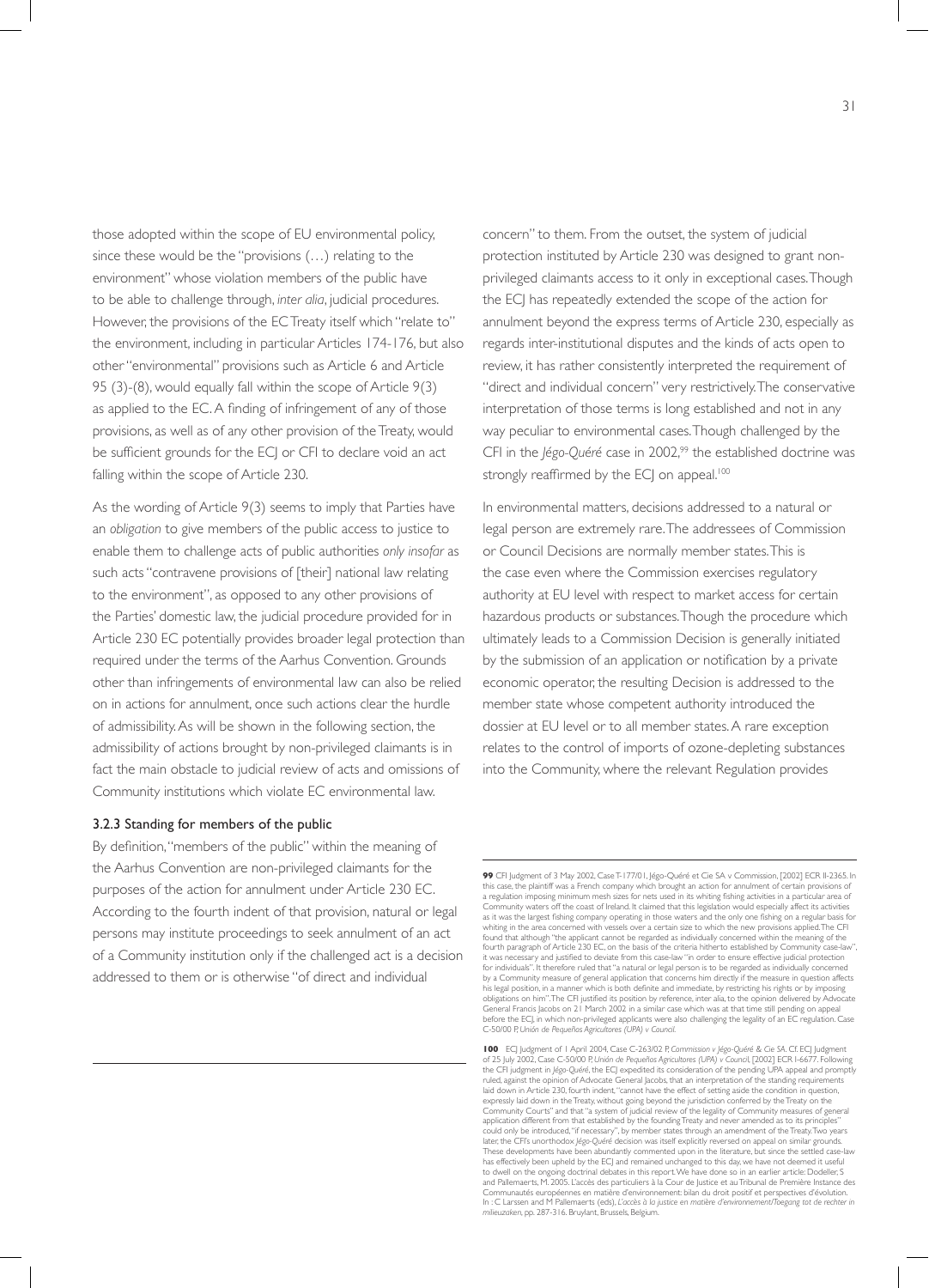for the Commission to allocate import quotas to individual enterprises.101 It does this through an annual Decision addressed to them.102 Other examples of Commission or Council decisions addressed to legal persons would be decisions on requests for access to documents containing environment-related information under Regulation 1049/2001/EC.<sup>103</sup> The addressees of decisions denying access to such information have had no admissibility problems in seeking judicial review by the CFI.<sup>104</sup> However, as such cases fall within the scope of Article 9(1) of the Aarhus Convention, they will not be further considered in this study.

From the perspective of Article 9(3), the main question in this connection is whether NGOs which have unsuccessfully availed themselves of the internal review procedure instituted by Regulation 1367/2006/EC will effectively have access to judicial review under the fourth indent of Article 230 EC. As has been explained in section 3.2.3 above, the provisions of this Regulation on access to justice were significantly watered down by the Council during the legislative procedure. It remains to be seen what will be the consequences of these drafting changes and whether the opponents of access to justice for environmental NGOs will eventually be successful in their efforts to prevent the use of the Aarhus Regulation as a means for these organisations to gain wider access to the Community judicature.

The Regulation provides that the applicant for internal review shall, within a specified period, receive a "written reply" from the institution or body responsible for the challenged act or omission. It is to be noted that the Commission's original proposal used the term "decision" instead of "written reply". It explicitly required the "Community institution or body [to] take a decision on a request for internal review" and specified that this decision "shall be addressed to the qualified entity that has made the request".<sup>105</sup> The Council carefully deleted the term "decision" from all provisions of the Regulation concerning access to justice,

apparently in an attempt to avoid creating automatic standing for the addressee to bring an action for annulment under Article 230, fourth indent. This move was welcomed by the European chemical industry association, CEFIC, which claimed that "[b]y qualifying the denial as a written reply, the Council had achieved the right balance between a desirable enhanced involvement of the public in environmental matters and the safeguarding of proper administration of justice".<sup>106</sup>

Given the Court's non-formalistic interpretation of the term "decision" in Article 230, fourth indent, which was discussed in section 3.2.1, we consider it unlikely that the use of a different term by the Community legislator will be judged a sufficient reason to remove acts and omissions pursuant to the Aarhus Regulation from the scope of judicial review. All published "written replies" made so far by the Commission to requests for internal review were in the form of letters addressed to the applicant NGO and signed by one or several Directors-General.<sup>107</sup> As mentioned in section 3.2.1 above, there are precedents in other fields of Community law of similar letters being considered tantamount to a reviewable decision within the meaning of Article 230, fourth indent EC.<sup>108</sup>

A different question, however, is whether an action for annulment brought against a reply rejecting an NGO's request for internal review of an administrative act under environmental law can possibly lead to a full review of the substantive and procedural legality of the act or omission allegedly contravening EC environmental law which the request for internal review was actually aimed at challenging. Formally, the measure that would be the subject of the judicial proceedings referred to in Article 12 of the Aarhus Regulation would be the "written reply", not the original act or omission. As the addressee of that reply, the applicant NGO would no doubt be entitled to have its legality reviewed by the Community judicature, but the Court may well limit the scope of its review to the conformity of the institution's handling of the request for initial review with the provisions

**107** See n. 60-64 *supra*.

**<sup>101</sup>** See Regulation (EC) No 2037/2000 of the European Parliament and of the Council of 29 June 2000 on substances that deplete the ozone layer, OJ L 244, 29.09.2000, p. 1, ar t. 7. For an example of recent litigation on these quotas see CFI Judgment of 22 May 2007, Case T-216/05, *Mebrom NV v Commission*; ECJ Judgment of 2 April 2009, Case C 373/07 P, *Mebrom NV v Commission.*

<sup>102</sup> Most recently Commission Decision 2009/51/EC of 15 December 2008 on the allocation of import<br>quotas for controlled substances for the period 1 January to 31 December 2009 under Regulation (EC) No<br>2037/2000 of the Europ

**<sup>103</sup>** Regulation (EC) No 1049/2001 of the European Parliament and of the Council of 30 May 2001 regarding public access to European Parliament, Council and Commission documents, OJ L 145, 31.05.2001, p. 43.

**<sup>104</sup>** See e.g. CFI Judgment of 25 April 2007, Case T-264/04, *WWF European Policy Programme v Council*; CFI Judgment of 10 September 2008, Case T-42/05, *Williams v Commission.*

**<sup>108</sup>** ECJ Judgment of 15 March 1967, Joined Cases 8-11/66, *SA Cimenteries CBR Cementsbedrijven NV and others. v Commission*, [1967] ECR 91.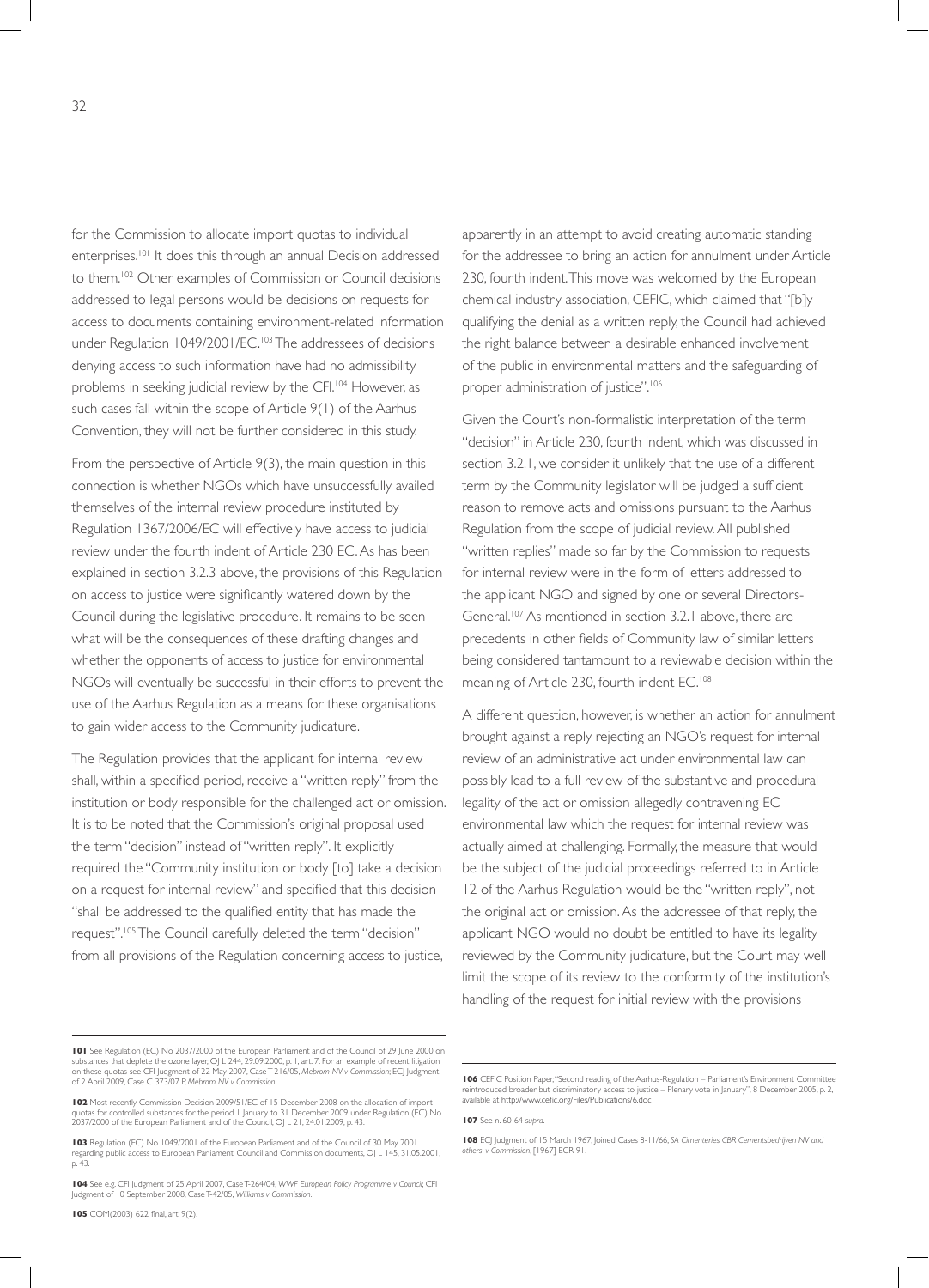of Regulation 1367/2006/EC, which are entirely procedural in nature. A reply that does not meet those requirements may well be voided, but the initial act or omission contravening environmental law would not be affected by the annulment of the "written reply". At most, the institution would have an obligation to consider the request for internal review again, taking into account the ruling of the Court, and issue another reply upon reconsideration.

Of course, where there has been an unsuccessful request for internal review, there is nothing to prevent an NGO bringing an action under Article 230 EC to seek the annulment of both the institution's reply to that request and the initial act or omission which was the subject of the request. But the NGO's standing as addressee of the "written reply" would not automatically guarantee the admissibility of the action for annulment insofar as it is directed against the underlying measure. It is not unlikely that the Court would apply the classical test of "direct and individual concern" to judge the admissibility of the action in that respect. This would bring the environmental plaintiff back to square one. Let us therefore consider next how this controversial requirement has been applied in the case-law so far.

In order to establish *locus standi* under Article 230, fourth indent, any non-privileged claimant must demonstrate that he or she is both "directly" and "individually" concerned by the challenged act. These are two distinct conditions; failure to satisfy a single one of them will render the action for annulment inadmissible.

As to the requirement of "direct concern", this has been consistently interpreted in the case-law of the Court as implying that the Community measure under review

 "must directly affect the legal situation of the individual and leave no discretion to the addressees of that measure who are entrusted with the task of implementing it, such implementation being purely automatic and resulting from Community rules without the

application of other intermediate rules."<sup>109</sup>

The standard test of "individual concern" was enunciated by the ECJ in the 1962 *Plaumann* case, in which the Court held:

 "Persons other than those to whom a decision is addressed may only claim to be individually concerned *if that decision affects them by reason of certain attributes which are peculiar to them or by reason of circumstances in which they are differentiated from all other persons* and by virtue of these factors distinguishes them individually just as in the case of the person addressed."<sup>110</sup>

This double test has never been found to have been fulfilled in any action for annulment brought by a member of the public, whether an NGO or individual, seeking to enforce Community environmental law. But one should be aware that the difficulty of clearing the threshold of admissibility is not limited to public interest environmental plaintiffs, but is faced in quite the same manner by claimants seeking to protect their private economic interests against the adverse effects of EC environmental regulation. The number of cases in which economic actors have successfully brought actions for annulment against Community environmental measures affecting their business interests is also extremely limited.

The emblematic environmental case on standing decided by the CFI and ECJ to date remains the *Greenpeace* case.<sup>111</sup> This involved an action for annulment brought by the international environmental NGO, together with a number of local environmental groups and fishermen, farmers, trade unionists, health and tourism professionals and other local residents, against the Commission's decision to disburse financial assistance from the European Regional Development Fund (ERDF) to Spain for the construction of two coal-fired power plants on the Canary Islands for which no proper environmental impact assessment (EIA) had been carried out in violation of the relevant provisions of the EIA Directive<sup>112</sup> and the Structural Funds Regulation.<sup>113</sup>

**<sup>109</sup>** ECJ Judgment of 5 May 1998, Case C-386/96 P, *Société Louis Dreyfus & Cie v Commission*, [1998] ECR I-2309, para. 43.

**<sup>110</sup>** ECJ Judgment of 15 July 1963, Case 25/62, *Plaumann & Co v Commission*, [1963] ECR 95 (emphasis added).

**III** CFI Order of 9 August 1995, CaseT-585/93, Stichting Greenpeace Council and others v Commission,<br>[1995] ECR II-2205; ECJ Judgment of 2 April 1998, Case C-321/95 P, Stichting Greenpeace Council (Greenpeace<br>Internationa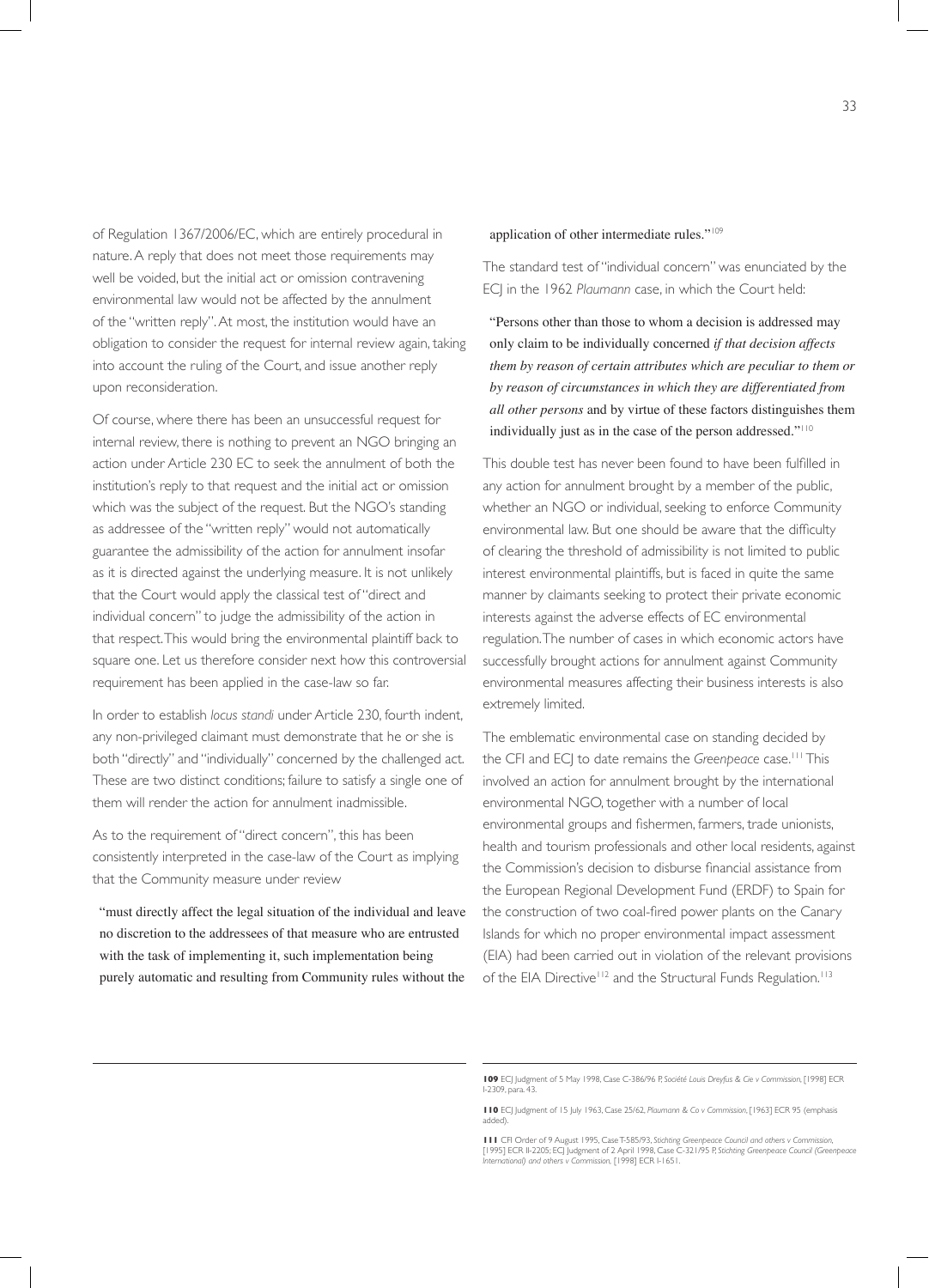34

Referring to the settled case-law since *Plaumann*, the CFI upheld the objections of inadmissibility raised by the Commission against all the plaintiffs, whether private individuals or associations, rejecting the argument raised by them that "when determining the admissibility of their action the Court should free itself from the restrictions those authorities impose (…) and concentrate rather on the sole fact that they have suffered or potentially will suffer detriment or loss from the harmful environmental effects arising out of unlawful conduct on the part of the Community institutions".<sup>114</sup>

The CFI found that none of the applicants could be considered to be individually concerned within the meaning of Article 230, fourth indent EC, "without there being any need to consider whether a decision capable of being challenged in an action under Article [230] of the Treaty exists in the present case and whether the applicants are directly concerned by the contested decision".115 The individual plaintiffs did not "rely on any attribute substantially distinct from those of all the people who live or pursue an activity in the areas concerned".116 The contested decision was no more than "a measure whose effects are likely to impinge on, objectively, generally and in the abstract, various categories of person and in fact any person residing or staying temporarily in the areas concerned". The applicant NGOs did not have standing either, as "an association formed for the protection of the collective interests of a category of persons cannot be considered to be directly and individually concerned (…) by a measure affecting the general interests of that category, and is therefore not entitled to bring an action for annulment where its members may not do so individually".<sup>117</sup>

The CFI's ruling was confirmed on appeal by the ECJ. The Court was not swayed by the appellants' plea that, "by applying the case-law developed by the Court of Justice in relation

to economic issues and economic rights, according to which an individual must belong to a 'closed class' in order to be individually concerned by a Community act, the Court of First Instance failed to take account of the nature and specific character of the environmental interests underpinning their action".<sup>118</sup> It rather summarily dismissed the appeal, as regards the *locus standi* of natural persons, on the grounds that, "where, as in the present case, the specific situation of the applicant was not taken into consideration in the adoption of the act, which concerns him in a general and abstract fashion and, in fact, like any other person in the same situation, the applicant is not individually concerned by the act". It went on to reaffirm, in response to the pleas concerning the standing of legal persons, that "[t]he same applies to associations which claim to have locus standi on the basis of the fact that the persons whom they represent are individually concerned by the contested decision".<sup>119</sup>

The most interesting aspect of the appeal judgment is, however, the Court's answer to the appellants' argument that the consequence of the CFI denying them standing would be to deprive environmental rights and interests such as those recognised by the 1985 EIA Directive of effective legal protection in the face of unlawful action by a Community institution. To this argument, the ECJ replied that "it should be emphasised that *it is the decision to build the two power stations in question which is liable to affect the environmental rights arising under Directive 85/337* that the appellants seek to invoke. In those circumstances, *the contested decision, which concerns the Community financing of those power stations, can affect those rights only indirectly"*. 120 This reasoning, rather than supporting the CFI's holding that the applicants were not individually concerned by the challenged Commission decision, in fact asserts that they were not directly concerned, an altogether different test which the CFI did not actually address in its order at all.

The *Greenpeace* judgment has been widely criticised by

**115** *Ibid*., para. 65.

**116** *Ibid*., para. 54.

**117** *Ibid*., para. 59.

**119** *Ibid*., paras. 28-29.

**120** *Ibid*., paras. 30-31 (emphasis added).

**<sup>112</sup>** Council Directive 85/337/EEC of 27 June 1985 on the assessment of the effects of certain public and private projects on the environment, OJ L 175, 05.07.1985, p. 40.

**<sup>113</sup>** Council Regulation (EEC) No 2052/88 of 24 June 1988 on the tasks of the Structural Funds and their effectiveness and on coordination of their activities between themselves and with the operations of the<br>European Investment Bank and the other existing financial instruments, OJ L 185, 15.07.1988, p. 9, art. 7;<br>Council Reg

**<sup>114</sup>** CFI Order of 9 August 1995, Case T-585/93, *Greenpeace and others v Commission* [1995] ECR II-2205, para. 49.

**<sup>118</sup>** ECJ Judgment of 2 April 1998, Case C-321/95 P, *Stichting Greenpeace Council (Greenpeace International) and others v Commission*, [1998] ECR I-1651, para. 17.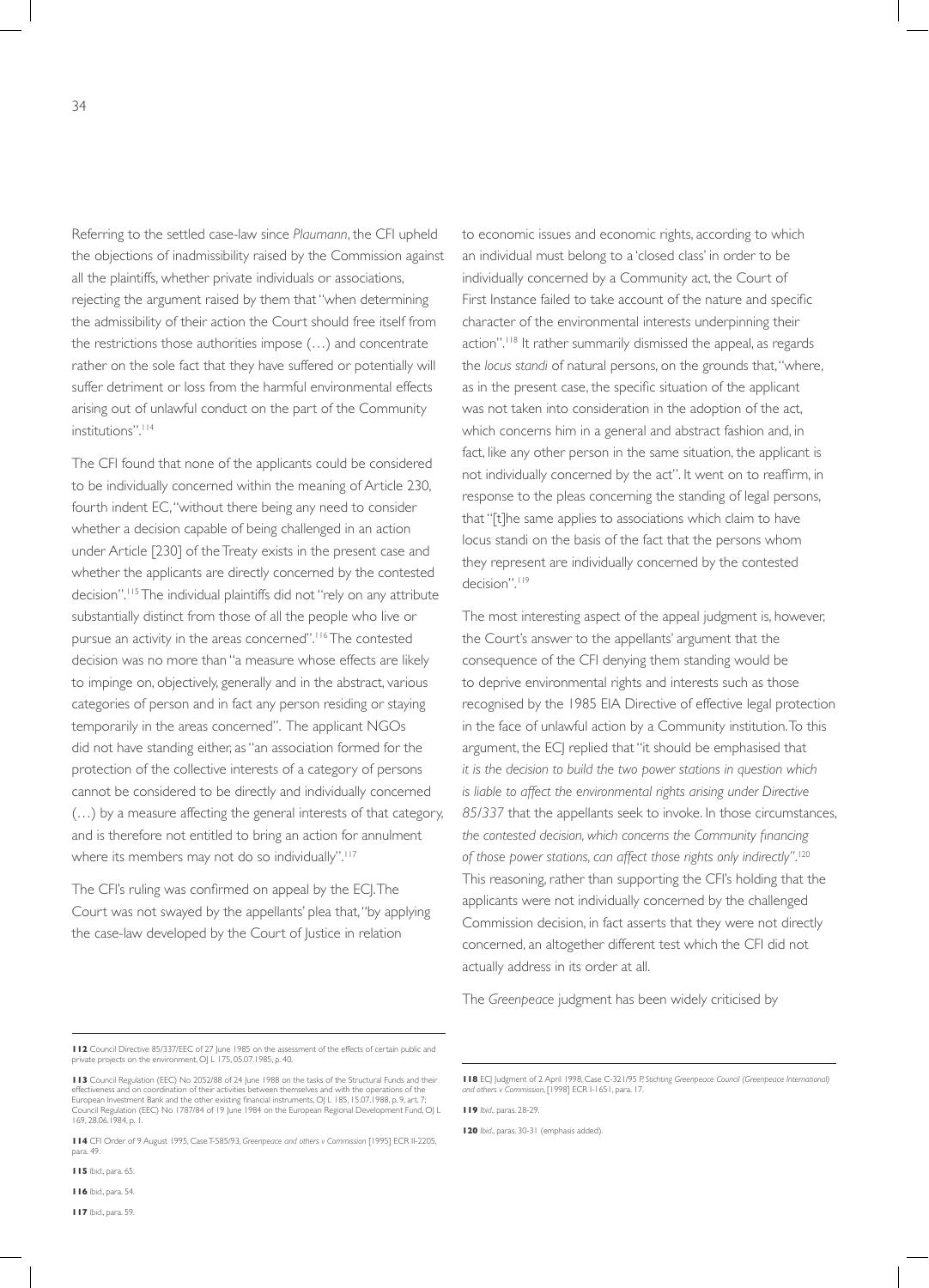commentators who have rightly pointed out that the rigid *Plaumann* doctrine to which the ECJ so obstinately clings is singularly inapt to accommodate the protection of environmental interests which are, by their very nature, collective and diffuse and therefore almost never concern any particular person in a way in which that individual is "differentiated from all other persons". But it should not be disregarded that the *Plaumann* test also frequently operates to the detriment of the legal protection of economic interests which are adversely affected by EU environmental policy measures and often shields those measures, like other measures of European public policy, from legal challenges brought on behalf of private interests. From that perspective, it is appropriate to highlight a virtually contemporaneous case considered by the CFI and ECJ which, from a legal viewpoint, bears a striking similarity to the *Greenpeace* case, despite the opposite nature of the interests at stake.

In *Associazione Agricoltori della Provincia di Rovigo*121 a number of Italian associations and cooperatives representing agricultural and fishing interests together with an individual farmer and landowner applied to the CFI for annulment of a Commission decision granting Community financial assistance to the Veneto region under the LIFE programme<sup>122</sup> for the implementation of nature protection measures in a regional park in the Po delta area aimed at the conservation of species and habitats protected under Directive 92/43/EEC.123 As in the *Greenpeace* case, the Commission's objection of inadmissibility was accepted by the Court. The CFI held that "the decision in question concerns the applicants who are natural persons merely by virtue of their objective capacity as agriculturalists operating in the Po delta area in the same manner as any other agriculturalist who is, or might be in the future, in the same situation".<sup>124</sup> As regards the claimant associations, it found that they "are not affected by the contested decision, which affects the general interests of the

category of traders which they represent, otherwise than in their capacity as representatives of that category", and are therefore not individually concerned any more than their members.<sup>125</sup> The claimants' appeal to the ECJ was dismissed as unfounded.<sup>126</sup>

Since the *Greenpeace* judgment, the Community judicature has had to consider the admissibility of a few more actions for annulment brought by individuals or organisations in cases involving alleged violations of EC environmental law. In each and every one of those cases these actions were found to be inadmissible on the grounds that the claimants were not "directly and individually concerned" within the meaning of Article 230, fourth indent EC.

Two recent cases concerned Commission measures taken pursuant to Directive 91/414/EEC with respect to the inclusion of certain substances on the Community list of active substances authorised for use in plant protection products. In the first case,<sup>127</sup> involving the herbicides atrazine and simazine, the Commission had decided not to include those substances in the positive list, but to allow member states to maintain authorisations for the placing on the market of products containing them during a three-year transitional period. The claimant environmental NGOs – the European Environmental Bureau (EEB) and the Dutch federation Stichting Natuur en Milieu (SNM) – sought annulment of the provisions in the respective Commission decisions granting member states and the agrochemical industry this generous phase-out period.

In the second case,<sup>128</sup> the contested act was a Commission Directive including the herbicide paraquat in the Community list. The action for annulment was brought jointly by EEB, SNM, the Pesticides Action Network Europe, the Swedish environmental group Svenska Naturskyddsföreningen (SNF), and two international trade union federations concerned about the occupational hazards of paraquat to agricultural workers. In both

#### **125** *Ibid*., para. 28.

**<sup>121</sup>** CFI Order of 21 February 1995, Case T-117/94, Associazione agricoltori della provincia di Rovigo and<br>others v Commission, [1995] ECR II-455; ECJ Judgment of 12 December 1996, Case C-142/95 P, Associazione<br>agricoltori

**<sup>122</sup>** Council Regulation (EEC) No 1973/92 of 21 May 1992 establishing a financial instrument for the environment (LIFE), OJ L 206, 22.07.1992, p. 1.

**<sup>123</sup>** Council Directive 92/43/EEC of 21 May 1992 on the conservation of natural and semi-natural habitats and of wild fauna and flora, OJ L 206, 22.07.1992, p. 7.

**<sup>124</sup>** CFI Order of 21 February 1995, Case T-117/94, *Associazione agricoltori della provincia di Rovigo and others v Commission*, [1995] ECR II-455, para. 25.

**<sup>126</sup>** ECJ Judgment of 12 December 1996, Case C-142/95 P, *Associazione agricoltori della provincia di Rovigo and others v Commission*, [1996] ECR I-6669.

**<sup>127</sup>** CFI Order of 28 November 2005, Joined Cases T-236/04 and T-241/04, *European Environmental Bureau and Stichting Natuur en Milieu v Commission*. [1995] ECR II-3051.

**<sup>128</sup>** CFI Order of 28 November 2005, Case T-94/04, *European Environmental Bureau and others v Commission*, [2005] ECR II-4919.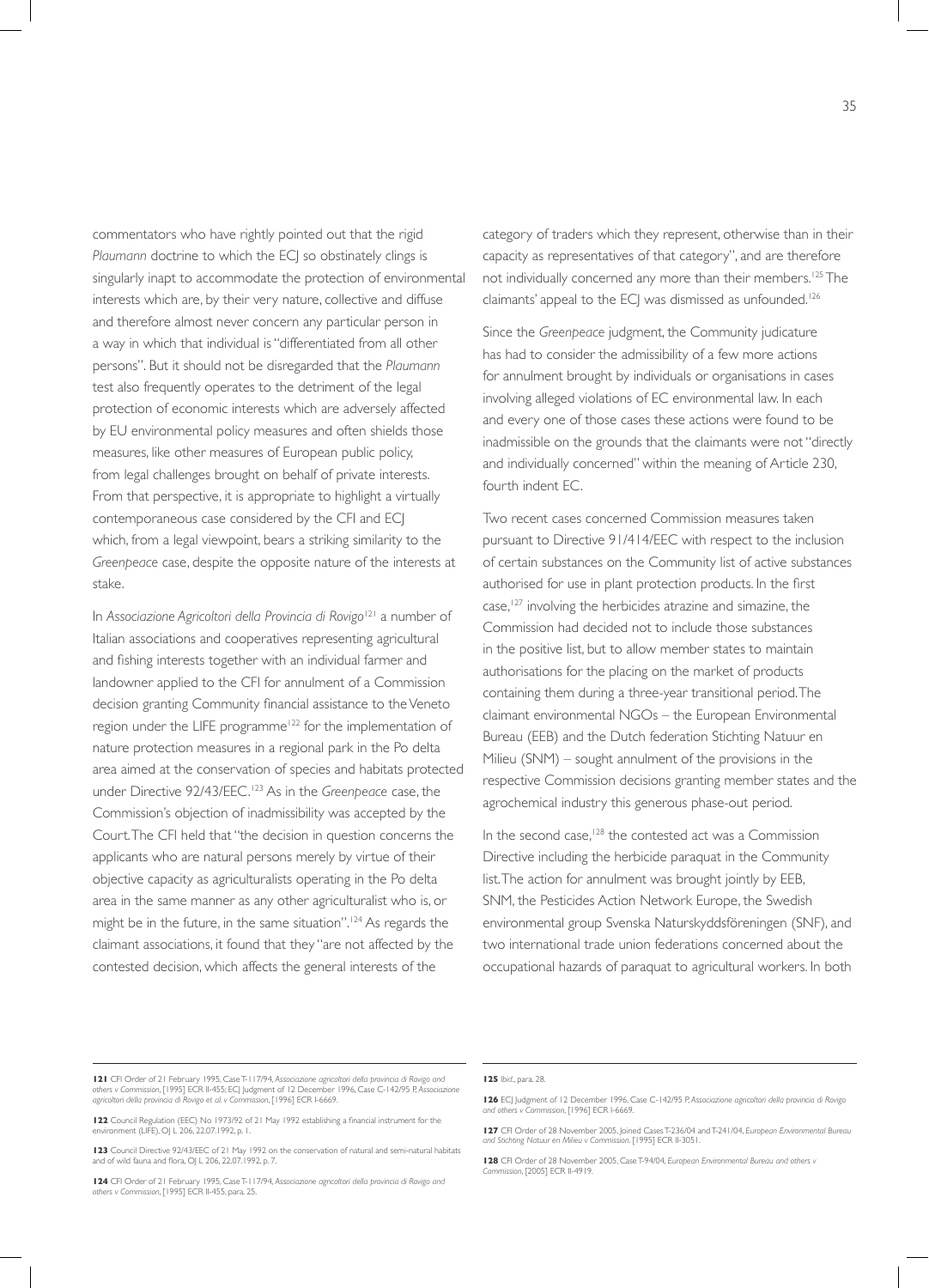these cases the CFI ruled that all the plaintiffs were inadmissible on grounds of lack of individual concern.<sup>129</sup>

Several arguments raised, invoking particular factual or legal circumstances by which the plaintiffs considered they were differentiated from other persons in the way in which the contested acts affected them, were systematically rejected by the Court. EEB and the trade unions referred to their special advisory status at the EU level, recognised by the Commission by appointing them as members of consultative bodies such as the Standing Group on Plant Health, the Advisory Committee on Agriculture and the Environment, and the European Habitats Forum. SNM and SNF relied on provisions of Dutch, respectively Swedish law under which they are recognised as being directly and individually concerned by infringements of environmental law in their countries. SNF also invoked its property rights as the owner of an organic farm and high-biodiversity agricultural land in south-east Sweden harbouring amphibian species of Community interest protected under Directive 92/43/EEC. Finally, EEB and SNM invoked the special procedural rights granted by Article 12(1) of Directive 2004/35/EC on environmental liability<sup>130</sup> to any NGO promoting environmental protection and meeting any requirements under national law to submit to the "competent authority" observations relating to "instances of environmental damage or an imminent threat of such damage of which they are aware" and to request that authority to take action under that Directive.

In its two orders of the same date, the CFI dismissed both actions as inadmissible on the grounds that the contested provisions "affect the applicants in their objective capacity as entities whose purpose is to protect the environment or workers' health, or even as holders of property, in the same manner as any other person in the same situation".<sup>131</sup> It recalled the *Greenpeace* case-law in support of its conclusion that"that capacity is not by itself sufficient to establish that

**129** Commission Directive 2003/112/EC of 1 December 2003 amending Council Directive 91/414/EEC to include paraquat as an active substance, OJ L 321, 06.12.2003, p. 32, was nevertheless declared void by the CFI as a result of a separate action for annulment brought by a member state which did not have to establish its *locus standi*. See CFI Judgment of 11 July 2007, *Sweden v Commission*, Case T-229/04, [2007] ECR II-2437.

**130** Directive 2004/35/EC of the European Parliament and of the Council of 21 April 2004 on<br>environmental liability with regard to the prevention and remedying of environmental damage, OI L 143, ental liability with regard to the prevention and remedying of environmental damage. 30.04.2004, p. 56.

**131** CFI Order of 28 November 2005, Case T-94/04, *European Environmental Bureau and others v Commission*, [2005] ECR II-4919, para. 53. Cf. CFI Order of 28 November 2005, Joined Cases T-236/04 and T-241/04, *European Environmental Bureau and Stichting Natuur en Milieu v Commission*, [1995] ECR II-3051, para. 56

the applicants are individually concerned" by the contested provisions.<sup>132</sup>

None of the special circumstances invoked by different claimants was found to be relevant for the purpose of the *Plaumann* test. The status of SNM and SNF under their respective national law was deemed "irrelevant for the purposes of determining whether they have standing to bring an action for annulment of a Community act pursuant to the fourth paragraph of Article 230 EC".<sup>133</sup> The advisory status of EEB and the trade union federation at Community level was also found not to be relevant, since "the Community legislation applicable to the adoption of the contested act does not provide for any procedural guarantees for the applicants, or even for any form of participation by the Community advisory bodies (…) to which the applicants allegedly belong".<sup>134</sup> The CFI stressed "that the fact that a person participates, in one way or another, in the process leading to the adoption of a Community act does not distinguish him individually in relation to the act in question unless the relevant Community legislation has laid down specific procedural guarantees for such a person."135 Finally, it held that the procedural rights under Directive 2004/35/EC relied on by the applicants apply vis-à-vis competent authorities of the member states only and "may not be usefully relied on as against the Commission in the context of the procedure for adopting the atrazine and simazine decisions and (…) are therefore not relevant in determining whether or not the applicants are individually concerned by those decisions."136 In both rulings, the CFI concludes in the same terms that *"Community law, as it now stands, does not provide for a right to bring a class action before the Community courts*, as envisaged by the applicants in the present case".<sup>137</sup>

The reference to a "class action" in this context is rather puzzling and actually quite inappropriate, because the actions

**134** *Ibid*., para. 57.

**136** *Ibid*., para. 60.

**<sup>132</sup>** CFI Order of 28 November 2005, Case T-94/04, *European Environmental Bureau and others v Commission*, [2005] ECR II-4919, para. 54. CFI Order of 28 November 2005, Joined Cases T-236/04 and T-241/04, *European Environmental Bureau and Stichting Natuur en Milieu v Commission,* [1995] ECR II-3051, para. 56.

**<sup>133</sup>** CFI Order of 28 November 2005, Case T-94/04, *European Environmental Bureau and others v Commission*, [2005] ECR II-4919, para. 58.

**<sup>135</sup>** CFI Order of 28 November 2005, Joined Cases T-236/04 and T-241/04, *European Environmental Bureau and Stichting Natuur en Milieu v Commission*, [1995] ECR II-3051, para. 58.

<sup>137</sup> CFI Order of 28 November 2005, Case T-94/04, *European Environmental Bureau and others* v *Commission*, [2005] ECR II-4919, para. 59. Cf. CFI Order of 28 November 2005, Joined Cases T-236/04 and T-241/04, *European Environmental Bureau and Stichting Natuur en Milieu v Commission*, [1995] ECR II-3051, para. 63 (emphasis added).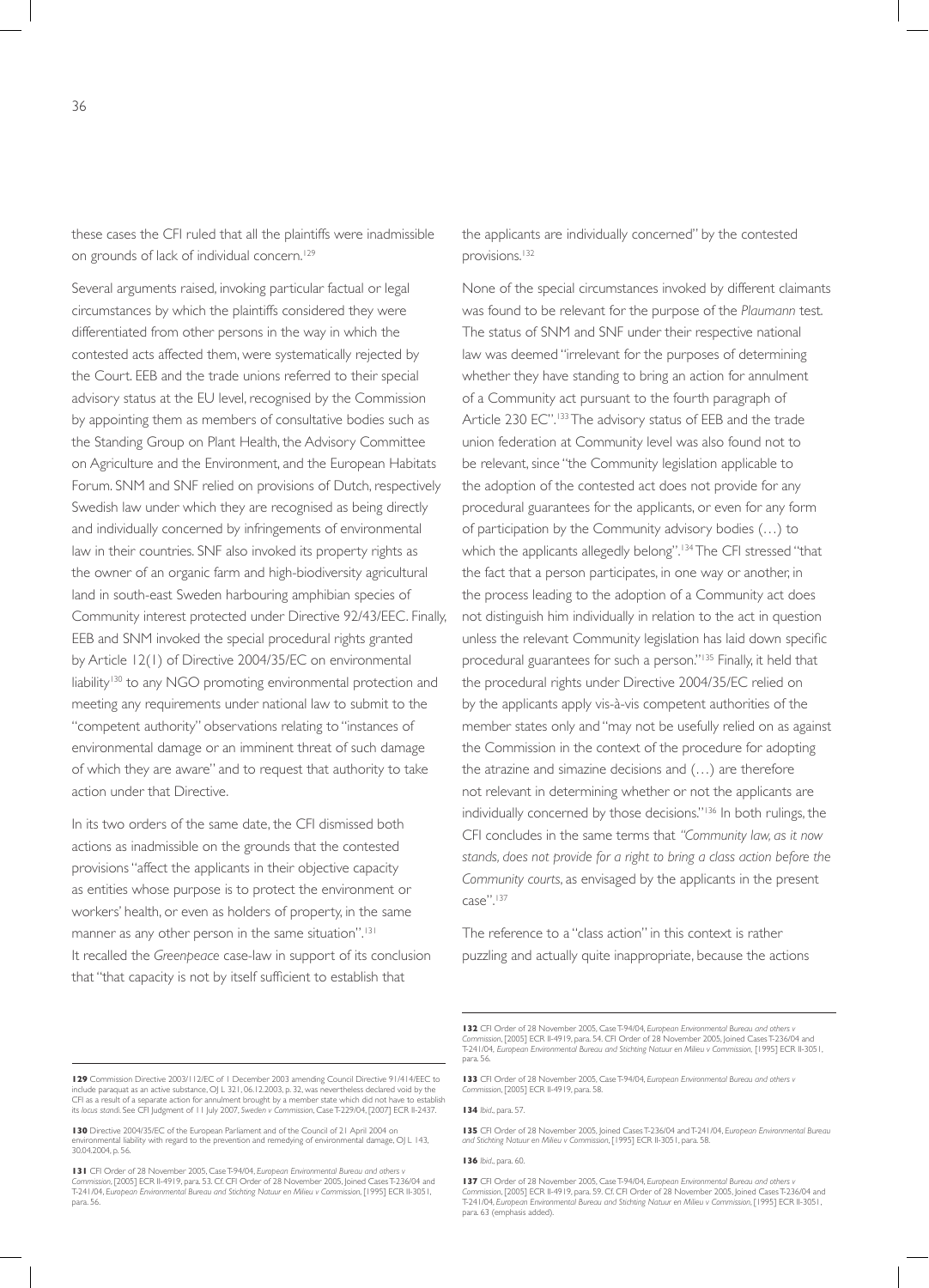for annulment brought in both cases by a number of individual legal persons, each of them acting on its own behalf, do not by any stretch of the imagination fit that description. It seems symptomatic of some sort of latent prejudice on the part of the CFI against the type of public interest environmental litigation brought by EEB and its allies before the Community judicature.

The most recent environmental case arguably within the scope of Article 9(3) of the Aarhus Convention considered by the CFI and currently being appealed before the ECJ is an annulment action brought by WWF-UK against certain provisions of Council Regulation (EC) No 41/2007 fixing the total allowable catches (TACs) of cod for the year 2007 in certain Community waters.<sup>138</sup> The applicant environmental NGO relied on its membership of the Executive Committee of the North Sea Regional Advisory Council (RAC) established under the 2002 Common Fisheries Policy Regulation,<sup>139</sup> which was consulted by the Commission in the preparatory process of the contested measure, as conferring on it special procedural rights which distinguish it for the purpose of the *Plaumann* test. The CFI rejected this plea in the following terms:

 "Even assuming that the provisions referred to concern procedural guarantees within the meaning of the case-law referred to (…), those guarantees would exist for the benefit of the RACs and not for the benefit of their members. Accordingly, only the RACs would be entitled to claim that those supposed procedural guarantees are capable of distinguishing them individually for the purposes of the fourth paragraph of Article 230 EC; the applicant cannot, either as a member of the North Sea RAC or of its Executive Committee, profit from those same guarantees (…).

 "The involvement of the applicant as a member of the North Sea RAC or of its Executive Committee, in the course of the procedure which led to the adoption of the contested regulation, cannot therefore establish that the disputed TACs are of individual

#### concern to it within the meaning of the fourth paragraph of Article 230 EC."<sup>140</sup>

The above-mentioned line of case-law clearly shows that the requirement of "direct and individual concern" laid down in Article 230, fourth indent EC, as restrictively interpreted by the ECJ and CFI since *Plaumann*, and applied to applications for annulment of Community acts contravening EC environmental law since *Greenpeace*, is such as to effectively deny all "members of the public" within the meaning of Article 9(3) of the Aarhus Convention access to judicial review procedures. It should be mentioned in this context that a number of environmental NGOs have, on these grounds, recently submitted a communication to the Aarhus Convention Compliance Committee alleging that the EC fails to comply with its obligations under Article 9(2)-(5) of the Convention because of this situation.<sup>141</sup> Given the Committee's earlier findings and recommendations in a similar case involving the lack of effective NGO access to the Belgian administrative court, $142$  there is a serious chance that it may actually find the EC in breach of its obligations under the Convention.

Without anticipating the examination of this communication by the Aarhus Convention Compliance Committee, which has only just started, it is necessary at this stage to consider any possible impact of the Community's international obligations as a Party to the Convention and of the Aarhus Regulation on the existing unfavourable situation regarding access to justice at the EU level. In fact, in some of the above-mentioned recent cases, the applicants have already raised arguments based on the Convention and Regulation which, however, have not found any favour with the CFI so far.

The first time the Court had to consider an Aarhus-based argument was in the two cases in which EEB and its co-applicants challenged Community acts with respect to the listing of active substances under Directive 91/414/EEC. At the time proceedings

**<sup>138</sup>** Council Regulation (EC) No 41/2007 of 21 December 2006 fixing for 2007 the fishing opportunities<br>and associated conditions for certain fish stocks and groups of fish stocks, applicable in Community waters<br>and, for Co debatable whether this act was taken by the Council "acting in a legislative capacity"; if so, it would fall outside the scope of Article 9(3).

**<sup>139</sup>** Council Regulation (EC) No 2371/2002 of 20 December 2002 on the conservation and sustainable<br>exploitation of fisheries resources under the Common Fisheries Policy, OJ L 358, 3.1.12.2002, p. 59, art. 31;<br>Council Decis Fisheries Policy, OJ L 256, 03.08.2004, p. 17.

**<sup>140</sup>** CFI Order of 2 June 2008, Case T-91/07, *WWF-UK Ltd v Council,* paras. 72-73.

**<sup>141</sup>** Communication ACCC/C/2008/32, submitted on 1 December 2008 by ClientEarth and others, see http://www.unece.org/env/pp/compliance/C2008-32/DatasheetC-2008-32v2009.01.19.doc

**<sup>142</sup>** Findings and recommendations with regard to compliance by Belgium with its obligations under the Aarhus Convention in relation to the rights of environmental organizations to have access to justice (Communication ACCC/C/2005/11 by Bond Beter Leefmilieu Vlaanderen VZW (Belgium), UN Doc. ECE/ MP.PP/C.1/2006/4/Add.2, 28 July 2006, supra n. 17.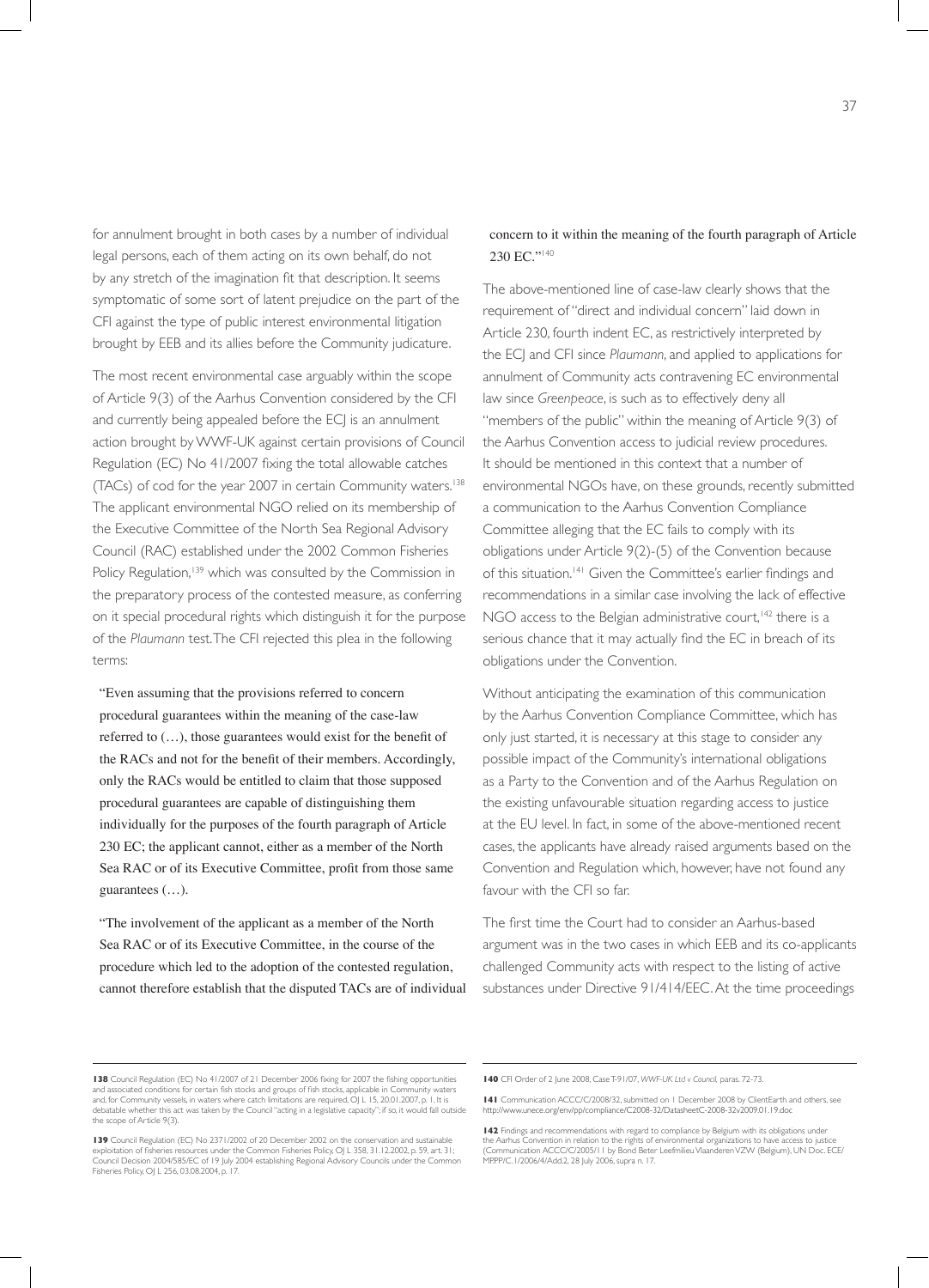were instituted in both these cases, the EC was not yet a contracting Party to the Aarhus Convention and Regulation 1367/2006/EC had not yet been adopted by the European Parliament and Council. On the date of the CFI's ruling, however, the Convention had entered into force with respect to the Community, but the Aarhus Regulation was formally still a mere legislative proposal.

The second time the Convention and Regulation were relied upon by parties in annulment proceedings before the CFI, the main claimant was not a "member of the public" within the common meaning of the term, but a regional public authority of a member state – the Autonomous Region of the Azores in Portugal. The Aarhus-related arguments in this case were raised jointly by the applicant and three intervening parties in the proceedings who were environmental  $NGOs<sup>143</sup> - Seas at$ Risk, WWF and Greenpeace – whose applications to intervene were allowed by the Court on the very day before the adoption by the Council of its Decision on the approval of the Aarhus Convention by the EC. By the time of the hearing, the Community had become a contracting Party and the Aarhus Regulation had been adopted and published. In the third and so far latest relevant case, the applicant, WWF-UK, was actually an environmental NGO. It had brought its action at a time at which the EC was bound by the Convention – but the Regulation, though adopted, was not yet in force.

None of those four proceedings therefore involved a situation in which an NGO was bringing an action for annulment following a prior request for internal review. In only one of them was the action brought following an environmental decision-making process to which the applicant NGO claimed the provisions of the Aarhus Regulation actually applied. It is important to draw attention to those legal and factual circumstances because they may have influenced the way in which the pleas based on the Convention and Regulation were considered and dismissed by the Court.

In both pesticides cases decided by the CFI in November 2005, the applicants argued that they should be granted standing because "first, the Commission, in the statement of reasons of the Århus Regulation Proposal, states that European environmental protection organisations which meet certain objective criteria have standing for the purposes of the fourth paragraph of Article 230 EC and, second, in the present case the applicants meet those objective criteria".144 They did not directly invoke the provisions of Article 9(3) of the Convention and could not rely on the Regulation itself since that was not yet enacted, let alone in force. Instead, they invoked the position taken by the Commission in the explanatory memorandum of the proposed Regulation, which in their view contradicted the same institution's pleas before the CFI. The Court rejected this argument in the following terms:

 "The Court notes, first, that *the principles governing the hierarchy of norms (…) preclude secondary legislation from conferring standing on individuals who do not meet the requirements of the fourth paragraph of Article 230 EC. A fortiori the same holds true for the statement of reasons of a proposal for secondary legislation.*

 "Accordingly, the statement of reasons relied on by the applicants does not release them from having to show that they areindividually concerned by the contested act. Moreover, even if the applicants were acknowledged as qualified entities for the purposes of the Århus Regulation Proposal, it is clear that they have not put forward any reason why that status would lead to the conclusion that they are individually concerned by the contested act." $145$ 

In the *Açores* case, the CFI started its reasoning by noting that the Aarhus Convention "*had not been approved by the Community when the present action was brought – the date by reference to which admissibility falls to be assessed* – and that Decision 2005/370 approving that Convention has not provided for its retroactive application".<sup>146</sup> Actually, that argument was in itself sufficient answer to the intervening parties' plea and the Court

**<sup>143</sup>** CFI Judgment of 1 July 2008, Case T 37/04, *Região autónoma dos Açores v Council,* para. 43. **144** CFI Order of 28 November 2005, Case T-94/04, *European Environmental Bureau and others v Commission*, [2005] ECR II-4919, para. 66. Cf. CFI Order of 28 November 2005, Joined Cases T-236/04 and T-241/04, *European Environmental Bureau and Stichting Natuur en Milieu v Commission*, [1995] ECR II-3051, para. 70.

**<sup>145</sup>** CFI Order of 28 November 2005, Case T-94/04, *European Environmental Bureau and others v Commission*, [2005] ECR II-4919, paras. 67-68 (emphasis added). The same paragraphs can be found in the Order of the CFI of 28 November 2005, Joined Cases T-236/04 and T-241/04, *European Environmental Bureau and Stichting Natuur en Milieu v Commission,* [1995] ECR II-3051, paras. 71-72.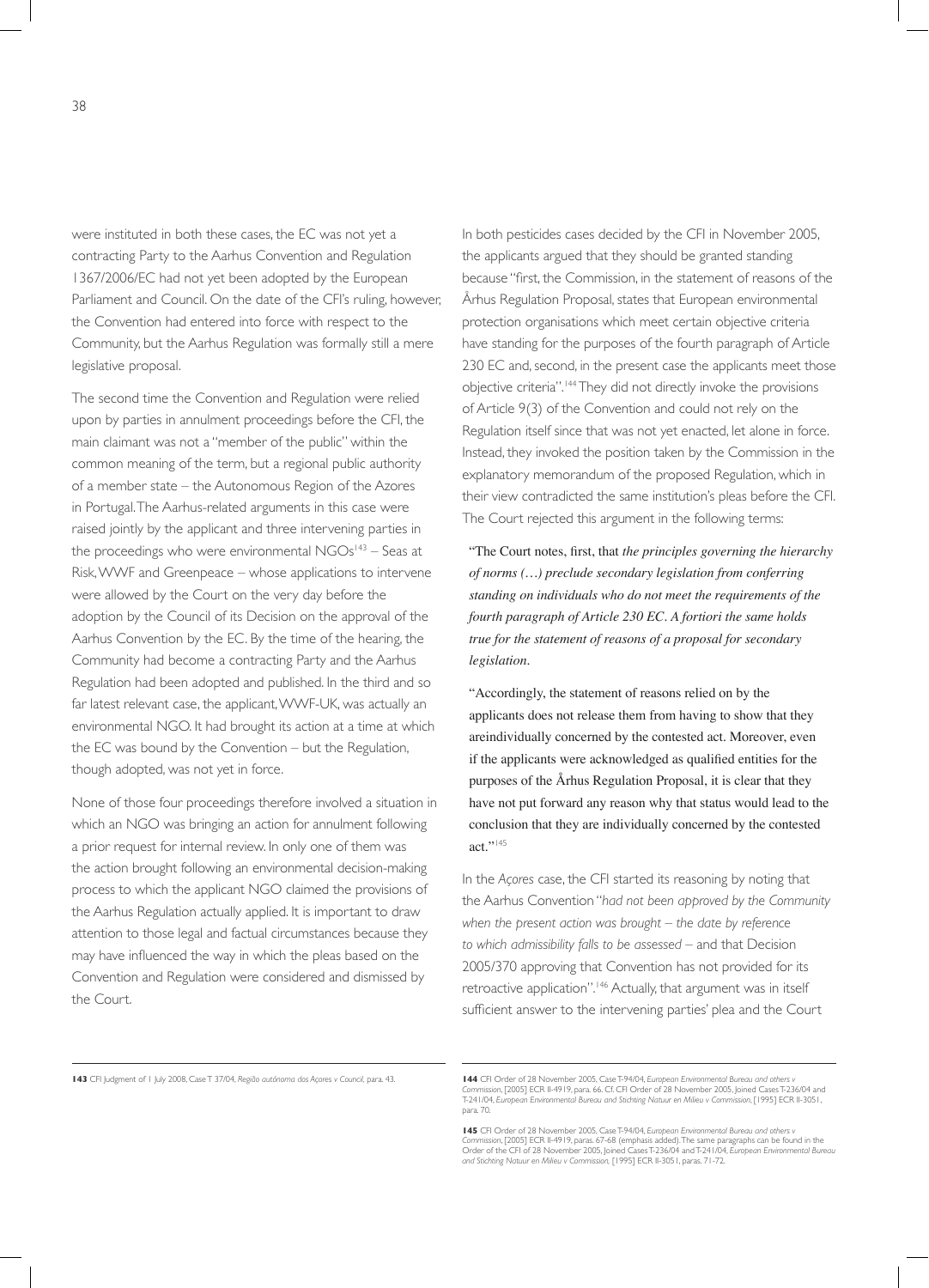could have refrained from further addressing it. Technically, the rest of what the CFI said in that order is merely *obiter dictum*, but unfortunately it effectively prejudges pleas that other NGO applicants might later make in future similar cases. The Court went on to state:

 "In addition, it should be recalled that Article 9(3) of the Aarhus Convention refers expressly to 'the criteria, if any, laid down in [the] national law' of the contracting parties which are laid down, with regard to actions brought before the Community judicature, in Article 230 EC. Although it is true that the conditions for admissibility laid down in that provision are strict, the fact remains that the Community legislature adopted, in order to facilitate access to the Community judicature in environmental matters, Regulation (EC) No 1367/2006 (…). "Title IV (Articles 10 to 12) of that regulation lays down a procedure on completion of which certain non-governmental organisations may bring an action for annulment before the Community judicature under Article 230 EC. Since the conditions laid down in Title IV of that regulation are manifestly not satisfied in the present case, it is not for the Court to substitute itself for the legislature and to accept, on the basis of the Aarhus Convention, the admissibility of an action which does not meet the conditions laid down in Article 230 EC. That argument, also, must therefore be rejected."<sup>147</sup>

Since the CFI had first held that the EC was not bound by the Aarhus Convention at the material time, the latter argument is somewhat puzzling and in fact contradictory.

In the *WWF-UK* case, the applicant asserted that both the Convention and the Regulation "entitle[d] it to be informed early in the decision-making procedure leading to the adoption of TACs and that that entitlement to be involved in the adoption of such measures thereby confers on it a particular status with regard to the adoption of the contested regulation".<sup>148</sup> Again, there was a temporal issue with respect to the legal effect of Regulation 1367/2006/EC at the material time, since the CFI

observed that the Regulation became applicable only after the adoption of the contested TAC Regulation and went on to argue: "Having regard to the fact that *the question whether an act is of individual concern to a person can be assessed only in the light of the circumstances existing when the contested measure is adopted* (…), the particular status to which the applicant refers would not enable the contested regulation to be considered to have been of individual concern to the applicant at the time of its adoption."<sup>149</sup>

Though the CFI could have employed this finding alone to dispose of the claimant's argument, the Court did in fact address the substantive provisions of the Aarhus Regulation and the nature of the rights it confers on "members of the public". However, instead of considering whether the contested act would actually have been subject to the public participation provisions of the Regulation if it had been adopted after its entry into force – whether a TAC regulation can be considered a "plan or programme relating to the environment" as defined in Article 2 of the Regulation – it chose to digress on the nature of the rights deriving from the Convention and Regulation in terms which do not bode well for the fate of any future pleas that may be raised before the CFI based on those legal instruments. The Court "pointed out that *any entitlements which the applicant may derive from the Aarhus Convention and from Regulation No 1367/2006 are granted to it in its capacity as a member of the public. Such entitlements cannot therefore be such as to differentiate the applicant from all other persons* within the meaning of the [settled] case law (...)".<sup>150</sup> If this ruling is affirmed on appeal by the ECJ, any hopes that the Convention and Regulation may have a positive impact on standing before the Community judicature may well be shattered for ever.

In essence, the position of the CFI on the Aarhus Convention as set out in this suite of successive decisions between 2005 and 2008 can be summarised as follows:

The criteria for standing of members of the public as referred to in Article 9(3) of the Convention, with regard to actions

146 CFI Judgment of 1 July 2008, Case T 37/04, Região autónoma dos Açores v Council, para. 93 (emphasis added). Cf. CFI Judgment of 25 April 2007, Case T-264/04, WWF European Policy Programme v Council, para. 93 (emphasis force".

**149** *Ibid*., para. 83 (emphasis added).

**147** *Ibid*. (emphasis added).

**148** CFI Order of 2 June 2008, Case T-91/07, *WWF-UK Ltd v Council,* para. 80.

**<sup>150</sup>** *Ibid*., para. 82 (emphasis added).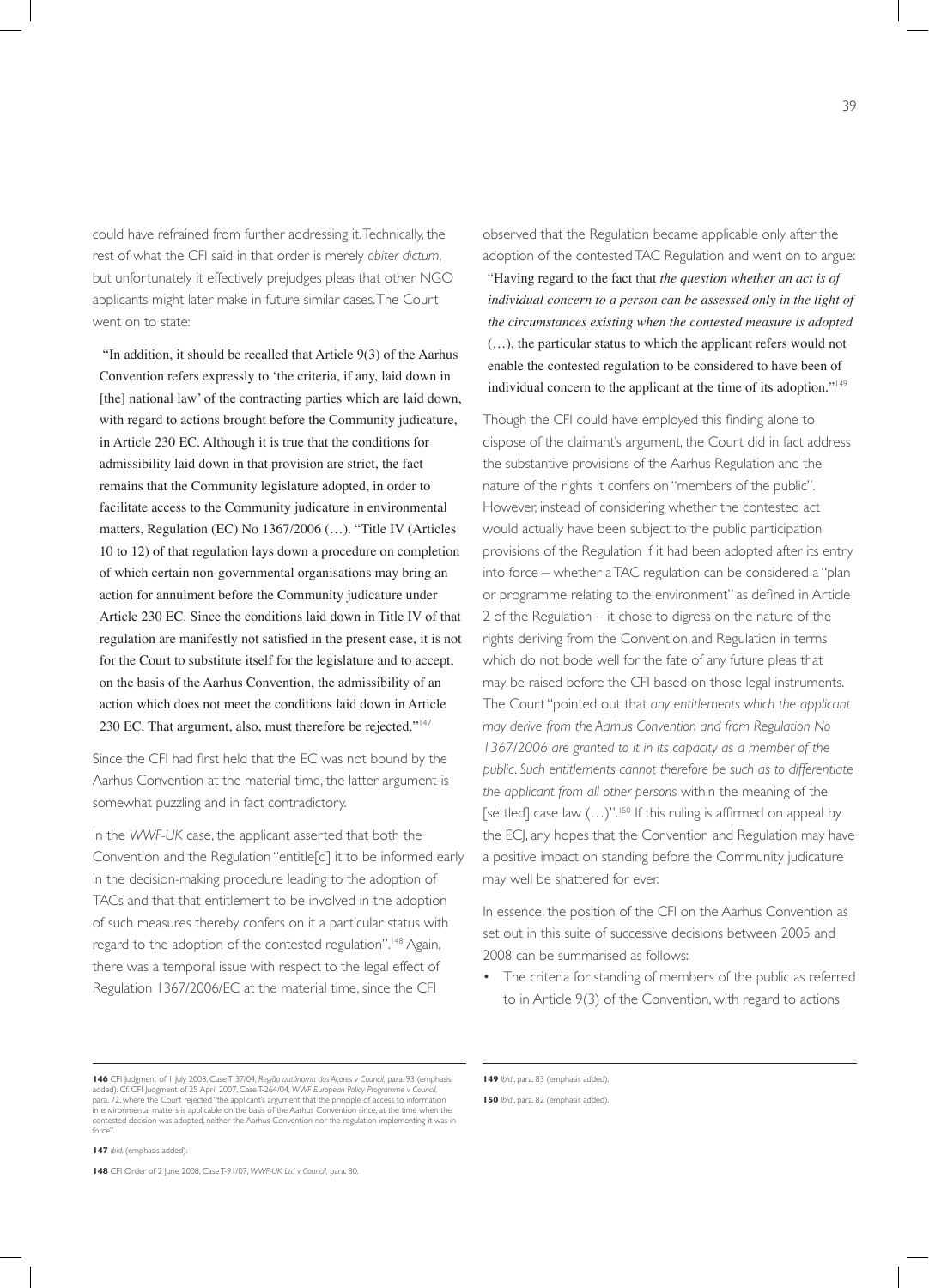brought before the Community judicature, are those laid down in the fourth indent of Article 230 EC (and, as a Party to the Convention, the EC is fully entitled to lay down such restrictive criteria).

- The internal review procedure on completion of which certain NGOs may bring an action for annulment before the Community judicature under Article 230 EC was instituted by the Community legislature in Title IV of Regulation 1367/2006/EC in order to facilitate access to justice in environmental matters.
- Whenever the conditions of entitlement laid down in Title IV of that Regulation are not satisfied, the Court cannot substitute itself for the legislature and accept, on the basis of the Aarhus Convention, the admissibility of an action for annulment which does not meet the conditions laid down in Article 230, fourth indent EC.
- Any rights which natural or legal persons may derive from the Aarhus Convention and from Regulation 1367/2006/ EC are granted to them in their capacity as members of the public and cannot therefore be such as to differentiate them from all other persons so as to make them individually concerned by a Community act within the meaning of Article 230, fourth indent EC.

Though the CFI has not yet had the opportunity to rule directly on the question of the admissibility of an action for annulment brought by an NGO meeting the criteria for entitlement under the Aarhus Regulation following the actual completion of an internal review procedure under that Regulation, it seems quite likely, in view of this line of reasoning, that the Court will consider such an action admissible only insofar as it is directed against the decision on the request for internal review (or lack thereof) and aimed at protecting the procedural prerogatives granted to NGOs by that special administrative review procedure. This would imply that, insofar as the action is actually aimed at the

judicial review of the initial act or omission contravening EC environmental law, the full rigour of the *Plaumann* doctrine will continue to apply. In view of this position, we do not consider it very useful to speculate on the consequences of the procedural rights granted to certain members of the public by the Aarhus Regulation for their standing before the Community judicature. In view of the judgments of the CFI in the *Açores* and *WWF-UK* cases, there is no basis to support the view of commentators who expect these rights will automatically result in an extension of *locus standi*. 151

One has the impression that the CFI, following its failed 2002 "revolt" against that doctrine in the *Jégo-Quéré* case, has now returned to the doctrinal fold with a vengeance and is entrenching itself in a conservative interpretation of Article 230 which at times seems to be going even beyond the dictates of the settled ECJ jurisprudence.

Though the ECJ itself has not yet ruled on any Aarhus-related pleas raised in actions for annulment, it will soon have to do so in the pending appeals against the orders of the CFI in the *Açores* and *WWF-UK* cases. Though the Court's earlier appeal judgments in *UPA* and *Jégo-Quéré* have forcefully rejected all arguments advanced by appellants in their attempts to convince it to depart from the *Plaumann* orthodoxy – arguing that no relaxation of the standing rules laid down in the fourth indent of Article 230 EC is possible without an amendment of that Treaty provision – it is submitted that, in the case of an appeal falling within the scope of Article 9(3) of the Aarhus Convention, there are special legal circumstances that would justify an interpretation of those rules in a manner consistent with the Community's international obligations under the Convention. According to Article 300(7) EC, international agreements concluded by the EC are "binding on *the institutions* of the Community", a category that includes the ECJ. As there is nothing in the actual wording of Article 230, fourth indent, that would prevent a different interpretation of

**<sup>151</sup>** Thus, inter alia, Crossen,T and Niessen,V. 2007. NGO Standing in the European Court of Justice – Does<br>the Aarhus Regulation Open the Door? 16 Review of European Community and International Environmental<br>Law, pp 332-3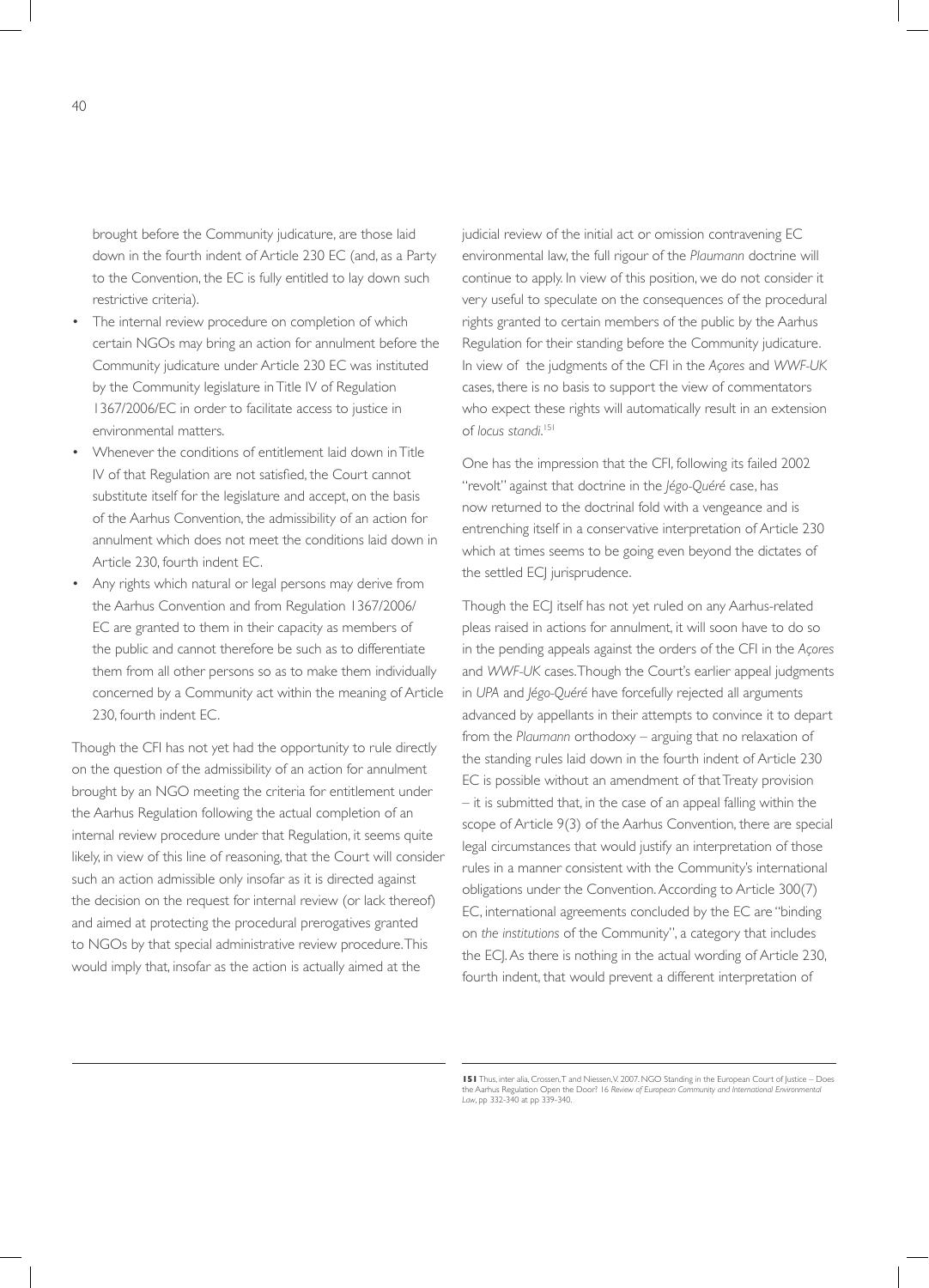the "individual concern" requirement in environmental cases, taking into account the special nature of environmental interests, it would be possible for the Court – which, after all, has itself developed the doctrine of "consistent interpretation" as a means of enhancing the effectiveness of Community law – to depart from the *Greenpeace* case-law without exceeding the bounds of its judicial powers and without necessarily having to reverse its more recent *UPA* and *Jégo-Quéré* jurisprudence. We consider that, as a matter of international law, it actually has an *obligation* to do so.

#### 3.2.4 Remedies, their effectiveness and timeliness

From a first glance at the Treaty, one has the impression that actions for annulment or failure to act, in theory, can provide the successful plaintiff with an effective remedy. Indeed, Article 231 EC provides that if an action for annulment is found admissible and well founded, the ECJ or CFI "shall declare the act concerned to be void". However, if the illegal act is a Regulation, the Court has the discretionary power to state that certain legal effects of the annulled act "shall be considered as definitive".<sup>152</sup> When an act has been declared void or a failure to act has been declared contrary to the Treaty, the institution concerned "shall be required to take the necessary measures to comply with the judgment of the Court of Justice".<sup>153</sup> The Court's decision is clearly legally binding on the defendant institution. However, the specific nature of the Community legal order and the duration of proceedings before the Community judicature may in practice limit the timeliness and effectiveness of the remedies provided in the Treaty, especially in environmental cases.<sup>154</sup>

First of all, as a general rule, actions brought before the ECJ or CFI shall not have any automatic suspensive effect.<sup>155</sup> To be sure, the Court has the power to order the suspension of the application of the contested act pending the outcome of the annulment proceedings, but it will only do so in rare cases in which the plaintiff succeeds in convincing it "that circumstances" so require".<sup>156</sup> In addition, the Court has the power, in all cases before it, to "prescribe any necessary interim measures".<sup>157</sup> It has done so in only a few environmental cases since the beginning of EU environmental policy. Under Article 39 of the Statute of the Court of Justice, these powers to take urgent measures, which can be considered "injunctive relief" within the meaning of the Aarhus Convention, are exercised by the President of the Court, acting alone, by way of a summary procedure. Any ruling on suspension or interim measures "shall be provisional and shall in no way prejudice the decision of the Court on the substance of the case".

#### 3.2.5 Cost of legal action and availability of legal aid

The Statute of the Court of Justice provides that, subject to two exceptions which do not seem relevant in environmental cases, "[p]roceedings before the Court shall be free of charge".<sup>158</sup> While there are, consequently, no court fees to be paid, the Statute does require all parties to proceedings other than member states or institutions to be represented by a lawyer authorised to practise before a national court of a member state.<sup>159</sup> However, the provisions on legal aid provide for the possibility of counsel being appointed and remunerated by the Court for any party "who is wholly or in part unable to meet the costs of the proceedings".<sup>160</sup>

A decision on whether or not legal aid should be granted in full or in part is to be taken by a formation of the Court, which shall not only consider whether the applicant fulfils the conditions for entitlement to aid, but also "whether there is manifestly no cause of action".<sup>161</sup> In the order by which it decides that a person is entitled to receive legal aid, the Court shall order that a lawyer be appointed to act for him or her.<sup>162</sup> If it decides to deny the application in whole or in part, the order shall state the reasons for such refusal.<sup>163</sup>

#### **157** EC Treaty, art. 243.

- **158** Rules of Procedure of the Court of Justice, available at http://curia.europa.eu/en/instit/txtdocfr/txtsenvigueur/txt5.pdf, art. 72.
- **159** Statute of the Court of Justice, available at
- http://curia.europa.eu/en/instit/txtdocfr/txtsenvigueur/statut.pdf, art. 19. **160** Rules of Procedure of the Court of Justice, art. 76(1).
- **161** *Ibid*., art. 76(3).
- **162** Supplementary Rules, available at http://curia.europa.eu/en/instit/txtdocfr/txtsenvigueur/regladd.pdf, art. 4.

**<sup>152</sup>** EC Treaty, art. 232.

**<sup>153</sup>** EC Treaty, art. 233.

**<sup>154</sup>** According to data compiled by Ludwig Krämer, the average duration of annulment proceedings under Article 230 in environmental cases has doubled since the early 1990s and was 30 months in the period 2004-2005. See Krämer, L. 2006. Statistics on Environmental Judgments by the EC Court of Justice, 18 *Journal of Environmental Law*, pp. 407-421, at p. 413 (Table 7).

**<sup>155</sup>** Contrast this Treaty provision with Article 91(2) REACH which provides that an appeal lodged before the Board of Appeal of the ECHA "shall have suspensive effect".

**<sup>163</sup>** Rules of Procedure of the Court of Justice, art. 76(3).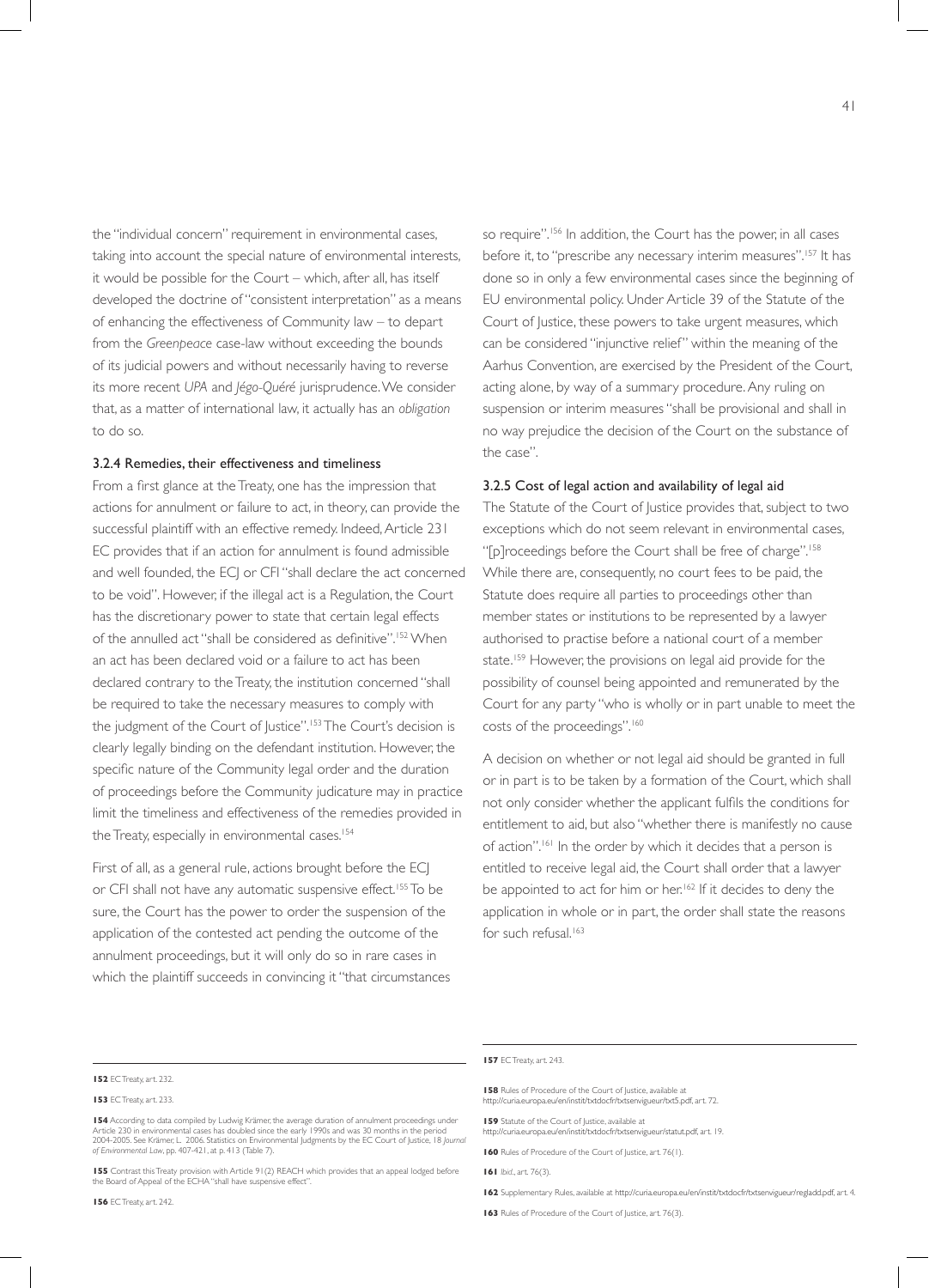The person granted legal aid in principle remains free to choose his or her lawyer, but if the Court considers that the choice of counsel is "unacceptable", it can, in the light of the suggestions made by a competent authority of the assisted party's country of residence, "of its own motion appoint a lawyer to act for the person concerned".<sup>164</sup> The lawyer's expenses and fees shall be paid by the Court, which, in its final decision as to costs, can order the losing party to refund the amounts advanced as legal aid.<sup>165</sup> Prior to that decision, the President of the Court may even, on application by the lawyer, order that he or she receive an advance from the Court's funds.<sup>166</sup>

The application for legal aid – which may be made at any time, including prior to proceedings – shall be accompanied by "evidence of the applicant's need of assistance". This rule was obviously drafted in relation to the situation of individual applicants rather than NGOs. This appears from the clause specifying that such evidence shall be provided "in particular by a document from the competent authority certifying [the applicant's] lack of means".<sup>167</sup>There may be difficulties for NGOs to obtain such a document from a "competent authority" in their country, but there is nothing in the rules that excludes them in principle from the benefit of legal aid, though we have not found any cases in which an NGO has been granted this benefit so far. An application for legal aid need not be made through a lawyer,<sup>168</sup> and there are no particular other formalities to be fulfilled. If the application is made prior to the commencement of proceedings, it shall"briefly state the subject of [the] proceedings" which the applicant wishes to initiate.<sup>169</sup>

Unless they have been able to secure legal aid or legal representation on a pro bono basis, applicants will have to advance the costs and fees of their own counsel. Apart from any "sums payable to witnesses and experts" – who are very seldom summoned or consulted in proceedings before the Community judicature – the only recoverable costs are the "expenses necessarily incurred by the parties for the purpose of the proceedings, in particular the travel and subsistence expenses and the remuneration of agents, advisers or lawyers".<sup>170</sup> These costs are awarded only if applied for by the successful party.<sup>171</sup>

Since in annulment proceedings the defendant is by definition an institution which is represented by agents of its own legal service, who are civil servants of that institution, the financial risk for an individual or NGO bringing an action for annulment is rather limited, as the only recoverable expenses would be the travel and subsistence expenses of those agents, based in Brussels or even, in the case of the European Parliament, in Luxembourg itself, for the purpose of attending the hearing in Luxembourg, if a hearing is actually held. The institutions would be able to claim costs for the remuneration of lawyers only where they have recourse to the services of external counsel, which they sometimes do in complex competition or state aid cases, but have not done in any environmental cases so far.

In the type of proceedings which have been the focus of this study, it therefore appears that the cost of recourse to judicial review before the Community judicature is "not prohibitively expensive" within the meaning of Article 9(4) of the Convention and that there are "assistance mechanisms to remove or reduce financial (...) barriers" to access to justice in accordance with Article 9(5).

**170** *Ibid.*, art. 73.

**171** Rules of Procedure of the Court of Justice, art. 69. If costs are not claimed each party shall bear its own costs.

**<sup>164</sup>** Supplementary Rules, art. 4.

**<sup>165</sup>** Rules of Procedure of the Court of Justice, art. 76(5).

**<sup>166</sup>** Supplementary Rules, art. 5.

**<sup>167</sup>** Rules of Procedure of the Court of Justice, art. 76(1).

**<sup>168</sup>** *Ibid*., art. 76(2).

**<sup>169</sup>** *Ibid*., art. 76(2).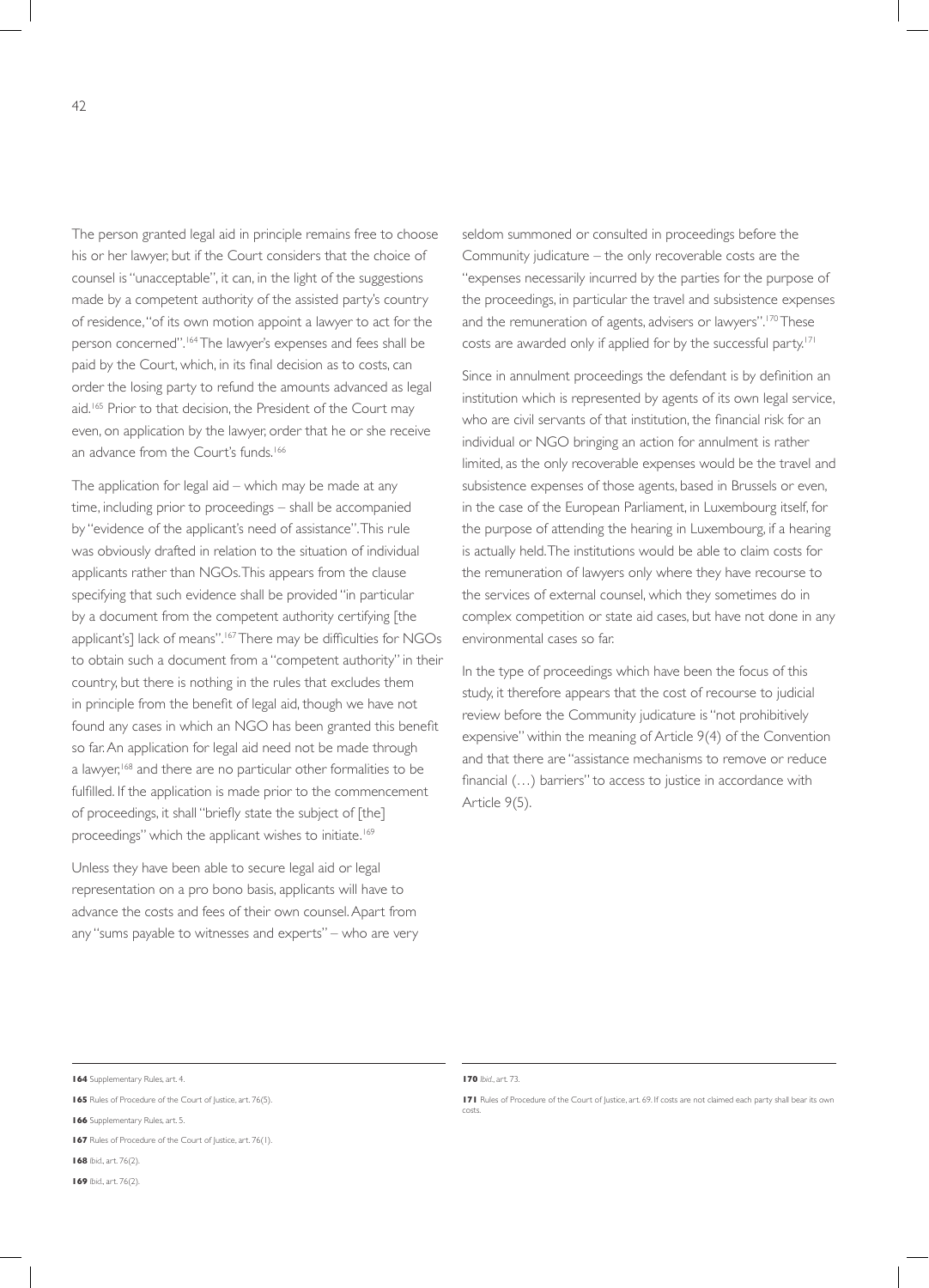# 4 CONCLUSIONS AND RECOMMENDATIONS

#### 4.1 Conclusions of the compliance assessment

Based on the assessment in chapter 3, we shall now provide an overall evaluation of access to justice at EC level using the standards that were applied in the Milieu Ltd study carried out for DG Environment in 2007. That study contains an overview table presenting a comparative assessment of each of the 25 member states studied. Using exactly the same evaluation criteria, we have added a 26th row to this table for the EC as a Party. The "grading" system applied in this table $172 -$  which we also used to evaluate the EC's performance below – was justified in the following terms by the authors of the Milieu Ltd report:

 "The most important element for the overall evaluation of the system is legal standing, since if no legal standing is granted, members of the public can hardly have access to justice. As a consequence, if a country limited legal standing (either establishing strict criteria or strictly interpreting the concept of "interest") to *effectively bar all or almost all environmental organisations from challenging acts or omissions that contravene national law relating to the environment,* the overall assessment of the system was negative."<sup>173</sup>

| <b>Member State</b><br>/ Contracting Party | <b>Legal standing</b> | <b>Effective Remedies</b>                                                                                                                                                                                                                                                                                                                                                                    | <b>Costs and length</b><br>(including legal aid) | <b>Overall assessment</b>                |
|--------------------------------------------|-----------------------|----------------------------------------------------------------------------------------------------------------------------------------------------------------------------------------------------------------------------------------------------------------------------------------------------------------------------------------------------------------------------------------------|--------------------------------------------------|------------------------------------------|
| Austria                                    | $ -$                  | $+$                                                                                                                                                                                                                                                                                                                                                                                          | $+++$                                            | $ -$                                     |
| Belgium                                    | $\sim$ $\sim$         | $+$                                                                                                                                                                                                                                                                                                                                                                                          | $+$                                              | $+$                                      |
| Cyprus                                     | $+$                   | $\frac{1}{2} \frac{1}{2} \frac{1}{2} \frac{1}{2} \frac{1}{2} \frac{1}{2} \frac{1}{2} \frac{1}{2} \frac{1}{2} \frac{1}{2} \frac{1}{2} \frac{1}{2} \frac{1}{2} \frac{1}{2} \frac{1}{2} \frac{1}{2} \frac{1}{2} \frac{1}{2} \frac{1}{2} \frac{1}{2} \frac{1}{2} \frac{1}{2} \frac{1}{2} \frac{1}{2} \frac{1}{2} \frac{1}{2} \frac{1}{2} \frac{1}{2} \frac{1}{2} \frac{1}{2} \frac{1}{2} \frac{$ | $++$                                             | $+$                                      |
| Czech Republic                             | $^{+}$                | $ -$                                                                                                                                                                                                                                                                                                                                                                                         | $++$                                             | $\boldsymbol{+}$                         |
| Denmark                                    | $++$                  | $+++$                                                                                                                                                                                                                                                                                                                                                                                        | $++++$                                           | $+++$                                    |
| Estonia                                    | $++++$                | $+++$                                                                                                                                                                                                                                                                                                                                                                                        | $\qquad \qquad +$                                | $++$                                     |
| Finland                                    | $\boldsymbol{+}$      | $\boldsymbol{+}$                                                                                                                                                                                                                                                                                                                                                                             | $++$                                             | $+$                                      |
| France                                     | $+++$                 | $+++$                                                                                                                                                                                                                                                                                                                                                                                        | $+$                                              | $++$                                     |
| Germany                                    | $=$ $=$               | $++$                                                                                                                                                                                                                                                                                                                                                                                         | $\boldsymbol{+}$                                 | $\frac{1}{2} \left( \frac{1}{2} \right)$ |
| Greece                                     | $++$                  | $++$                                                                                                                                                                                                                                                                                                                                                                                         | $^{+}$                                           | $++$                                     |
| Hungary                                    | $+++$                 | $\boldsymbol{+}$                                                                                                                                                                                                                                                                                                                                                                             | $ -$                                             | $\sim$ $\sim$                            |
| Ireland                                    | $+++$                 | $+++$                                                                                                                                                                                                                                                                                                                                                                                        | $=$ $=$                                          | $+$                                      |
| Italy                                      | $+++$                 | $++$                                                                                                                                                                                                                                                                                                                                                                                         | $ -$                                             | $++$                                     |
| Lativia                                    | $+++$                 |                                                                                                                                                                                                                                                                                                                                                                                              | $ -$                                             | $\,+\,$                                  |
| Lithuania                                  | $++$                  |                                                                                                                                                                                                                                                                                                                                                                                              | $++$                                             | $++$                                     |
| Luxembourg                                 | $++$                  | $++++$                                                                                                                                                                                                                                                                                                                                                                                       | $\boldsymbol{+}$                                 | $++$                                     |
| Malta                                      | $ -$                  | $+$                                                                                                                                                                                                                                                                                                                                                                                          | $+$                                              | $\sim$ $\sim$                            |
| Netherlands                                | $+$                   | $++$                                                                                                                                                                                                                                                                                                                                                                                         | $+$                                              | $+$                                      |
| Poland                                     | $+$                   | $++$                                                                                                                                                                                                                                                                                                                                                                                         | $++$                                             | $+$                                      |
| Portugal                                   | $++++$                | $++$                                                                                                                                                                                                                                                                                                                                                                                         | $++$                                             | $++$                                     |
| Slovakia                                   | $++$                  | $++$                                                                                                                                                                                                                                                                                                                                                                                         | $++$                                             | $++$                                     |
| Slovenia                                   | $++$                  | $++$                                                                                                                                                                                                                                                                                                                                                                                         | $+$                                              | $++$                                     |
| Spain                                      | $+++$                 | $ -$                                                                                                                                                                                                                                                                                                                                                                                         | $++$                                             | $\boldsymbol{+}$                         |
| Sweden                                     | $+$                   | $++$                                                                                                                                                                                                                                                                                                                                                                                         | $++$                                             | $+$                                      |
| United Kingdom                             | $+++$                 | $\frac{1}{2} \left( \frac{1}{2} \right)$                                                                                                                                                                                                                                                                                                                                                     | $\sim$ $\sim$                                    | $ -$                                     |
| <b>European Community - -</b>              |                       | ÷                                                                                                                                                                                                                                                                                                                                                                                            | Costs +++                                        | - -                                      |
|                                            |                       |                                                                                                                                                                                                                                                                                                                                                                                              | Length - -                                       |                                          |

| KEY:   |     |                           |
|--------|-----|---------------------------|
|        | $=$ | unsatisfactory (obstacle) |
| $^{+}$ | $=$ | could be better           |
|        | $=$ | satisfactory              |
|        | =   | good                      |

Table adapted from: Milieu Ltd (2007) *Summary Report on the inventory of EU Member States' measures on access to justice in environmental matters*, Report for the European Commission, DG Environment, Brussels, p. 18.

**172** The symbols used in this table are explained as follows: **173** Milieu Ltd (2007) *Summary Report on the inventory of EU Member States' measures on access to justice in*, Report for the European Commission, DG Environment, Brussels, p. 17 (original emphasis).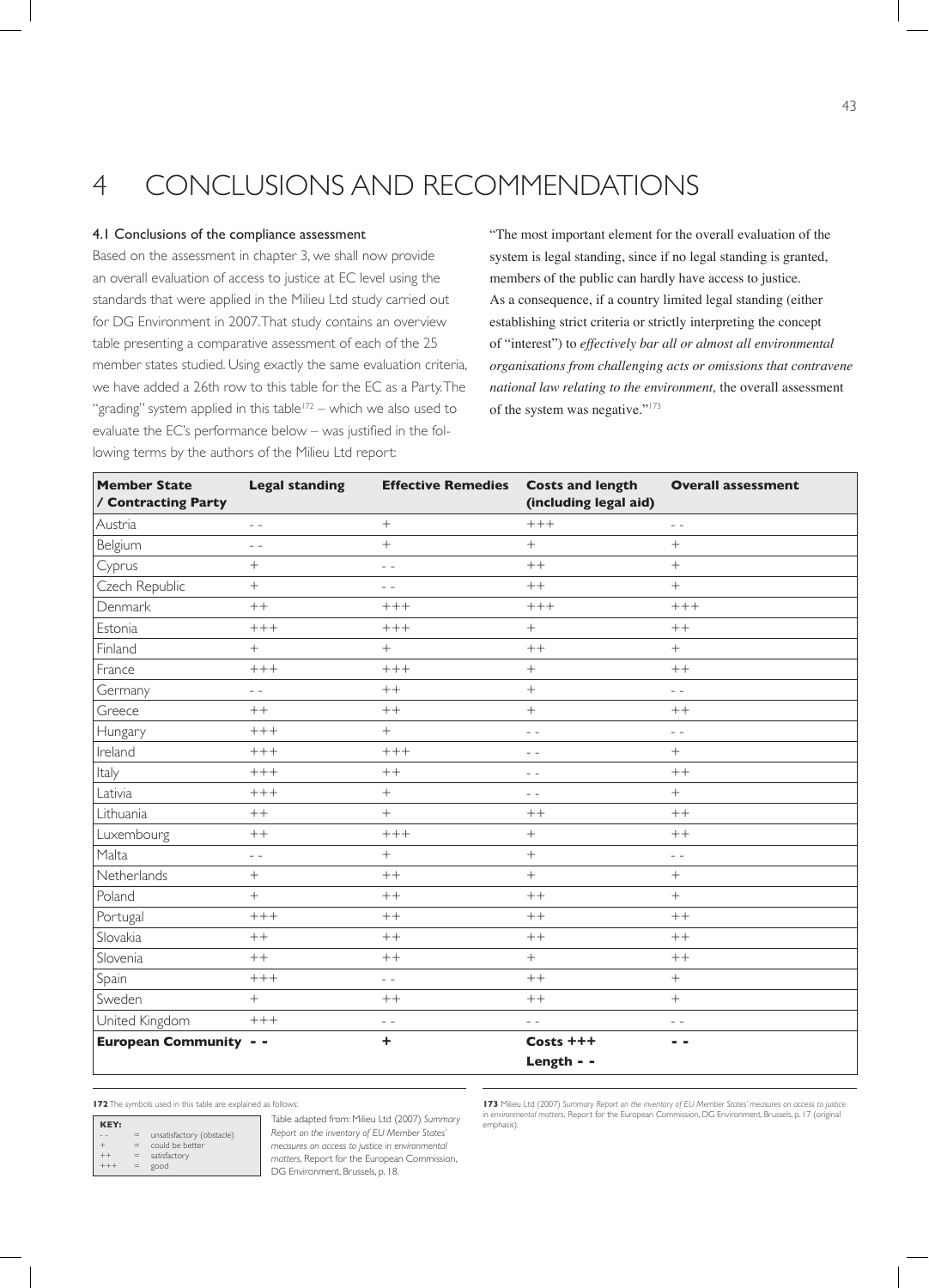The preponderance attributed to the criterion of standing is based on the findings of the Aarhus Convention Compliance Committee, which concluded from an analysis of Article 9(3) in the context of the other provisions of the Convention that contracting Parties "may not take the clause 'where they meet the criteria, if any, laid down in its national law' as an excuse for introducing or maintaining so strict criteria that they effectively bar all or almost all environmental organisations from challenging acts or omissions that contravene national law relating to the environment".174

It is obvious from the analysis in this study that the EC has a major problem of non-compliance with its obligations under Article 9(3) of the Aarhus Convention. There is effectively no standing for either NGOs or individuals to challenge acts or omissions of EC institutions and bodies in judicial review procedures at EC level, as long as the ECJ continues to apply the *Plaumann* test, as it has continued to do ever since the Community became a contracting Party to the Convention. Some administrative review procedures are available but the main one ostensibly introduced by the Community legislator in order to comply with Article 9(3) obligations – the internal review procedure instituted by Regulation 1367/2006/EC – falls far short of what would be required to achieve full compliance. It is only accessible to some environmental NGOs and there is as yet no evidence that it provides an effective remedy.

Where the formidable obstacle of *locus standi* can be overcome and proceedings before the Community judicature reach the merits, a resulting judicial decision can in theory provide an effective remedy, but not a timely one, due to the length of proceedings and the limited availability of injunctive relief. However, contrary to the situation in many member states, the cost of proceedings is not a major obstacle to access to justice at the EC level. The actual proceedings are free of charge and the costs that a losing plaintiff may have to bear are relatively limited and rather predictable.

Nevertheless, in view of the major problem of standing as analysed in section 3.2.3, the overall assessment of the EC's performance as a Party to the Convention can only be negative, as indicated in the final column of the table.

#### 4.2 Recommendations

The EU institution that has the most immediate power to act to ensure compliance by the Community with its obligations under Article 9(3) of the Aarhus Convention is the ECJ which, as explained above, could, within the limits of its judicial prerogatives, interpret the provisions of Article 230 EC and Regulation 1367/2006/EC in a manner consistent with those international obligations, and reverse the latest rulings of the CFI which are unnecessarily conservative in their application of the traditional case-law on standing for non-privileged applicants.

If, however – as unfortunately seems more likely – the ECJ confirms those CFI decisions on appeal and further entrenches itself in defending its *Greenpeace*, *UPA* and *Jégo-Quéré*  jurisprudence and asserting that only the member states, as "masters of the Treaties" have the power to expand access to the Community judicature by amending Article 230 of the EC Treaty, those member states will be again squarely faced with their responsibilities as contracting Parties to the Aarhus Convention. The pressure on them to act would increase if the Convention's Compliance Committee were to find, on the basis of the communication from a member of the public now before it, that the EC is not in compliance with Article 9(3), as may happen later this year or in 2010.

In view of the current institutional and political quagmire in which the EU finds itself, and certainly for as long as the Treaty of Lisbon has not entered into force, it would be naïve to expect that the member states would be prepared to initiate an intergovernmental conference (IGC) only to consider an amendment to Article 230 EC. If one accepts the ECI's position that such an amendment would be required, one could then only

**<sup>174</sup>** The italicised words in the above quotation from the Milieu Ltd report are a literal quote from the findings and recommendations of the Aarhus Convention Compliance Committee in the case concerning compliance by Belgium, see *supra* n. 17.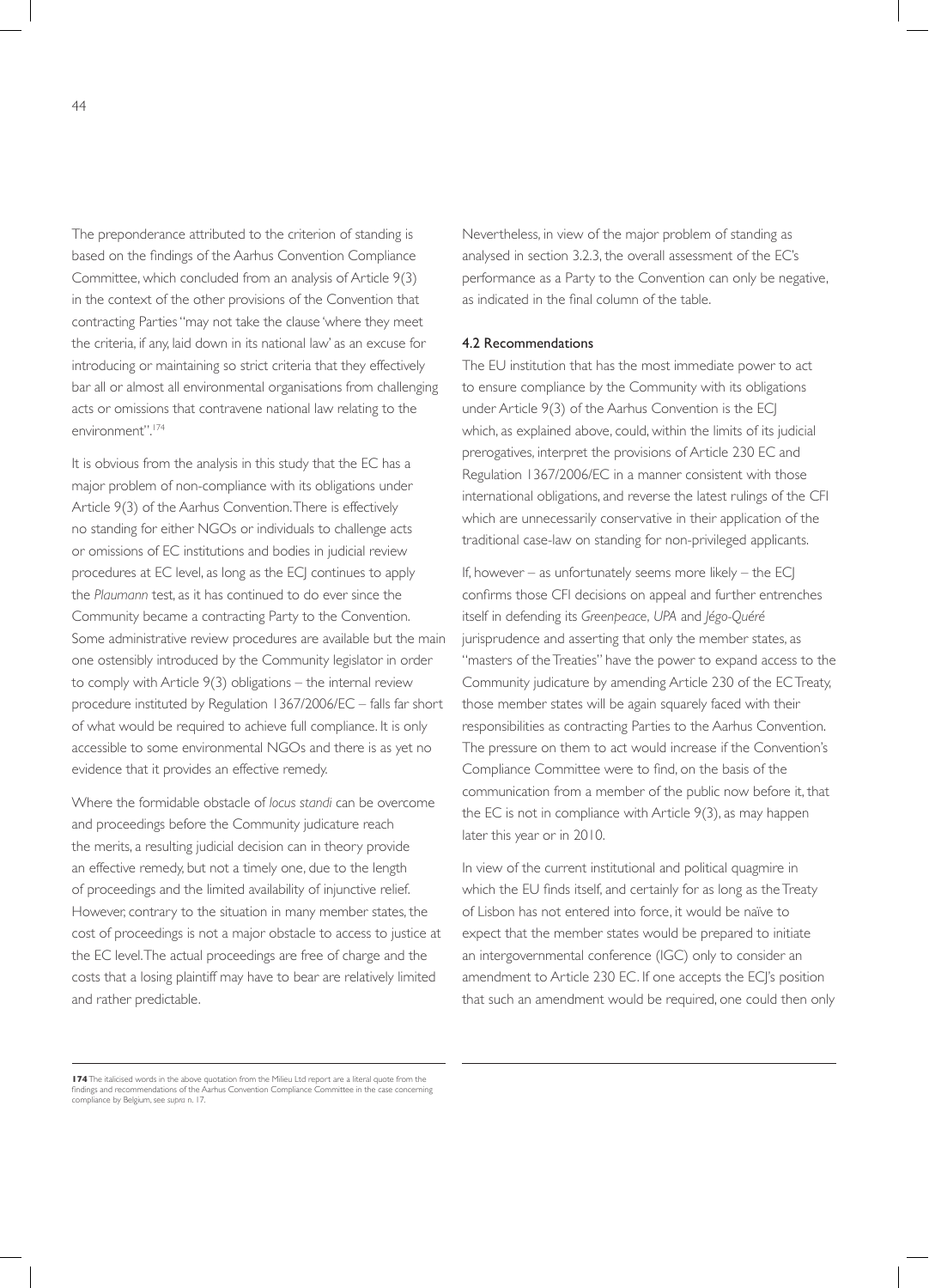hope that this will be put on the agenda of the first post-Lisbon IGC, whenever that is convened.

However, there may be an alternative solution to provide adequate public access to a judicial review procedure in environmental matters at EU level, short of amending the Treaties. Article 225a EC empowers the Council to "create judicial panels to hear and determine at first instance certain classes of action or proceeding brought in specific areas". Such a Council decision establishing a judicial panel, which can only be taken "unanimously on a proposal from the Commission and after consulting the European Parliament and the Court of Justice", shall not only "lay down the rules on the organisation of the panel" but also "the extent of the jurisdiction conferred upon it". On this basis, it would seem quite possible for the EU institutions together to take constructive action to establish a Judicial Panel for Environmental Disputes to provide judicial review of acts and omissions of EU institutions and bodies which contravene EC environmental law in accordance with the requirements of the Aarhus Convention.

Finally, in order to make the system of legal protection established by the EC Treaty more operational, it remains crucial for the Council to adopt the proposed Directive on access to justice in order to establish minimum harmonised standards of access to environmental justice in the member states, and enable national courts to fully play their role in ensuring the effectiveness of EC environmental law by enforcing the rights it grants to individuals and organisations. The incoming European Parliament should call upon the Council to do so without further delay, in view of the favourable opinion which the EP expressed on the Commission's proposal in 2004.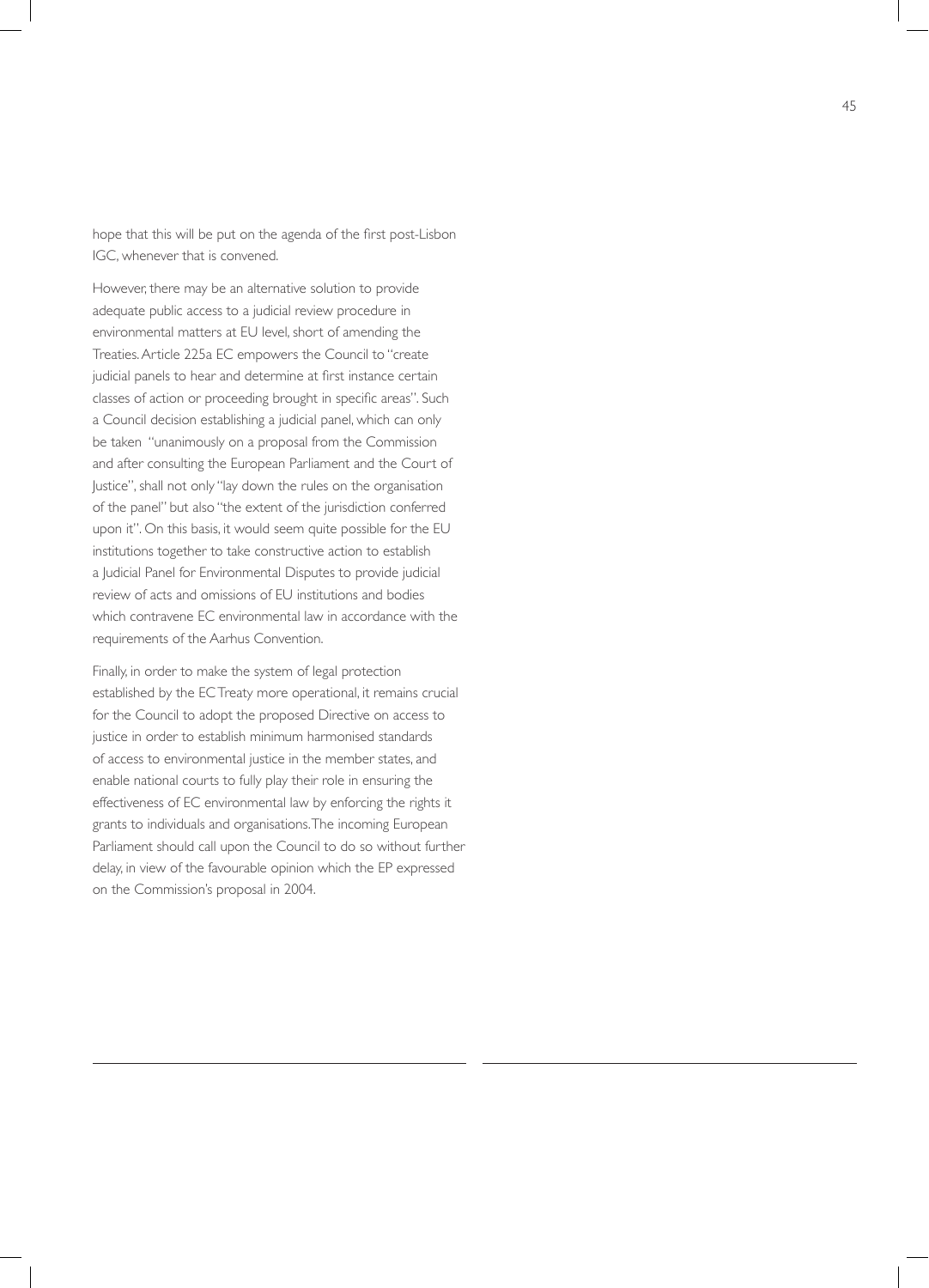#### About the author



 Professor Dr Marc Pallemaerts has been Senior Fellow and Head of the Environmental Governance Research Programme at IEEP since 2005. In this capacity, he has been responsible for a wide range of policy research projects commissioned by EU institutions, national

public authorities and non-governmental organisations, addressing various aspects of environmental governance in the EU. A lawyer and political scientist by training, he is also professor of European environmental law at the University of Amsterdam and professor of international and European environmental law at the Université Libre de Bruxelles. Before joining IEEP, he served as a legal and policy advisor to successive government ministers at the regional and federal level in Belgium, most recently as Deputy Chief of Staff to the Belgian State Secretary for Energy and Sustainable Development from 1999 to 2003. Previously, in his capacity as senior advisor to the State Secretary for Environment, he headed Belgium's delegation to the UNECE working group which negotiated the Aarhus Convention. In 2003, he was elected Chairman of the Convention's Task Force on Access to Justice, as well as Chairman of its Meeting of the Parties, a position he held until May 2005.

Professor Pallemaerts has published widely on national, European and international environmental law. His books include *Human Rights and the Environment* (Council of Europe Publishing, Strasbourg, 2002, with M. Déjeant-Pons) and *The Aarhus Convention at Ten: Interactions and Tensions between Conventional International Law and EU Environmental Law* (Europa Law Publishing, Groningen, 2009, forthcoming).

#### About IEEP

The Institute for European Environmental Policy (IEEP) is an independent not for profit institute dedicated to advancing an environmentally sustainable Europe through policy analysis, development and dissemination. Based in London and Brussels, the Institute's major focus is the development, implementation and evaluation of the EU's policies in the field of environment and sustainable development, with programmes on climate change and energy, transport, industrial pollution and waste, agriculture, biodiversity, fisheries, and EU environmental governance. IEEP brings an independent and critical analytical perspective to bear on policy questions and seeks to raise awareness of European environmental policy and to advance policy-making along sustainable paths. IEEP undertakes research and provides consultancy and information services, working both independently and on commissioned projects. Its partners and audience range from international and European institutions to local government, academia, non-governmental organisations, business and other stakeholders who contribute to policy formulation and implementation.